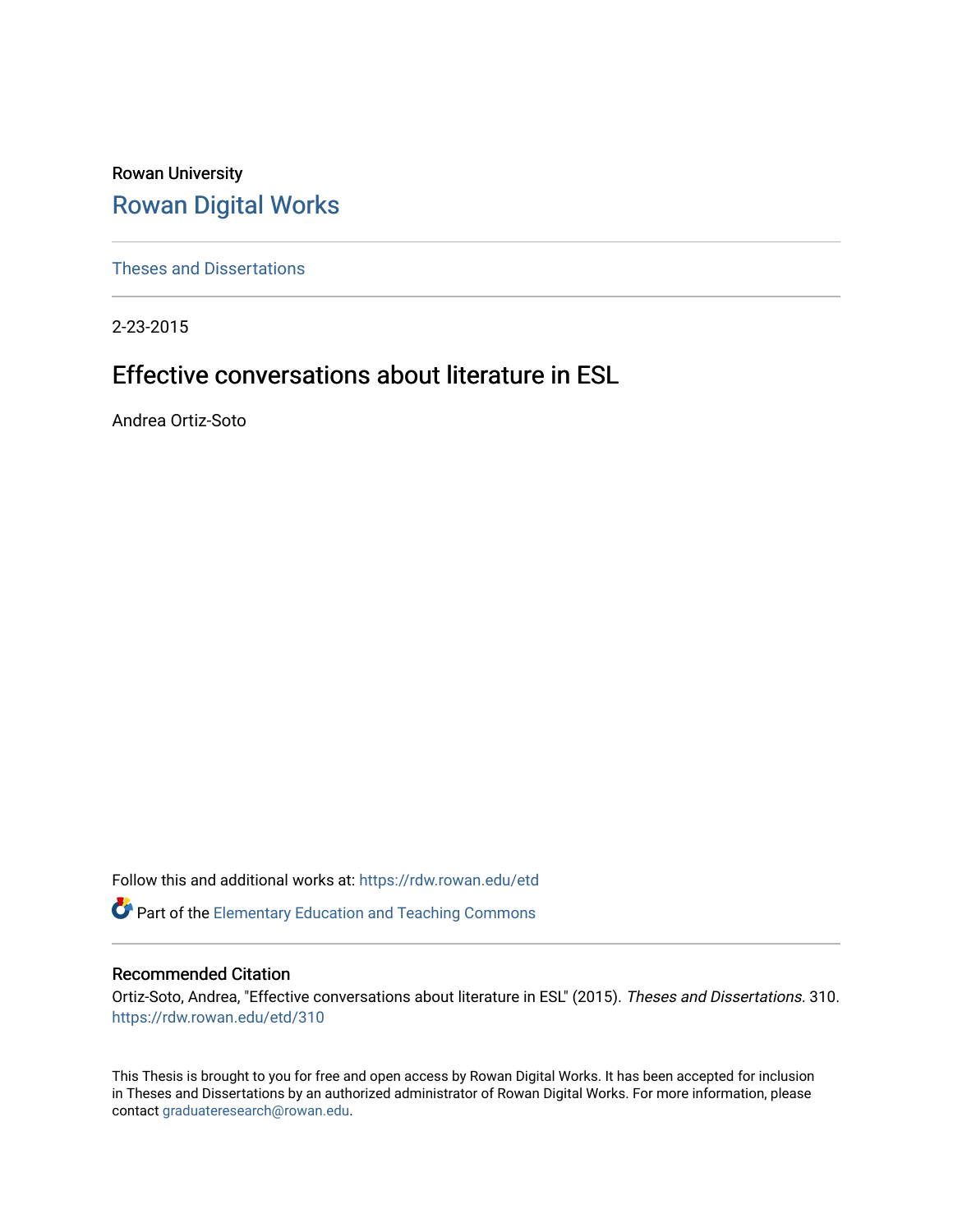### **EFFECTIVE CONVERSATIONS ABOUT LITERATURE IN ESL**

by Andrea Ortiz-Soto

### A Thesis

Submitted to the Department of Language, Literacy & Special Education College of Graduate and Continuing Education In partial fulfillment of the requirement For the degree of Master of Arts in Reading Education at Rowan University December 30, 2014

Thesis Chair: Susan Browne, Ed.D.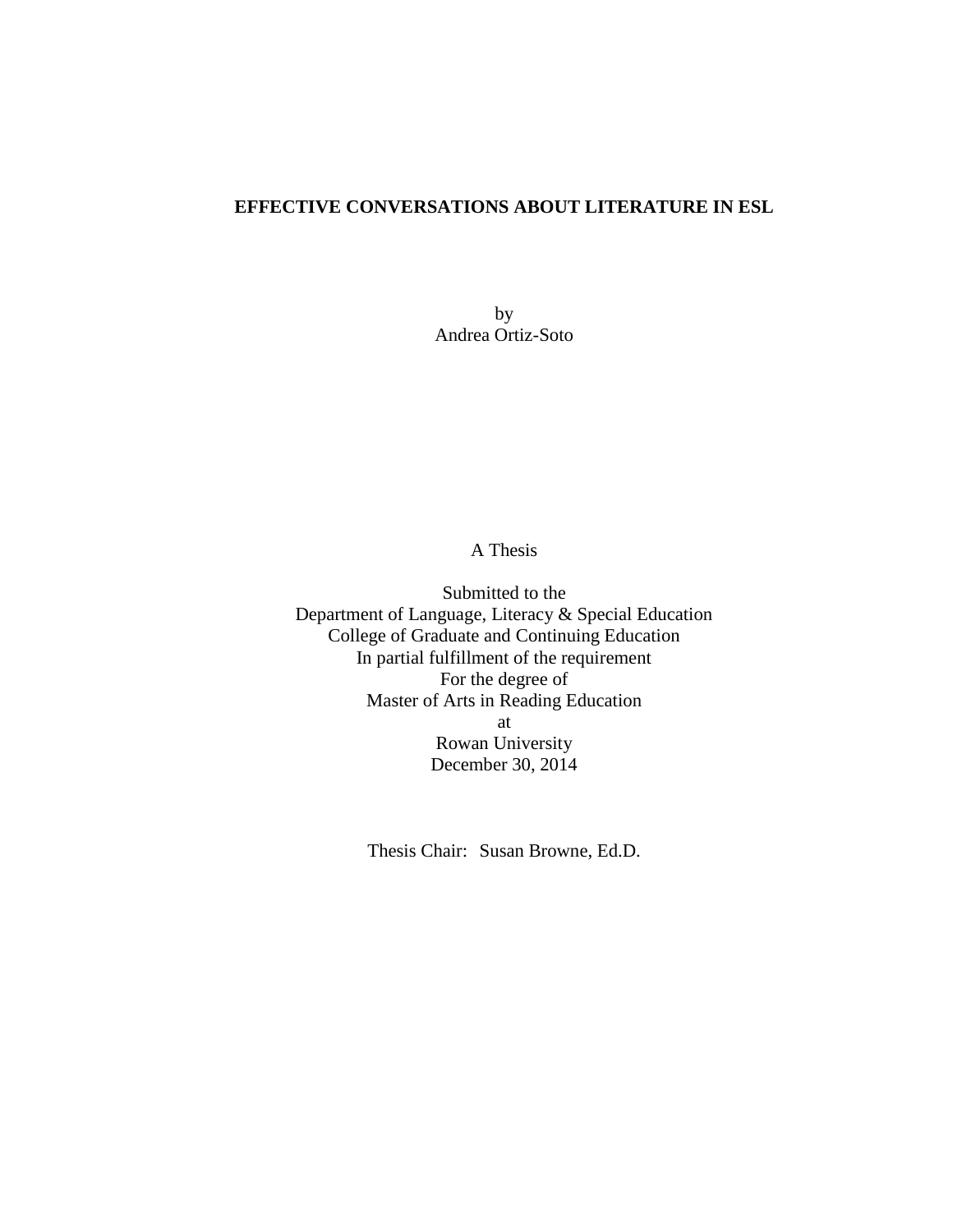© 2014 Andrea Ortiz-Soto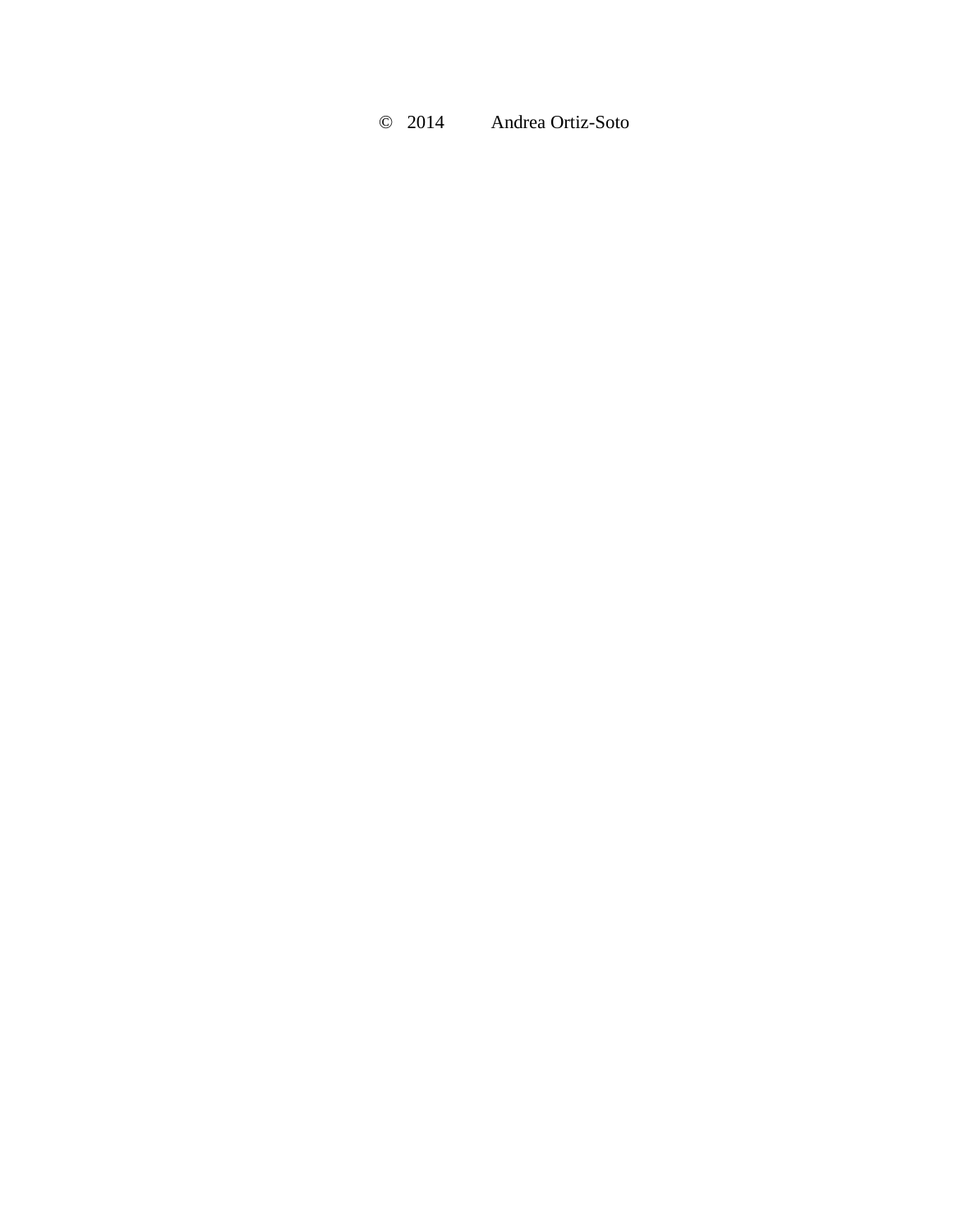## **Dedication**

*I would like to dedicate this manuscript to my husband, Miguel. Thank you for your patience and your support.*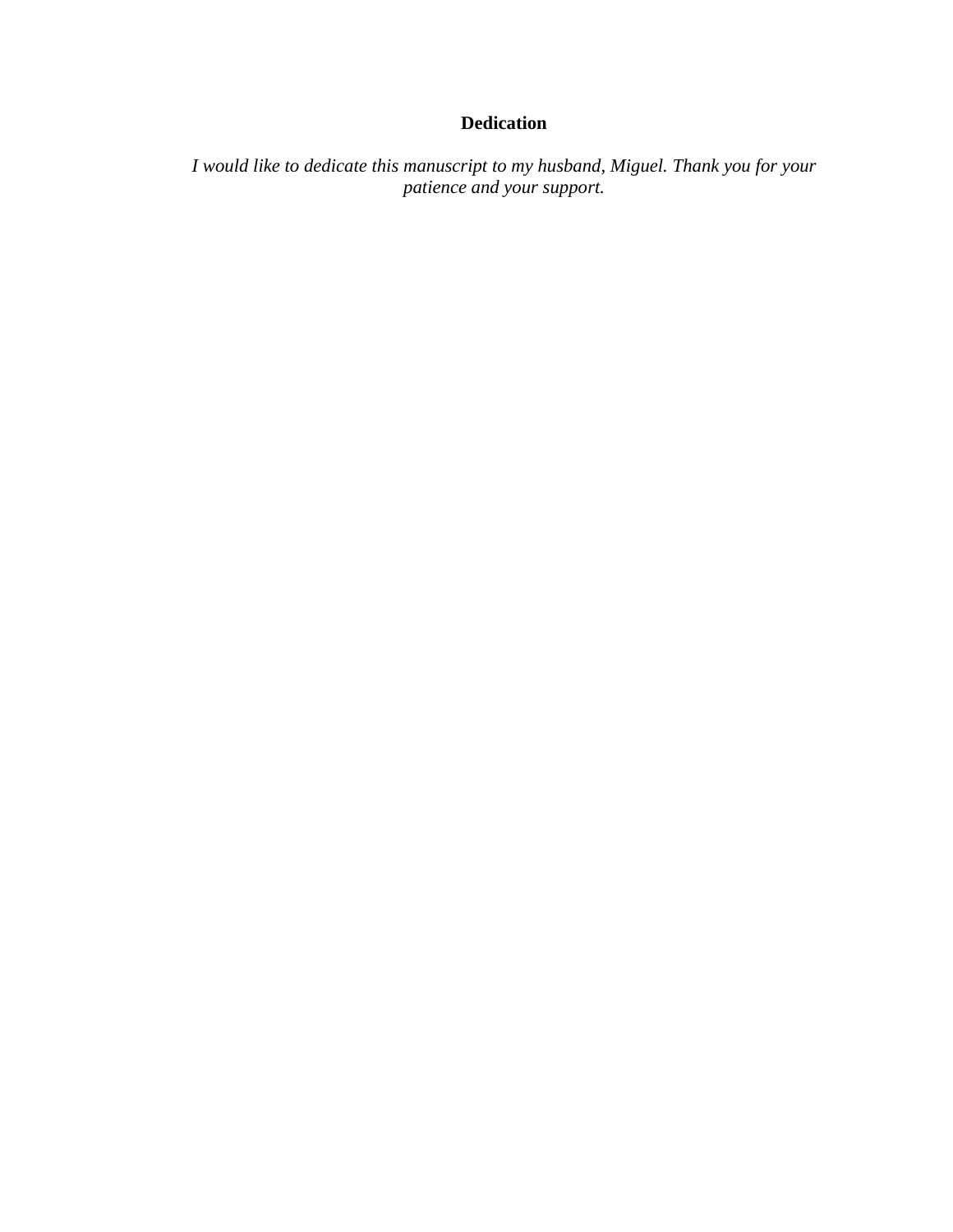# **Acknowledgements**

I would like to express my appreciation to Professor Susan Browne for her guidance and support throughout this research.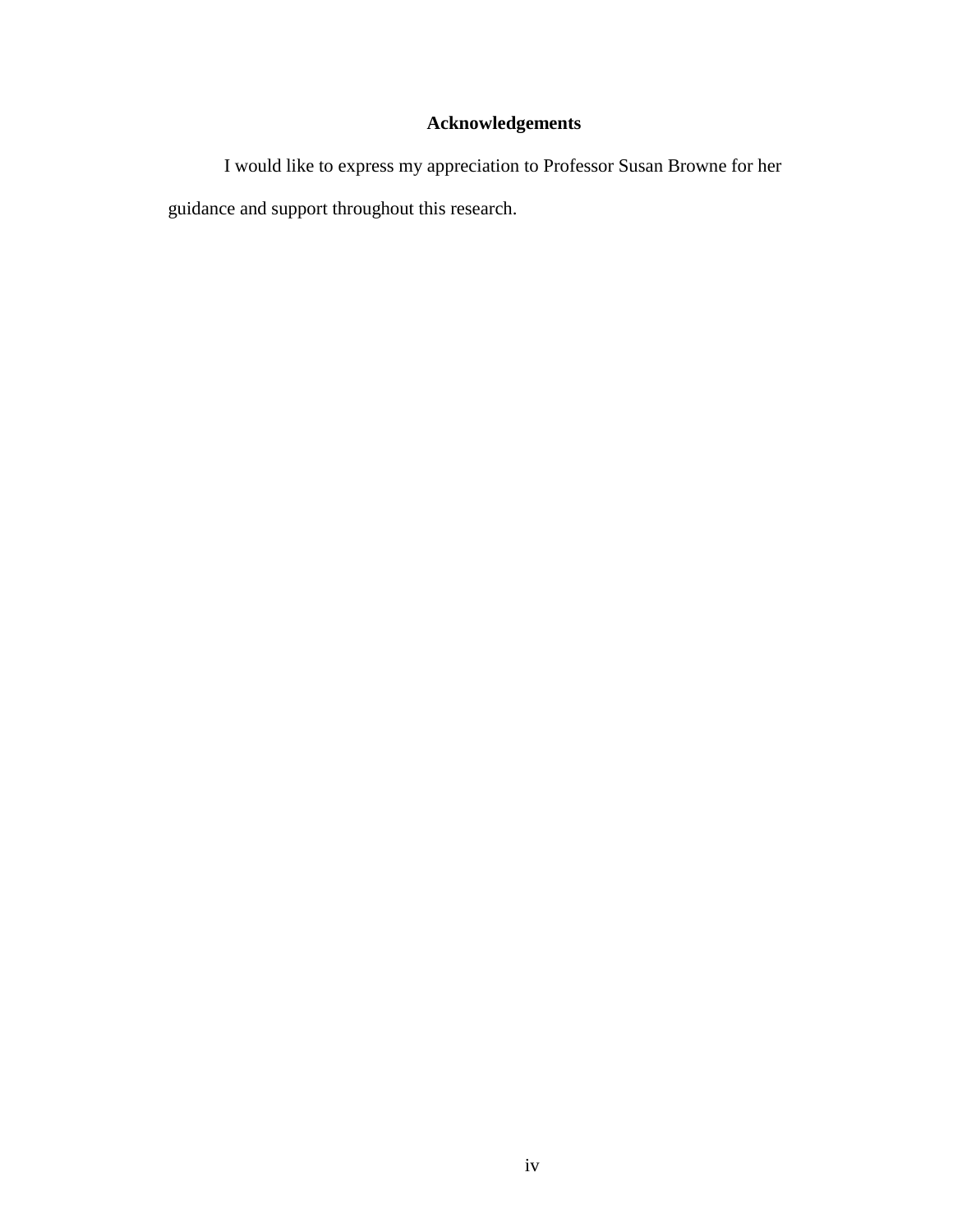#### **Abstract**

### Andrea Ortiz-Soto EFFECTIVE CONVERSATIONS ABOUT LITERATURE IN ESL 2013/14 Susan Browne, Ed.D. Master of Arts in Reading Education

The purpose of this thesis was to investigate how to facilitate effective conversations about shared texts in English as a Second Language lessons. Since effective instructional talk between students and teachers help English learners develop speaking and listening skills, as well as improve their understanding of written texts, students need lots of opportunities to engage in meaningful conversations about literature. In the course of this study, six bilingual students practiced to express and elaborate their ideas. They learned to ask their teacher and their peers inferential and critical questions, and respond to those in turn. They discussed stories as well as rules for effective conversations.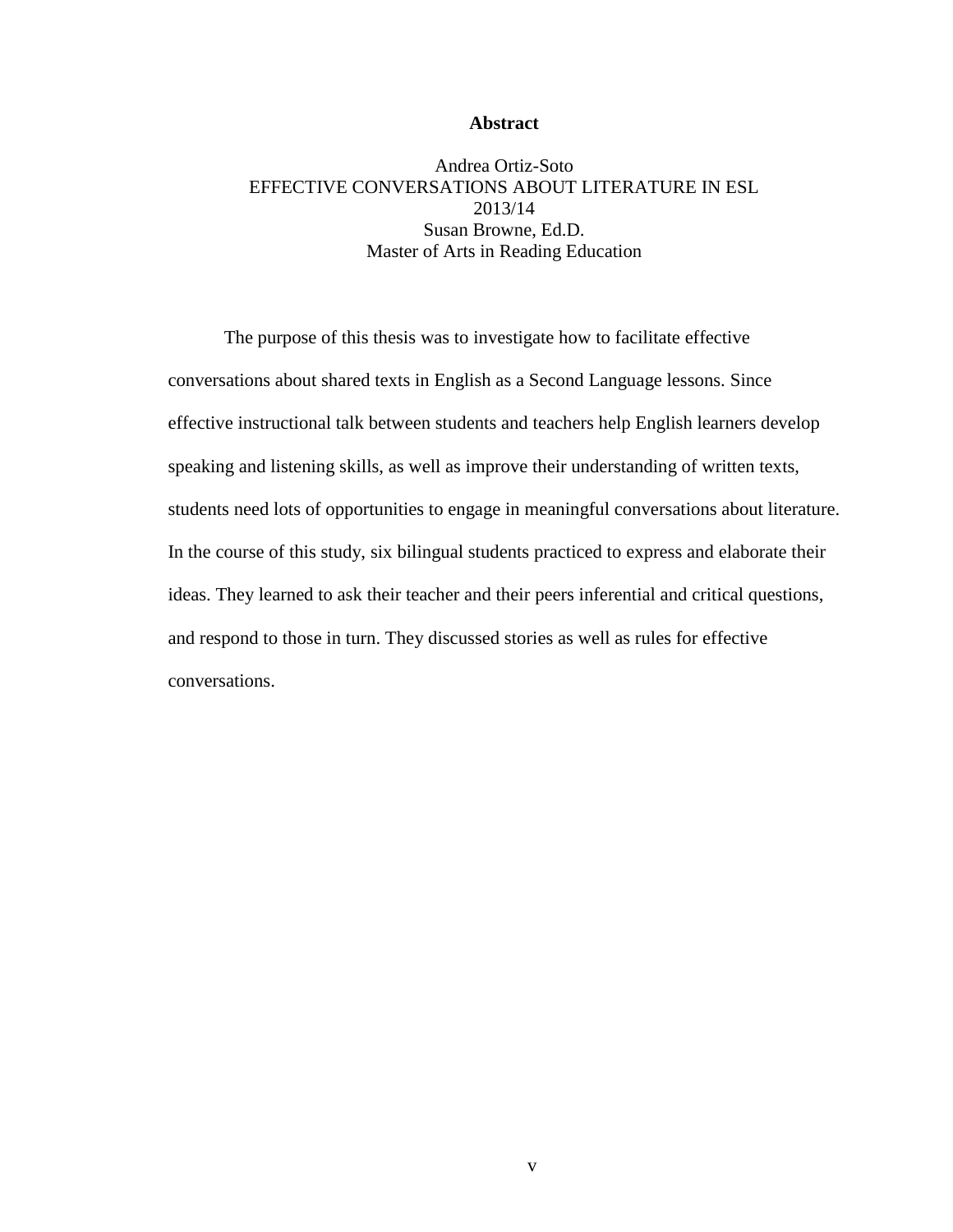| 28 |
|----|
|    |
|    |
|    |
|    |
|    |

## **Table of Contents**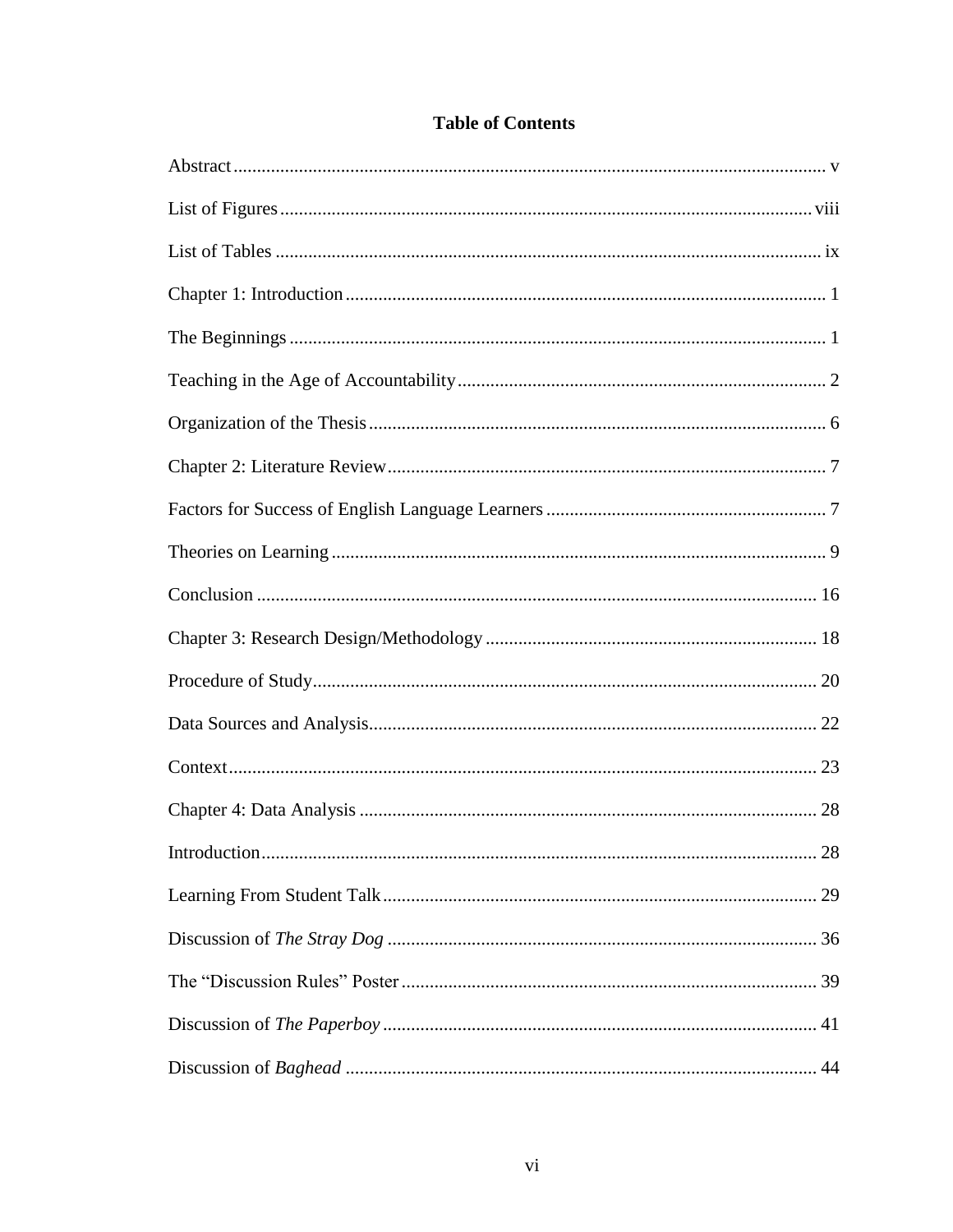## **Table of Contents (Continued)**

| Chapter 5: Summary, Conclusions, Limitations and Implications for the Field  58 |  |
|---------------------------------------------------------------------------------|--|
|                                                                                 |  |
|                                                                                 |  |
|                                                                                 |  |
|                                                                                 |  |
|                                                                                 |  |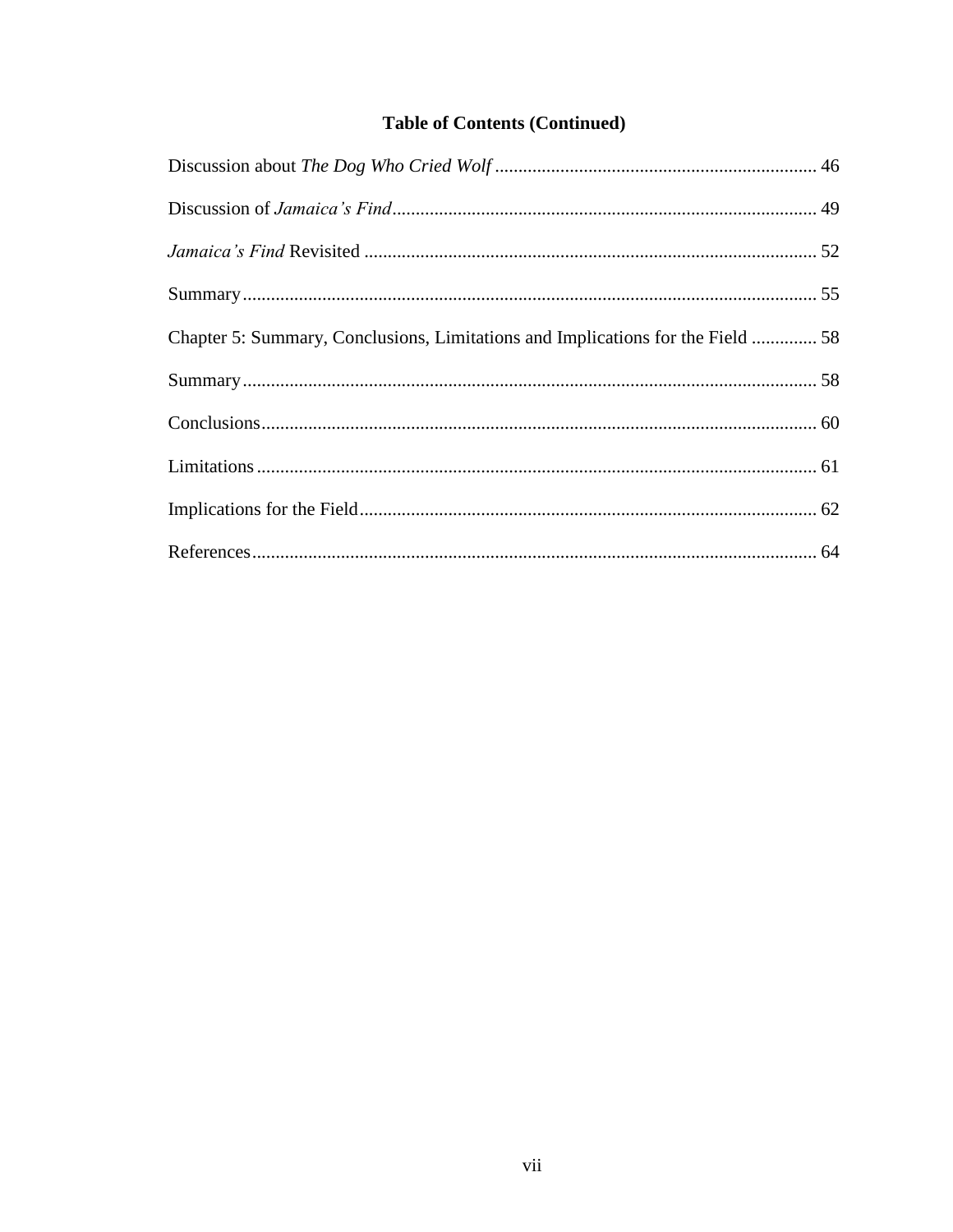# **List of Figures**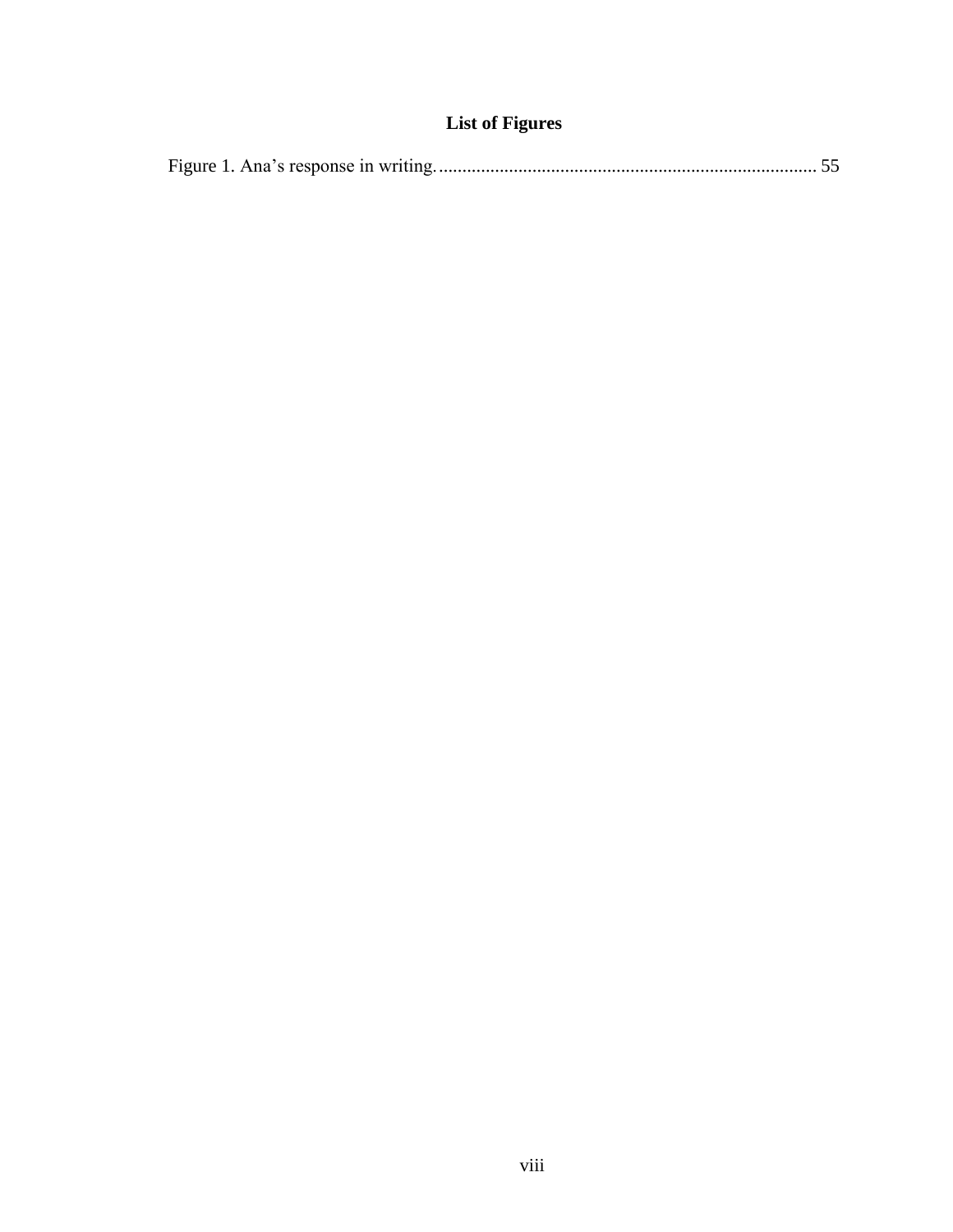## **List of Tables**

|--|--|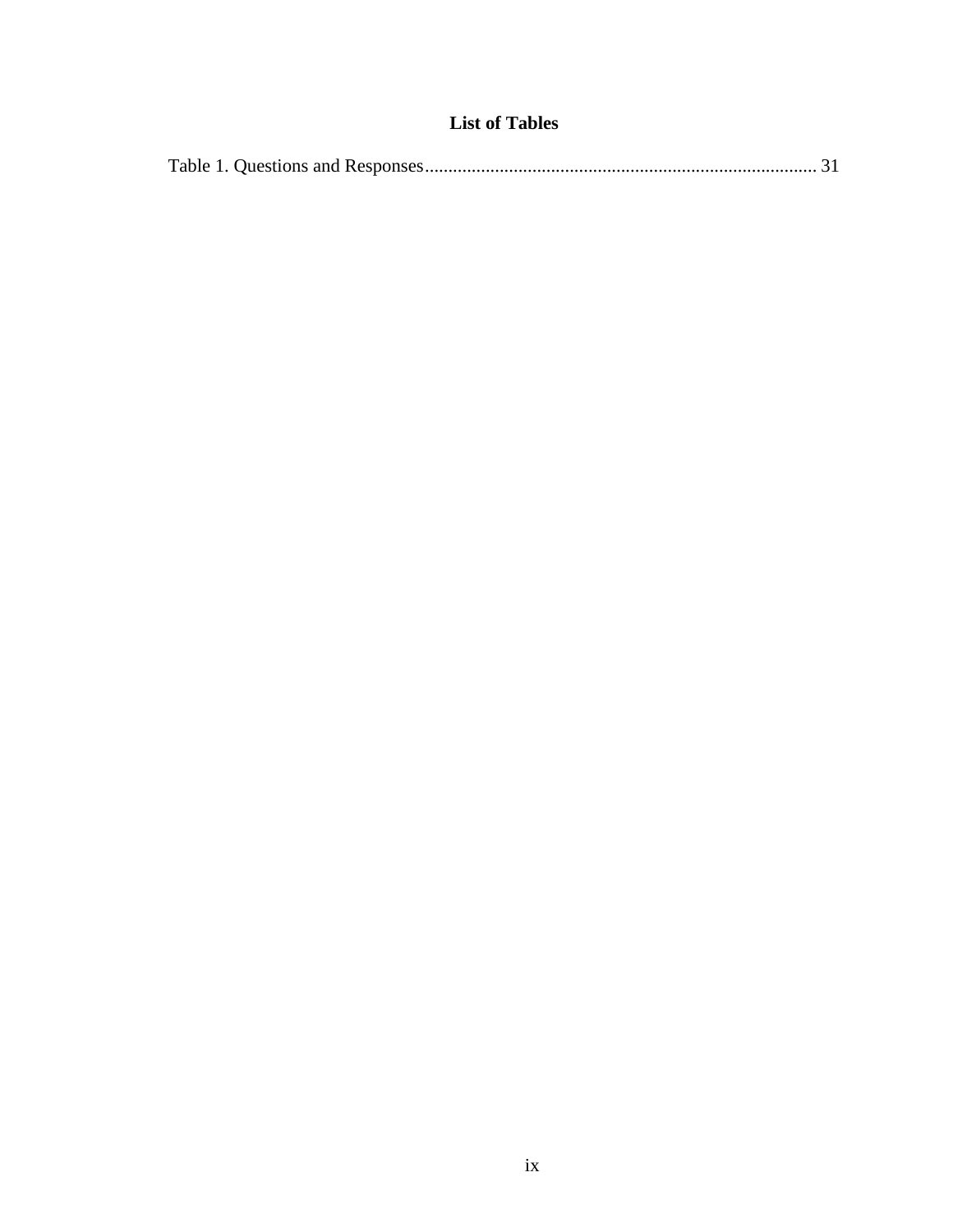#### **Chapter 1**

#### **Introduction**

#### **The Beginnings**

When I started teaching English as a Second Language, I had no idea what was expected of a teacher in my position as far as lesson planning, writing objectives, and teaching aligned with State Standards was concerned. All these "formalities" seemed a strange concept. I was a passionate English major, a proficient English language learner, and most importantly convinced that I could teach English to children who spoke a different language at home. In my "alternate route" evening classes and my ESL college courses I learned that this "foolish enthusiasm" was the least my evaluators would be looking for. Instead, my effectiveness as a teacher would be assessed based on the behavioral objectives of lesson plans and how closely I would follow the script of these lesson plans.

A decade later, I still struggle with these ideas. I know from personal experience that learning a second language is a life-long endeavor. It is a process happening in stages that might or might not manifest in observable behavior. It takes place while interacting with others who are more proficient and able to model using proper vocabulary and grammar, both in social as well as academic context.

At the beginning of my teaching, I taught children in grades K through eight in various public schools in Camden pulling them out or pushing myself into their classrooms for instruction. I sang, chanted, and danced with 5-year olds and discussed current political issues like immigration reform with middle grade students. I really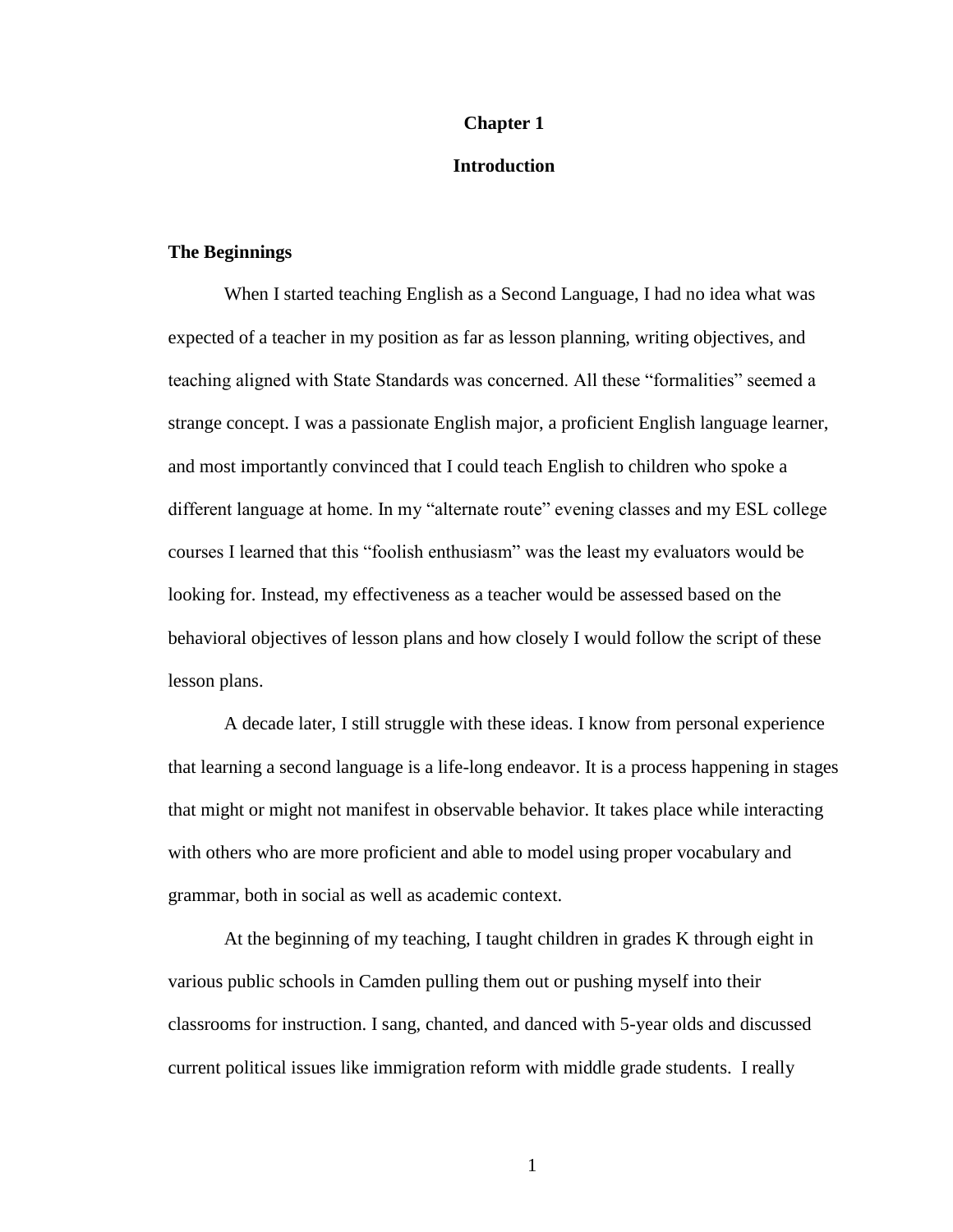enjoyed working with my students, but I also felt overwhelmed and unsupported. I had to borrow and beg for instructional materials, furniture and space. I remember being overjoyed because a classroom teacher gave me an old dry-erase board on creaky wheels.

My instruction was entirely student centered. I would pick materials according to my students' preferences. I read fairy tales with first grade girls and informational texts about space and the International Space Station with older boys. I did not follow scripts; instead, I let the conversation about topics or texts unfold depending on the students' input. Subsequent instruction would be focusing on weaknesses that became apparent during reading, writing or speaking.

#### **Teaching in the Age of Accountability**

From year one of my career as a teacher, I was held accountable to raise my students' ACCESS scores. The ACCESS is a standardized assessment of English proficiency levels in speaking, reading, listening, and writing. All English learners have to take the assessment in the spring of each school year. The WIDA consortium, which developed and scores the tests, also created English proficiency standards, English as a Second Language teachers have to abide by when planning and delivering instruction. I don't mind having this guideline. Not only do my students regularly improve in proficiency as measured by the ACCESS test, but the WIDA created assessments for placement and measuring progress are realistic and relevant. ACCESS creators know that learning a language is a process, and that each student develops according to his or her own individual strengths and needs based on previous experiences with education and culturally diverse background stories. All ACCESS strives for is to show progress and indentify problem areas for lack thereof.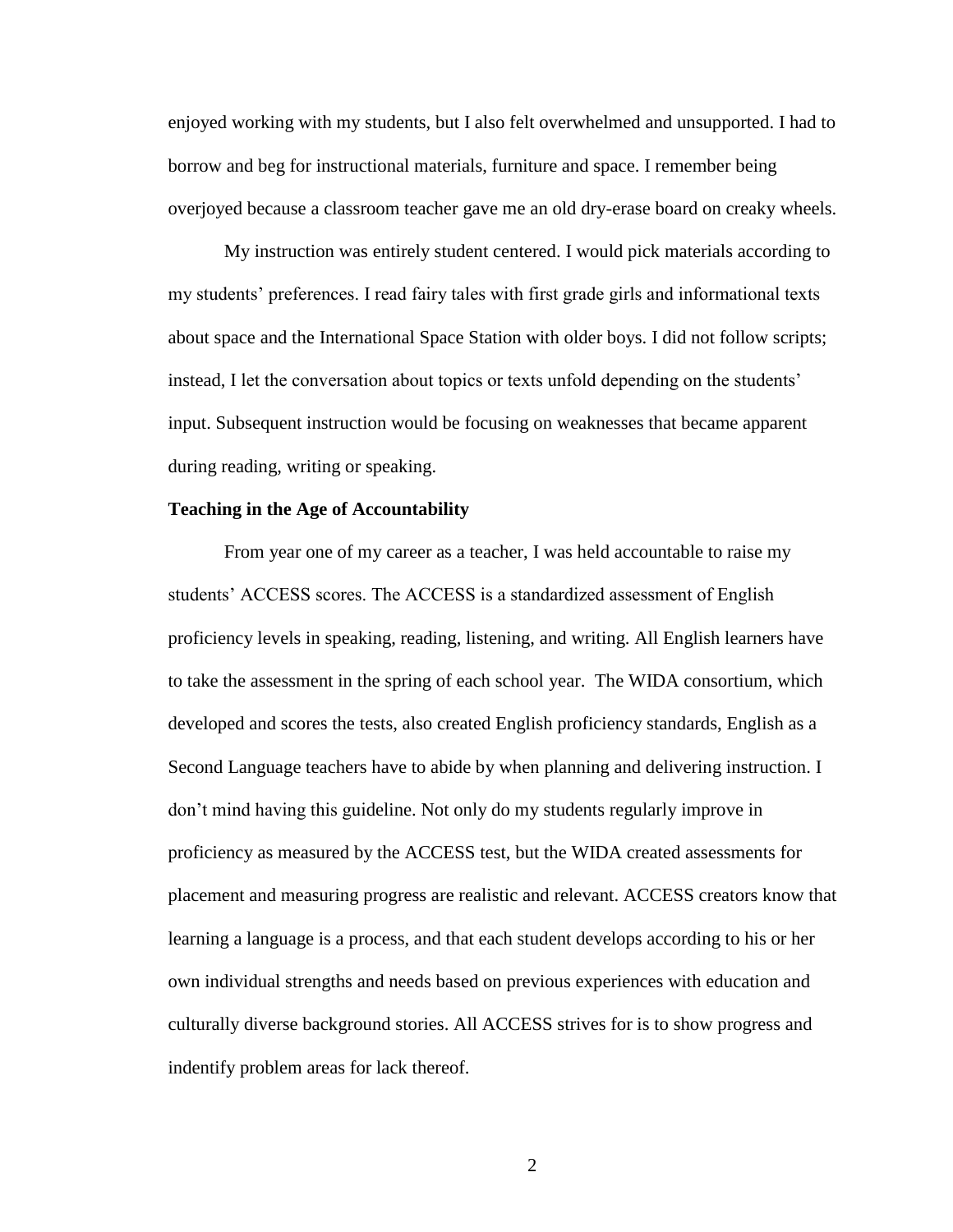Unfortunately, things have become much more complicated since the accountability movement under the No Child Left Behind (NCLB) has reached out to English a Second Language classrooms. It created a formula for diverse language learners: If x-amount of English learners do not improve by x-amount of proficiency levels in one year, students fail to make annual measurable achievement objective or AMAO.

Also, lesson plans are now scrutinized by administrators who insist on prescripted dialogue and measurable outcomes. I have such a hard time reducing my lesson's objective to a formula like: "At the end of the lesson, the students will be able to define at least 3 out of 4 new vocabulary words."My goal is not to teach a certain amount of vocabulary words my students must memorize. Instead, I aim to increase my students' confidence in seeing themselves as speakers of English. I want them to play with words and sentences as if they were clay and model their utterances as closely as possible to a native speaker's ease without relinquishing their own personality.

#### **Development of the Research Question**

I began my quest to find a way to reconcile my views of teaching English to diverse language learners with those of administrators who are pressured to present statistics showing growth in numbers. I believe that if I improve my instruction, I will become more effective teaching my students. This, in turn, will eventually lead to higher scores, and administrators will approve.

Naturally, I wondered how I could improve my practices to provide my students with the best instruction possible. How could I help my students develop their English skills with less effort?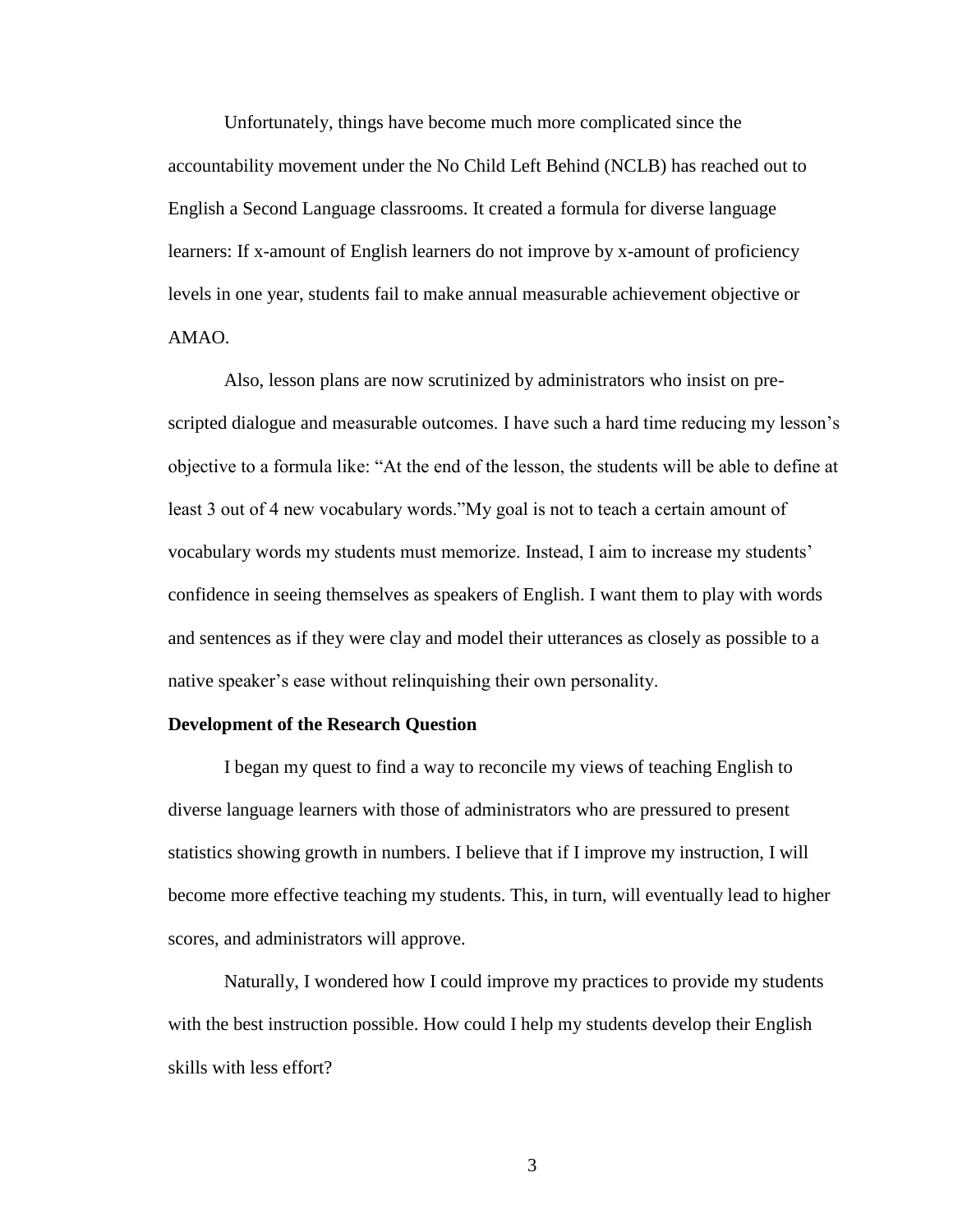In Chapter 2, I highlight what research says about what diverse language learners need to succeed in developing English skills: Experts hold the belief that the most effective way of teaching diverse language learners is to help them develop academic language and reading comprehension. Literature shows that practicing oral proficiency, which are communication skills that enable students to successfully develop and express ideas and opinions, lies at the heart of learning academic language. In other words, students should have many opportunities to talk about issues and concepts. The more students elaborate on their ideas, the better their oral skills become. When this practice of developing speaking skills happens while teachers and students discuss texts they read together, students are able to arrive at a much more profound understanding of those texts. This gives students the opportunity to practice close and critical reading which sharpens their reading comprehension strategies. At the same time, reading, or listening to stories read aloud by the teacher, helps students improve their vocabulary and knowledge of language structure.

Fisher, Frey, and Rothenberg (2008) express this beneficial correlation between conversations about literature and deepening of reading comprehension as follows:

[W]e are reminded that oracy and literacy are inextricably intertwined. We use talk to prepare students before they read or write, to enhance comprehension and improve writing, and to encourage reflection and self-monitoring after reading and writing. Perhaps most important, we use talk as a means of engaging students in high levels of critical thinking. (p. 117)

I wonder how I can implement effective student-teacher talk about texts in my instruction. What makes discussions between teachers and students effective? What does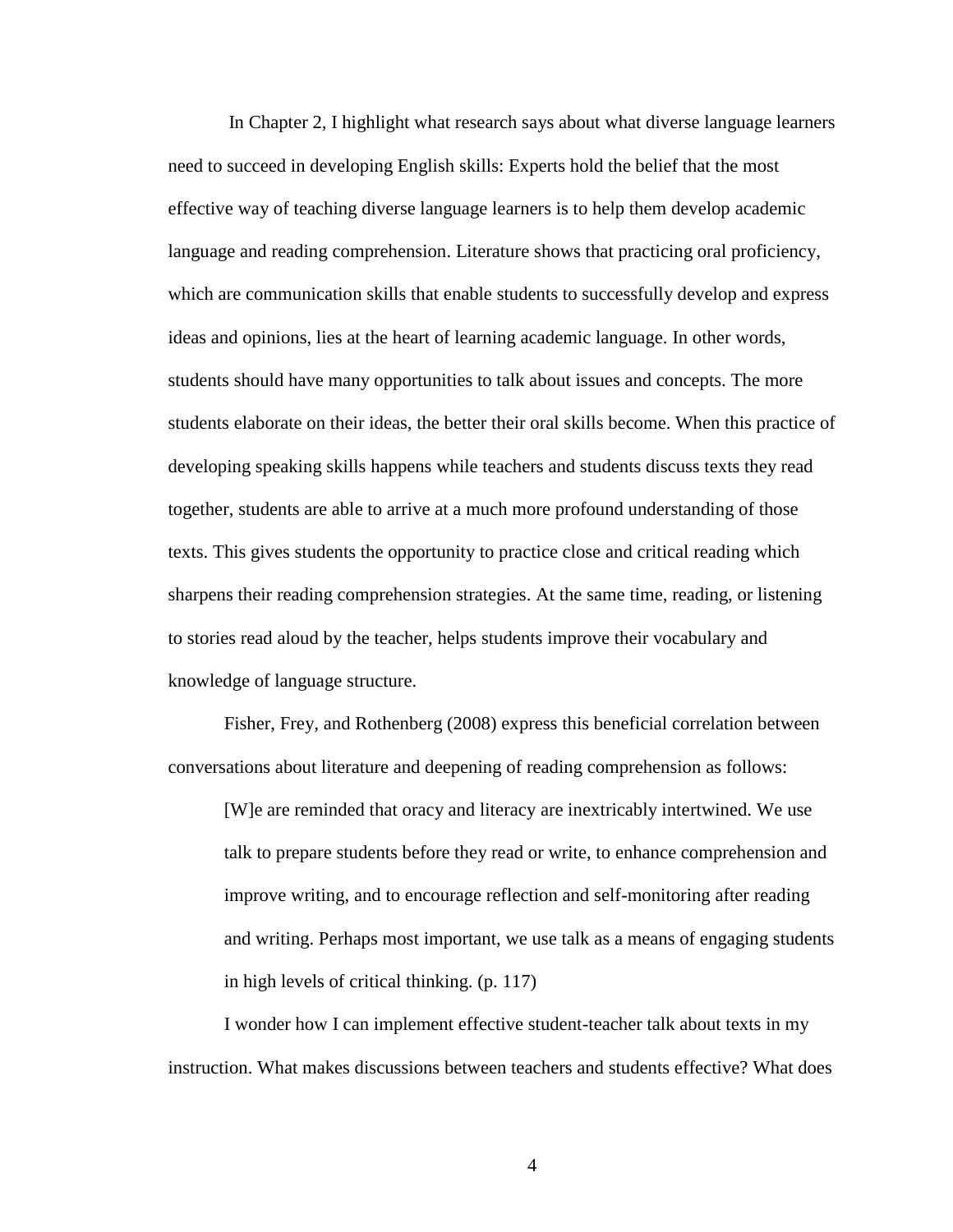effective student-teacher talk look like? As the literature review in the following chapter shows, researchers attach many different terms to this conversation between teachers and students: Instructional conversation, academic conversation, learning discourse, and others. In essence, these researchers agree that scripted dialogue where teachers ask closed and fact-based questions to which they already know the "correct" answers, is not a form of effective instructional discourse. So, if closed, known, or entirely fact based comprehension questions are ineffective, what makes classroom discourse effective for student development of academic language and reading comprehension? What does it mean when students are elaborately talking about texts or concepts? How can the teacher facilitate effective classroom discourse? What happens to the planned lesson when students get the time and opportunity to talk more and more in-depth? How can I make sure that students stay on topic without dominating the discussion or excluding peers? Can I teach them to monitor their noise levels and length of their contributions? I am concerned about both classroom management and the quality of my students' contributions to the discussions.

I am aware that this study's time frame is very limited. At best, I will get only a few questions answered. Fisher et al. (2008) explain that discussion-based lessons need lots of preparation, because students need plenty of opportunities to rehearse procedures, such as sticking to an agreeable noise level, taking turns and so on. However, I will be working with a relatively small group of students that is very eager to please the teacher. We might not become masters of effective student-teacher talk, but we will definitely enjoy discussing stories together.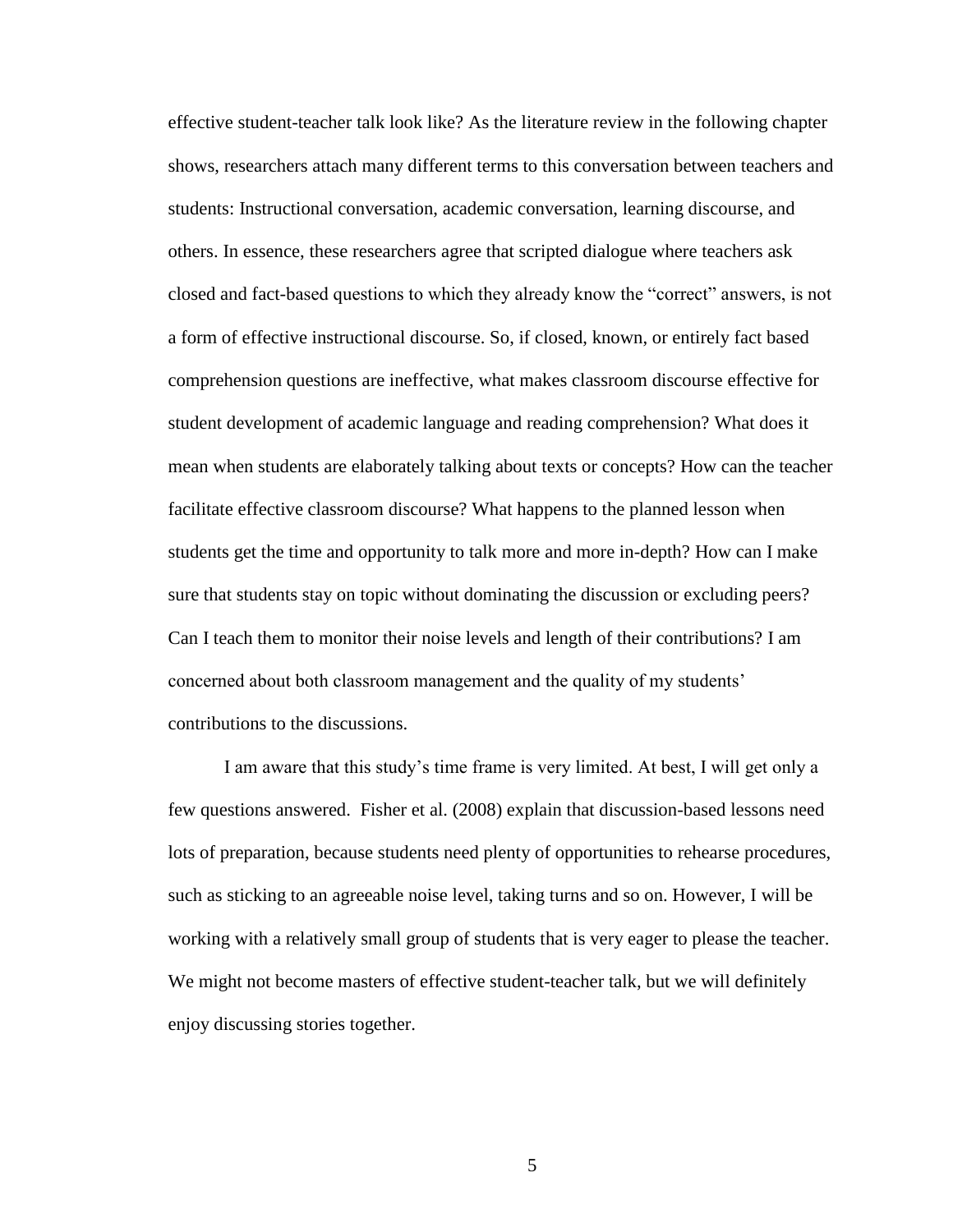### **Organization of the Thesis**

Chapter two provides a review on literature that investigates effective instruction for English learners, specifically with regards to instructional discourse. Chapter three explains the study design, data collection and detailed information on school setting and participants. Chapter four explains and analyzes the study's findings. Chapter five describes the conclusions of this study. It also presents how the study's findings might impact future instruction, and what questions could influence future research.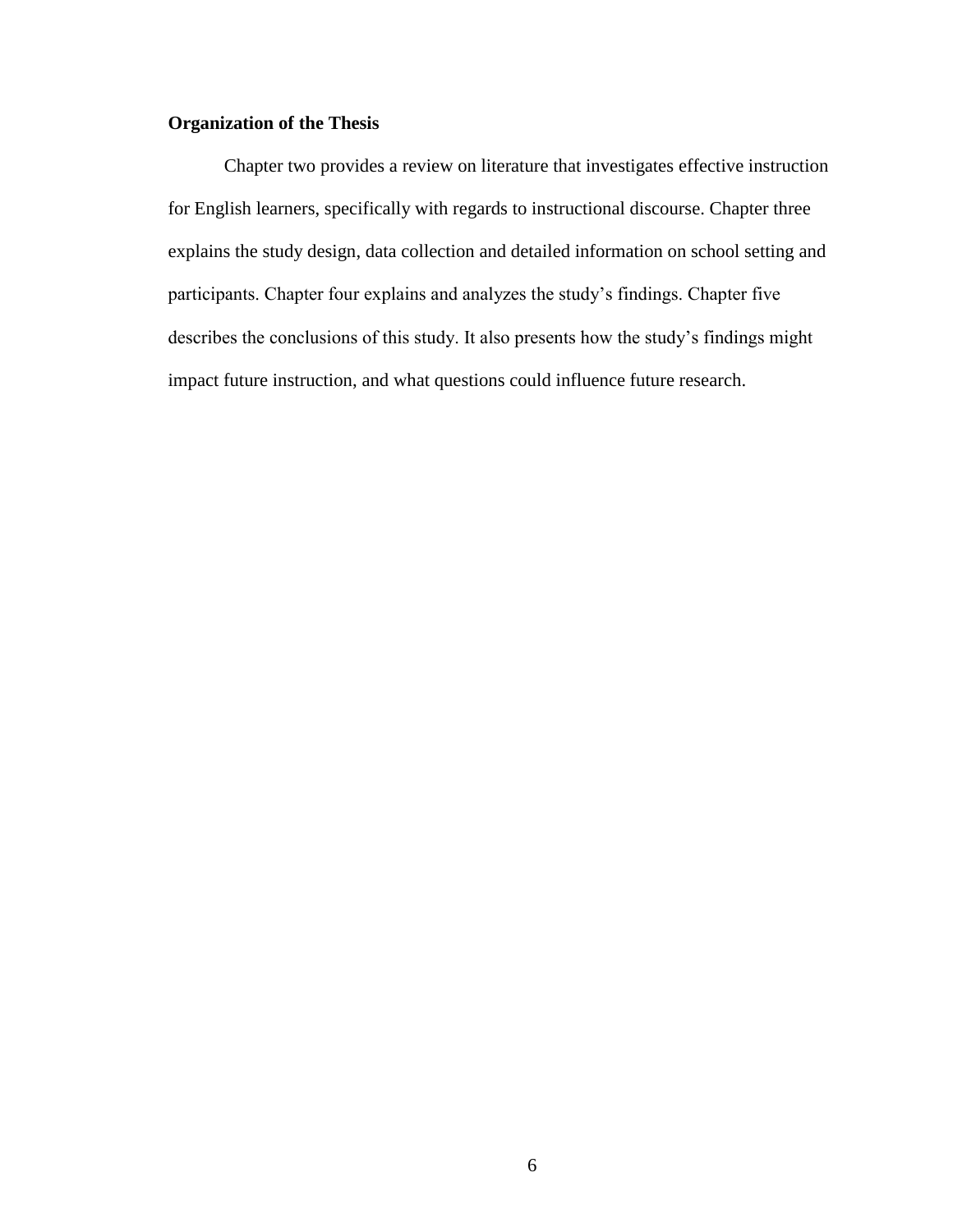#### **Chapter 2**

#### **Literature Review**

#### **Factors for Success of English Language Learners**

In the introduction to their book *Content-Area Conversations. How to Plan Discussion-Based Lessons for Diverse Language Learners,* Fisher et al. (2008) cite a longitudinal study following immigrant students' academic progress over five years in middle and high school (Suarez-Oroczo, Suarez-Oroczo, & Todorova, 2008). Two thirds of these English language learners "saw their grade point averages (GPAs) steadily decline" (Fisher et al., 2008, p. 1). Unfortunately, the study supports the widely observed phenomenon that English learners struggle to keep up with their native English speaking peers while simultaneously trying to learn English and academic content.

Literature reviewed for this study, finds evidence for factors leading to academic failure of English language learners: Many times, educators are unable to help linguistically diverse students develop academic language and construct meaning while reading.

Referring to a 1995 study by Collier, Zwiers (2007) explains the term *academic language*: "The language of schooling is loosely referred to as academic language, the lack of which is cited as a significant cause of low achievement for diverse learners" (p. 94). He continues to elaborate on this explanation.

Vocabulary is one dimension of academic language, but in-depth understanding of concepts in upper grades requires a student to know how to use additional aspects of English to connect these key words in order to construct the meaning of complex and abstract concepts" (p. 94).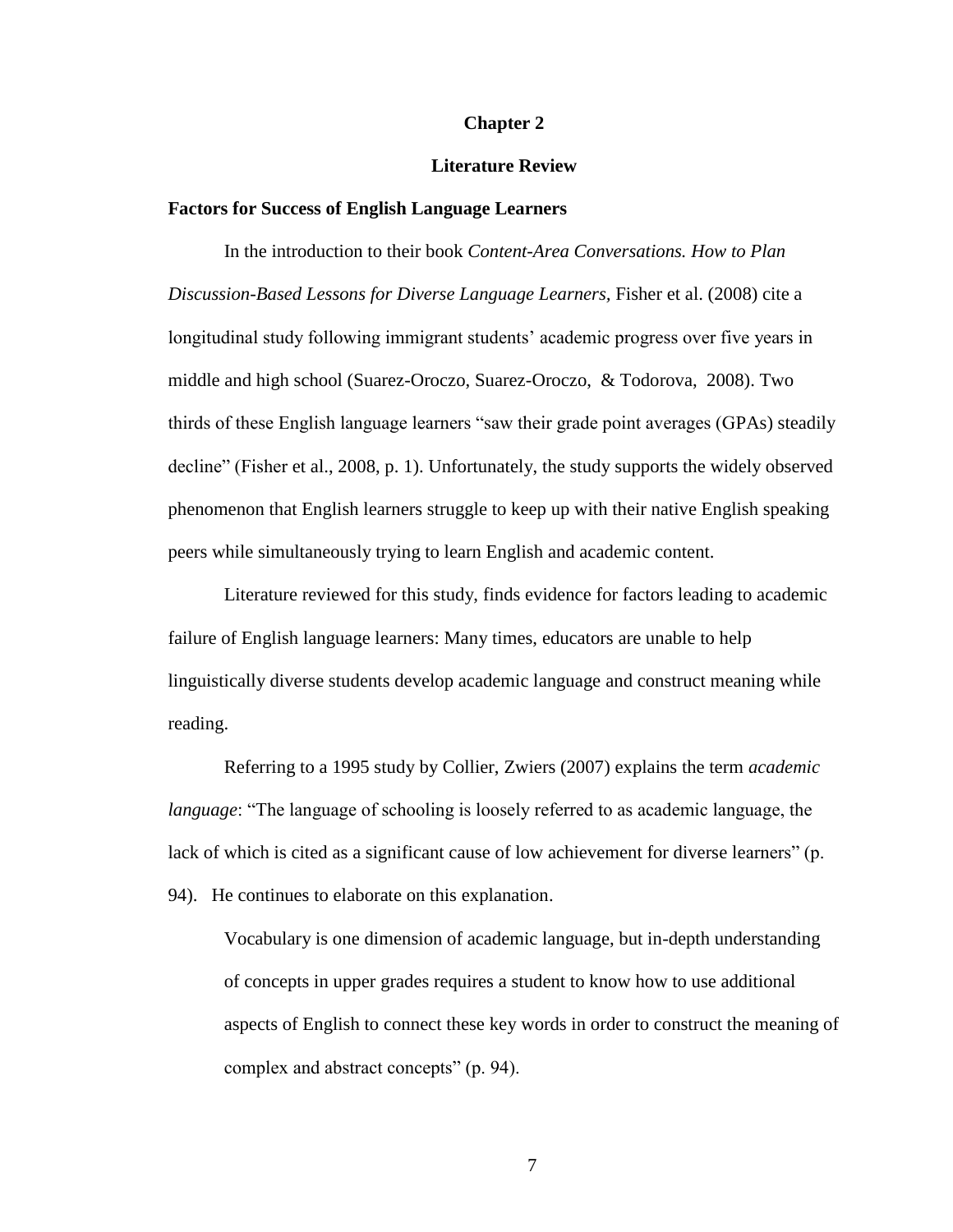Like their native English speaking peers, English learners cannot experience academic success without developing reading comprehension skills. In her 2009 dissertation, Reece refers to the findings of the Report of National Literacy Panel (August & Shanahan, 2006), which shows that a large part of English learners in U.S. schools "show limited growth in reading achievement" and "lag behind their [. . .] native English speaking peers (p. 1). Reece (2009) explains that the failure to understand texts leads to the inability to become part of the "literary community" and to learn content while reading (p. 2). Since speakers of other languages must memorize the denotation and connotation of simple everyday words, as well as content specific words, make sense of English syntax, navigate the confusing spelling patterns of English, and construct overall meaning of demanding texts, they tend to fall behind their native English speaking peers.

One of the most encouraging findings of the before-mentioned *Longitudinal Immigrant Student Adaptation Study* is that "social engagement with teachers and peers, as well as students' cognitive inquisitiveness" contributed significantly to achievement (Fisher et al., 2008, p. 1). As Fisher et al. (2008) put it:

Our most effective tool is the talk we foster in our classrooms. We're not referring to the social chatter of peers making plans for after school (it seems as though that blossoms almost without our help!), nor do we mean the sound of our own voices filling the air. We mean learning discourse – the back-and-forth discussion of ideas that deepens understanding. (p. 1)

Reece (2009) concurs with this stance. She conducted a discourse analysis based on observations of the interaction between a language arts teacher and his diverse language learners while discussing texts. According to Reece, students were able to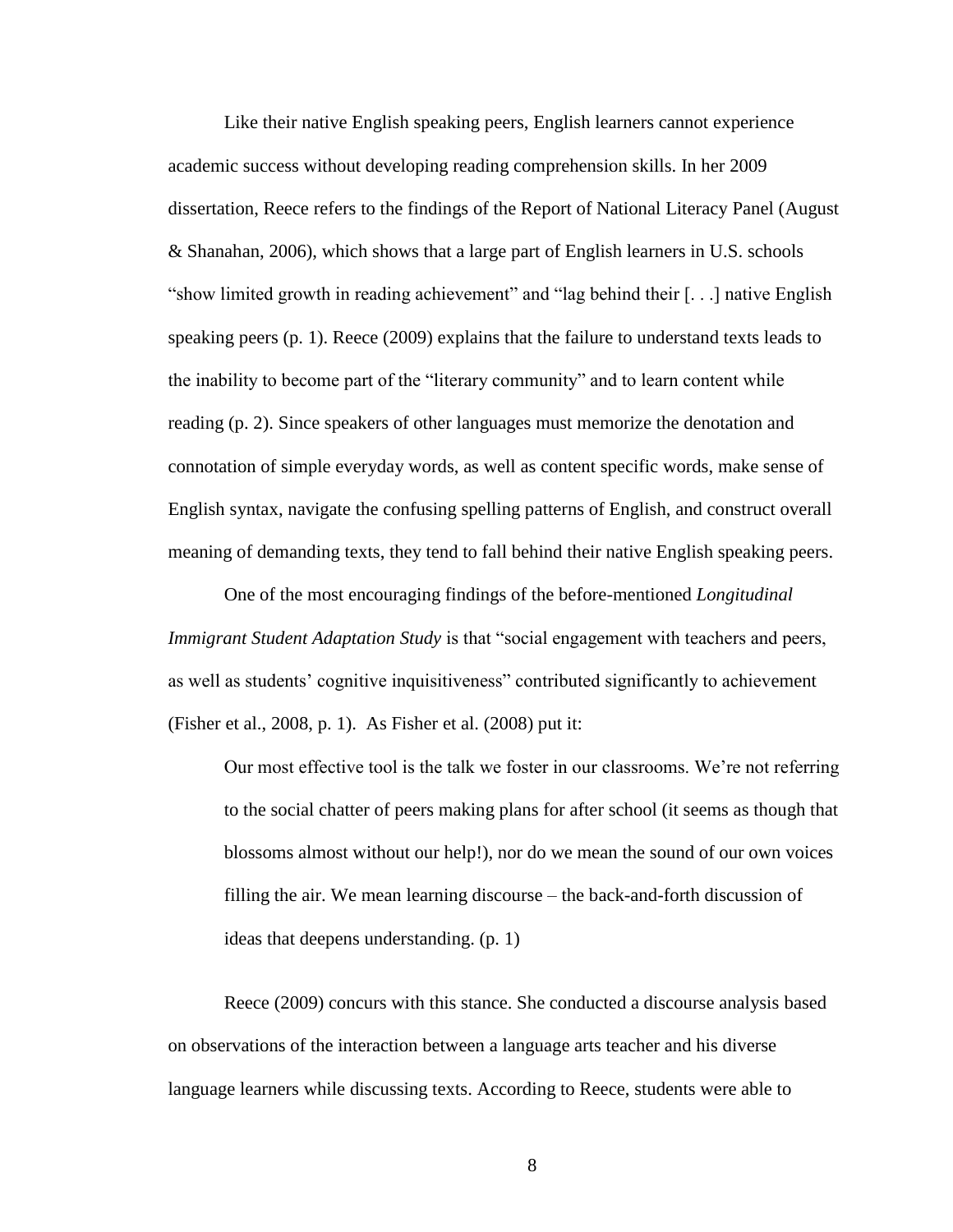understand the texts they were reading on a much deeper level by elaborately talking about them with peers and their teacher. In other words, talking about a concept, an idea, or expressing an opinion develops students' thinking skills and understanding (p. 2). Reece points to the body of research on Instructional Conversation that stresses the importance of effective student-teacher talk about literature as a method to construct meaning (Doherty, Hilbert, Pinal, & Tharp, 2003; Echevarria, 1995; Goldenberg, 1991, 1992). Reece also refers to Au's (2006) research that advocates for teaching students with diverse backgrounds in culturally responsible ways, as a means to bridge the gap between English learners and their native English speaking peers (p. 11).

In their book *Academic Conversations,* Zwiers and Crawford (2011) explain the benefit of discussing literature with English learners as follows: "Conversations during reading build the types of thinking and vocabulary that help students understand the reading on multiple levels" (p. 109). Having these conversations helps English language learners develop reading comprehension skills but they also develop general language skills, like vocabulary and grammar which in turn helps them to better express themselves (Zwiers & Crawford, 2011, p. 10).

#### **Theories on Learning**

Vygotsky (1978) developed the theory that learning occurs in the context of social interaction with others. We interact by communicating. In elementary classrooms, this communication takes place mainly in form of classroom discourse, both in "social chatter" and academic discourse (Fisher et al., 2008, p. 2). Cummins (1979), the pioneer researcher of bilingual education, called "social chatter" 'basic interpersonal communication skills' (BICS) and academic discourse 'cognitive academic language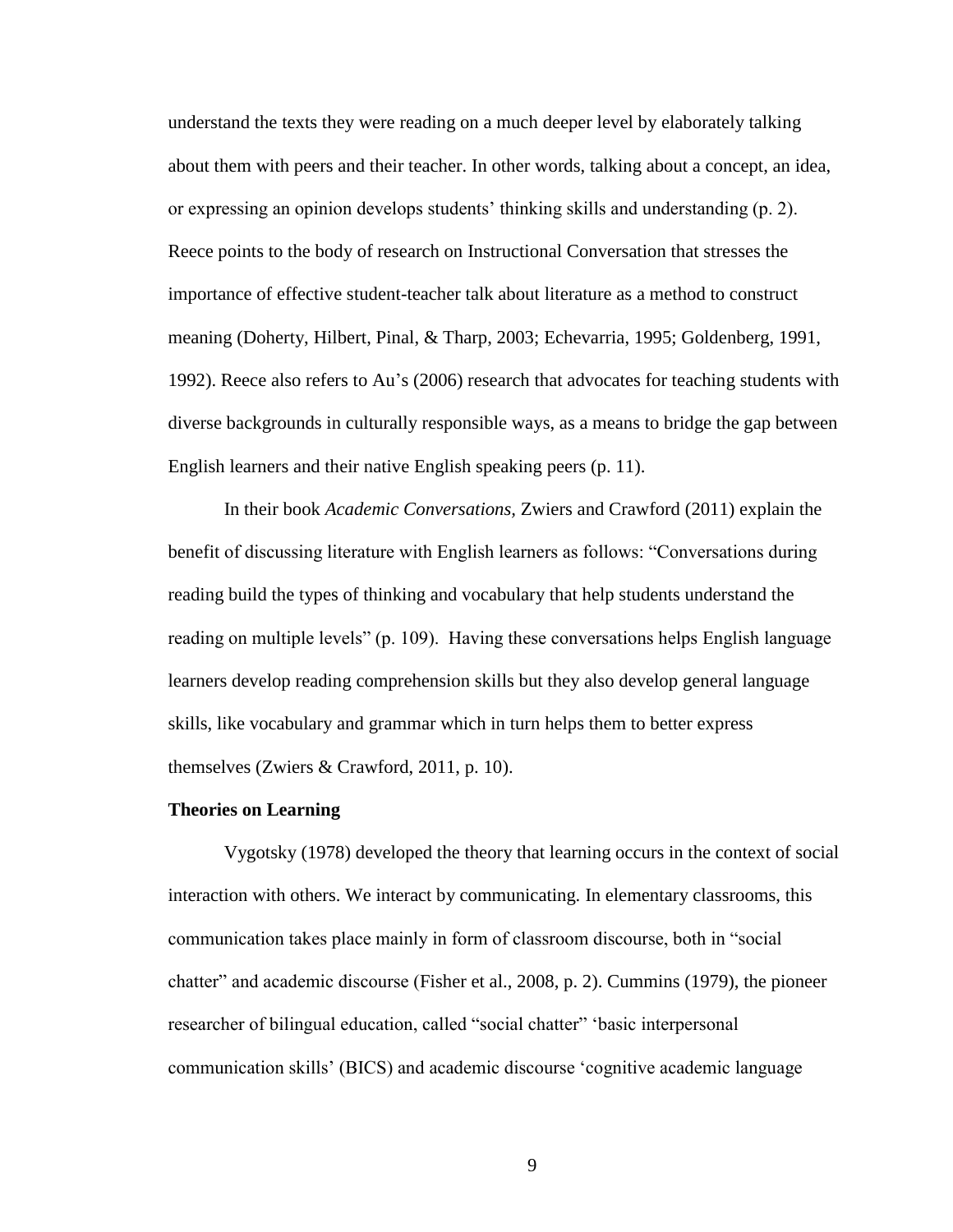proficiency' (CALP). Although Fisher and his co-authors seem to dismiss that acquiring BICS is a cognitively challenging process that requires teacher support and instruction, it still needs to be mastered by English language learners. This might prove to be more difficult when students are placed in bilingual classrooms where they usually socialize with each other in their native language. However, considering that students generally develop basic interpersonal communication skills with less teacher initiative gives evidence of Vygotsky's notion that individuals learn while interacting socially.

**Theories on discourse.** Another reason why learning BICS might be less complex than learning CALP could be because basic interpersonal communication skills are closer to the *primary* Discourse that children acquire in their home environment (Gee, 2001). James Gee introduced the theoretical stance that social languages are embedded within Discourses, a term he coined for social networks or systems of communities. An individual who seeks to successfully interact within a social setting needs to know more than just language; he or she needs to understand specific values, rules, and beliefs of the community. The closer the primary Discourse is to the academic Discourse in the school environment, the smoother is the transition from one to the other for the student. Lydia Mays (2008) writes about the added difficulties diverse language learners face due to the fact that their primary Discourse is in a different language based on different cultural values than the Discourse they need to learn at school. Mays expresses her concern as such: "The academic Discourse and culture of public education is, for the most part, familiar to the mainstream (white, middle-class) population and is thus easier for them to fluidly navigate" (pp. 415–416). On the other hand, the transition from primary Discourse to BICS is easier than to rigorous academic language, because English language learners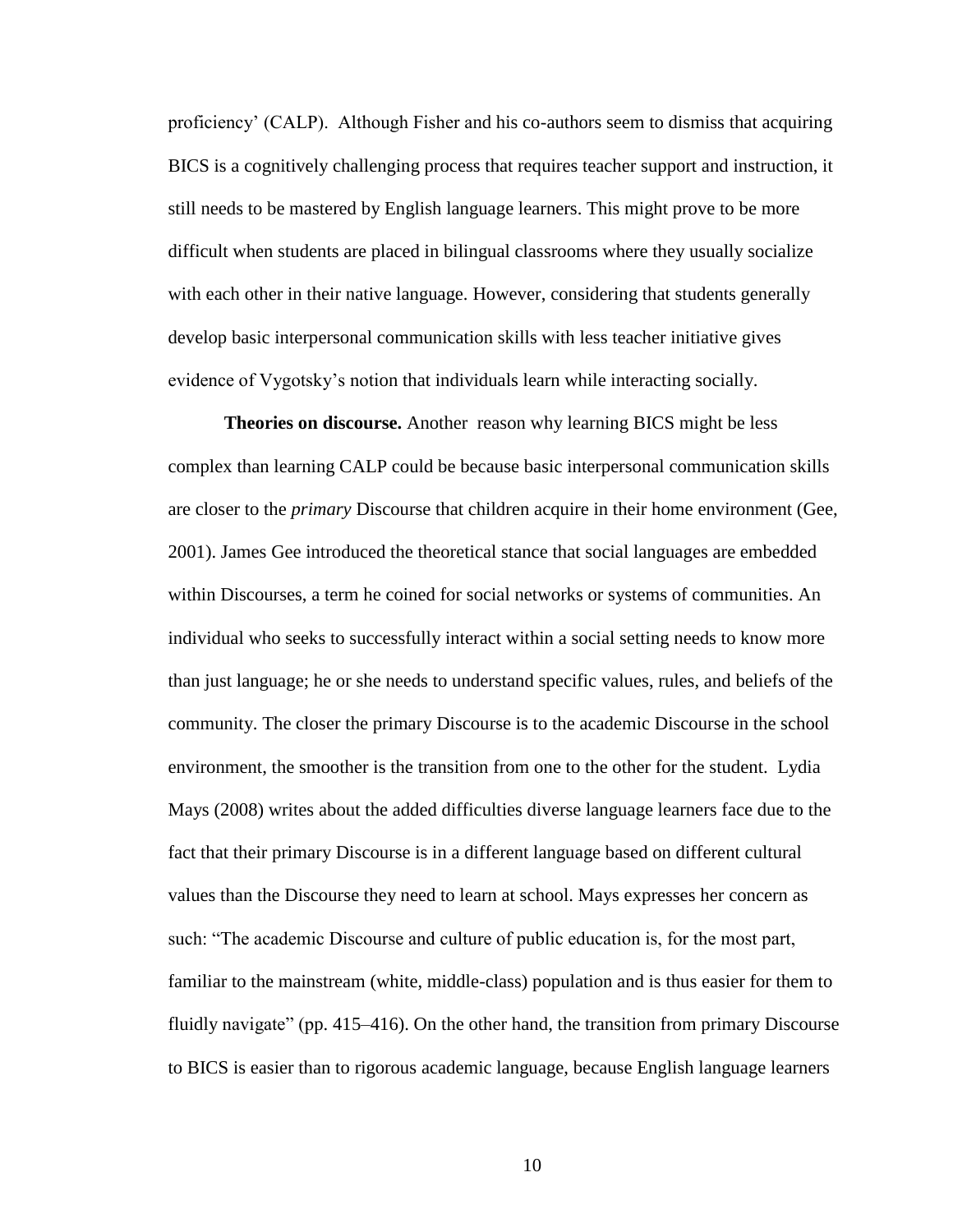with healthy family backgrounds already know how to interact on a social, interpersonal level. They can transfer this skill into the second language, which Cummins (2005) explains with his *Interdependence Hypothesis*:

[A]lthough the surface aspects (e.g. pronunciation, fluency, etc.) of different languages are clearly separate, there is an underlying cognitive/academic proficiency that is common across languages. This common underlying proficiency makes possible the transfer of cognitive/academic or literacy-related proficiency from one language to another. (p. 4)

**Instructional conversations.** There is an abundance of literature supporting the idea that classroom discourse helps English learners develop academic language and reading comprehension. Reece (2009), whose publication is referenced above, is only one example. Another one is Villar's (1999) dissertation examining how instructional conversations promote English proficiency in diverse language learners. Like Reece, Villar refers to Goldenberg (1992) who argues that "true education – real teaching – involves helping students think, reason, comprehend, and understand important ideas," and that an opportunity to implement this "real teaching" is through "Instructional conversations, or ICs," where "[s]tudents engage in extended discussions – conversations – with the teacher and among themselves" (pp. 316–318). Villar (1999) defines "instructional conversation or IC" as a "dialogue between teacher and learner in which prior knowledge and experiences are woven together with new materials to build higher understanding" (p. 7). Villar's findings include evidence that "there seems to be a relationship between amount of student talk time and the IC rating" (p. 188). In other words, students were more successfully participating in the academic discourse when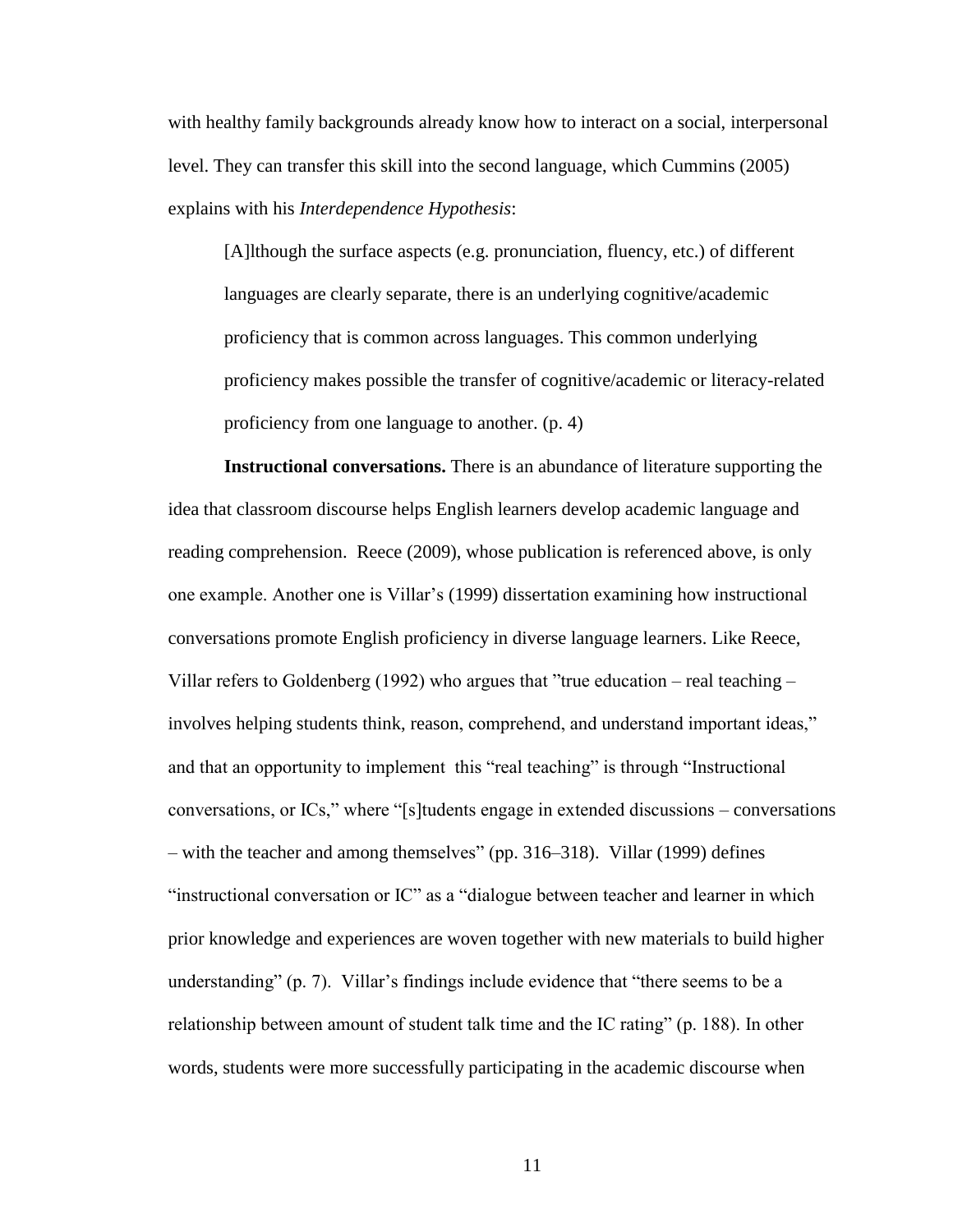they had a greater amount of time to practice oral language. Villar's study also showed that "the typical classroom discussion" following the very predictable pattern of teacher asking a question, student responding, and teacher evaluating the student's response, produced very poor quality discourse. This pattern of discourse is called IRE or Initiation-Response-Evaluation model. Mehan (1979) explains it and discusses the ineffectiveness of this teacher-student interaction in his article "What time is it, Denise?"Asking known information questions in classroom discourse."

**Importance of conversations for English learners.** After conducting his study, Villar (1999) gave the instructional conversation a new definition: "[A]ny communication act in which students and teachers share the floor in reasonable, meaningful, and socially equal terms to use prior knowledge and experiences to construct understanding" (p. 186). Since prior knowledge and experiences are essential for the successful participation in the classroom discourse, the teacher has to build or activate prior knowledge. This is one of many scaffolding strategies widely taught in English as a Second Language (ESL) certification programs, and therefore, regularly practiced by ESL specialists. Scaffolding, i.e. providing support for English language learners, is theoretically supported by Vygotsky's (1978) *Zone of Proximal Development*, the justright level that provides a starting point for instruction.

Boyd (2000) calls elaborate student talk "student critical turn" (SCTs) - sustained, elaborated utterances that build on preceding discourse" (p. 3). Students use these critical turns of talk to construct meaning of texts or concepts while at the same time developing oral language proficiency. In other words, while interpreting and analyzing texts,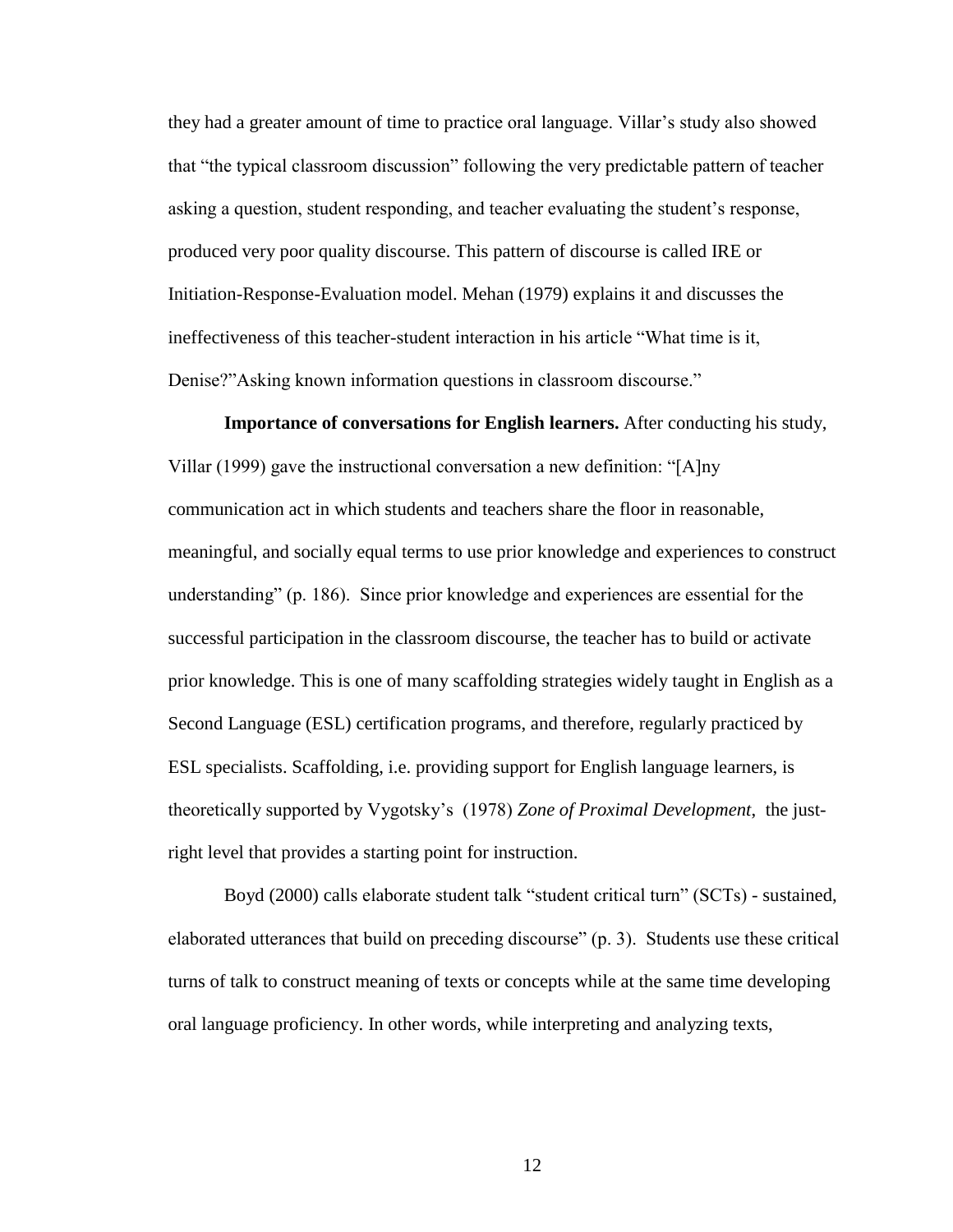exchanging ideas and expressing opinions about literature, students simultaneously practice English skills.

Zhang (2009) references the findings of the 2006 report by August and Shanahan for the National Literacy Panel on Language-Minority Children and Youth: "[T]he the major impediment for ELLs' reading comprehension is their limited oral English proficiency" (p. 1). She explains that oral language proficiency consists of "four components: vocabulary, syntax, listening comprehension, and oral narratives" (p. 3). She expands on the idea that students need time and opportunity to talk; they actually need to learn an entire set of communication skills, including listening comprehension and the ability to narrate events. Clearly, the IRE model is far removed from this concept.

Coleman and Goldenberg (2010) explain that English learners need to learn both expressive and receptive language. Receptive language enables the listening student to comprehend the teacher's explanations and follow directions. On the other hand, only if the student is given the opportunity to develop expressive language "they can answer questions, participate in discussion, and be successful at showing what they know on assessments" (Coleman & Goldenberg, 2010, p. 62).

**Effective classroom discourse.** In order to facilitate effective classroom discourse, the teacher's questions should elicit complex answers from the students; that means, the teacher must ask "authentic questions" to which he or she does not know the answer (Boyd, 2000, p. 16). Boyd (2000) argues that the majority of questions teachers ask in U.S. classrooms are "display questions" to help students recall previously learned facts. They do not target higher thinking skills necessary to connect previously learned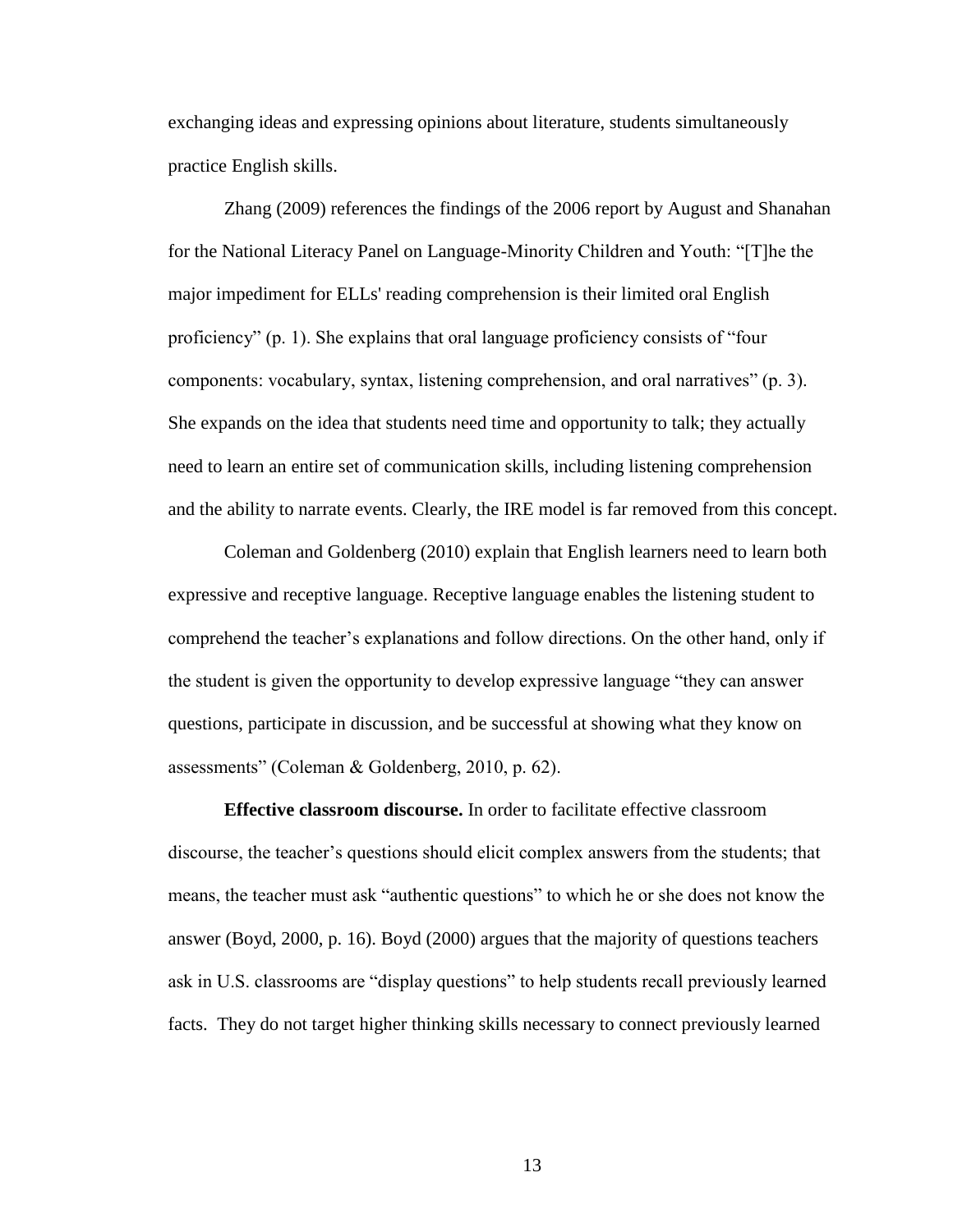concepts with new ones in order to create new knowledge (Bloom, 1956). Boyd (2012) calls the technique of asking authentic questions "dialogic teaching."

Boyd (2012) argues:

[E]ffective teachers are those who plan engaging and challenging lessons but then, in the act of teaching, are responsive to student cues. They make decisions to offer students opportunities to shape the scope of discourse – they encourage and allow time for students to talk, and position them to have interpretive authority. (p. 26)

Boyd makes a case for validating student contributions to the lesson by showing them that their ideas are important: "Ensuing discussions are purposeful but not scripted, as teachers and students make decisions and revisions as they compose in the moment" (p. 26). Boyd explains when teachers digress from their lessons' scripts allowing students to elaborate ideas and opinions, the lesson might look "messy" (p. 27). However, if students feel that their contributions to the instructional discourse are taken seriously, they develop the confidence necessary to explore new and, at times, risky ways of expressing themselves. In other words, they are given appropriate opportunities to develop expressive language, which in turn helps them achieve academic goals.

Boyd advocates dialogic instruction despite the fact that digressions from scripted lesson plans are frowned upon "in the current educational climate of scripted education, test rehearsal, and efficient accountability practices" (p. 27).

There are many studies supporting Boyd's views on the importance of providing students with opportunities to express their thoughts and ideas in order to find a way to construct meaning and develop thinking skills.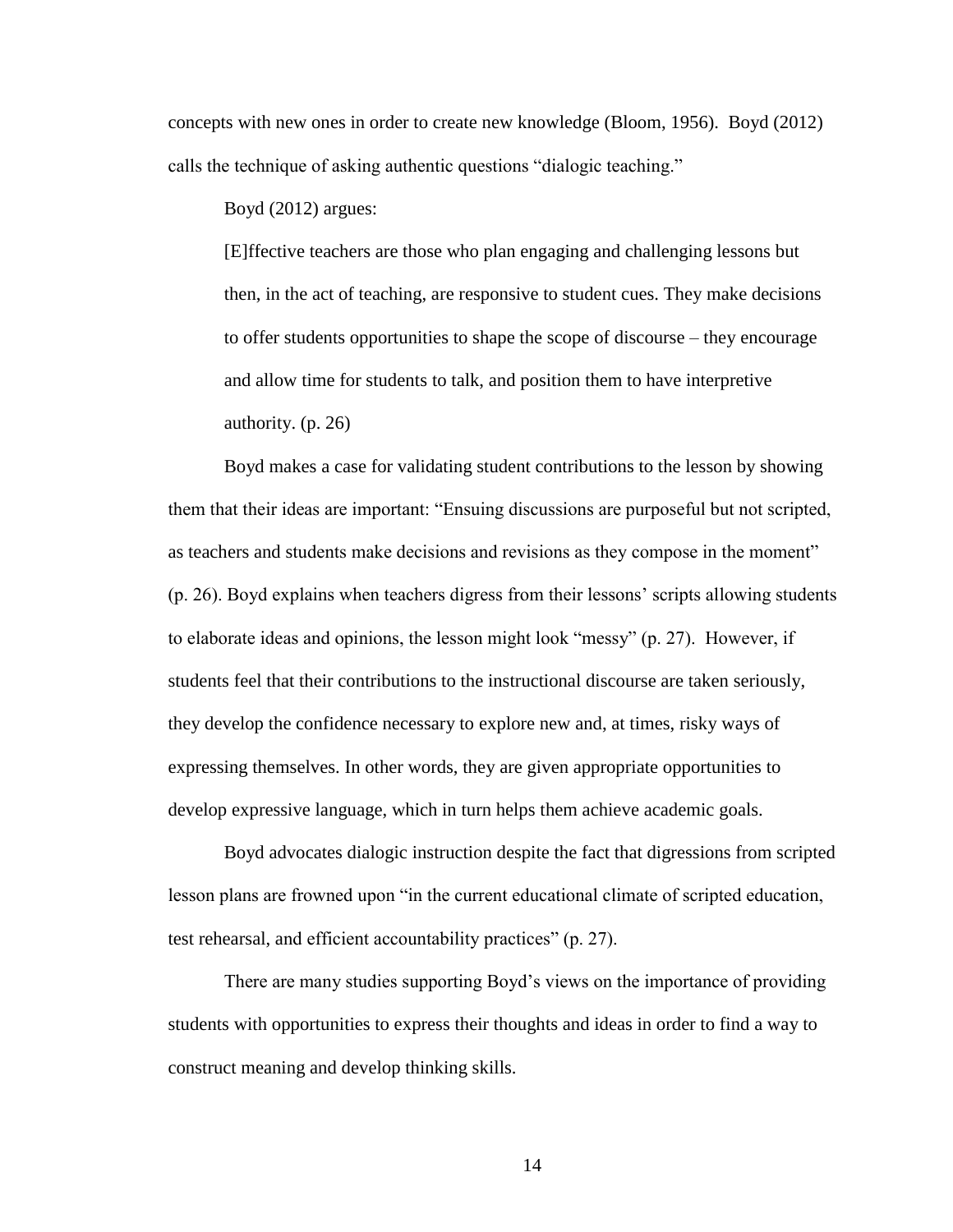Sotor et al. (2008) examined small group literature discussions and concluded:

"The data indicate that the most productive discussions (whether peer or teacher-led) are structured, focused, occur when students hold the floor for extended periods of time, when students are prompted to discuss texts through open-ended or authentic questions [. . .]" (p. 373).

[W]hen students interact with others in a group, something collective is produced that is more than the result of the abilities and dispositions of the individuals who comprise the group. Each student brings to the discussion social and cultural values, unique background experiences, prior knowledge and assumptions. (Sotor, et al., 2008, p. 377)

Sotor et al. (2008) analyzed small group discussions organized in book clubs, literacy circles, and similar instructional models providing students with the opportunities to take turns in elaborate talk about texts. The findings of the study showed that if the group focused on personal reactions to literature, "expressive stance," and "criticalanalytic stance," the participating students spoke more and more elaborately than in groups that took an efferent stance (Rosenblatt, 1978) by reading for fact-finding.

Nystrand (2006) reviewed research on classroom discussion over an extended period of time, and agrees with Boyd's notion that scripted, and thus limited, teacherstudent conversations do not constitute effective classroom discourse: "Effective classroom discourse needs to be understood and practiced not as an executed instructional treatment "yielding" daily measurable achievement gains, but, rather as a medium for instruction" (p. 393). Nystrand opposes the current climate for accountability and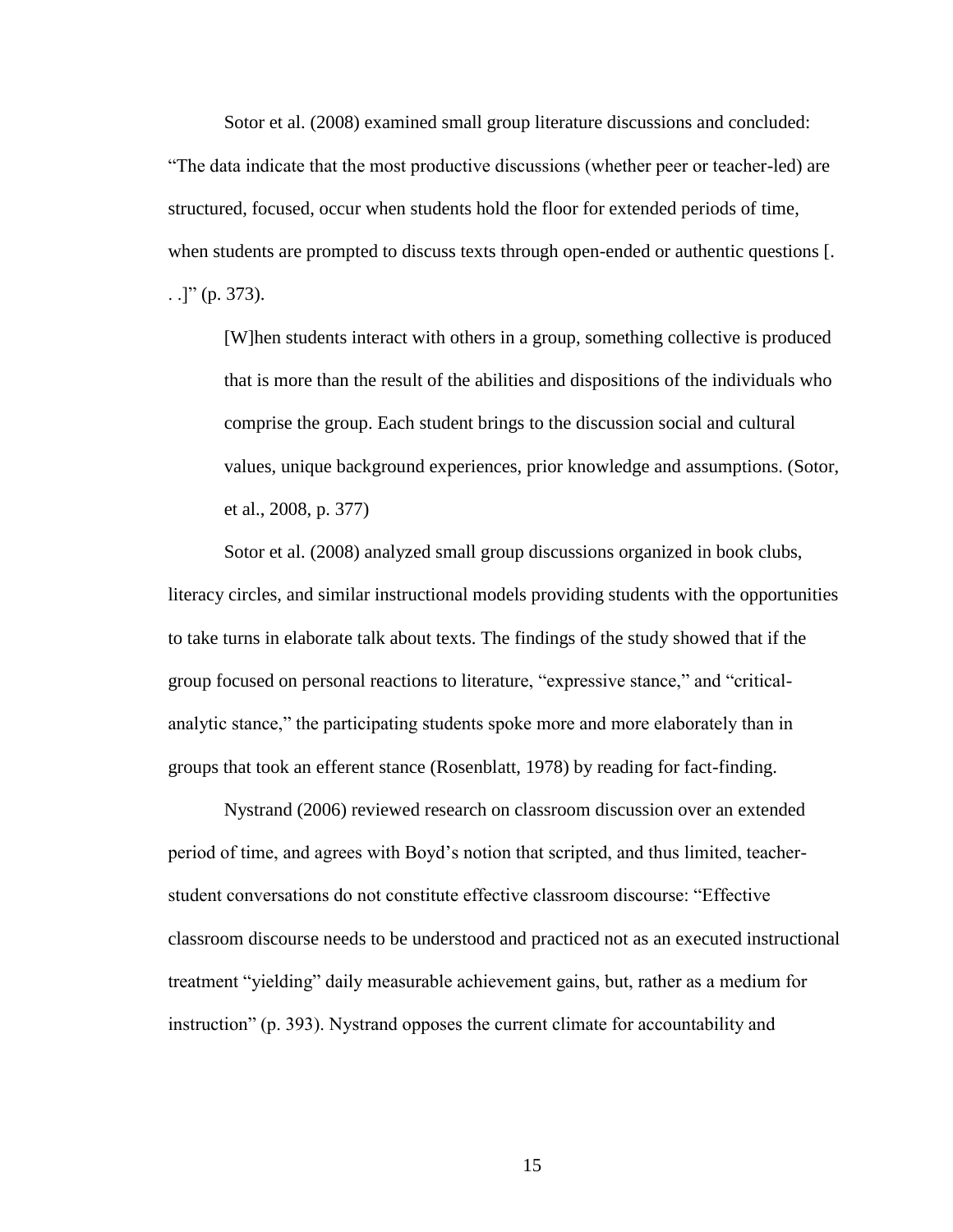"evidence-based" pedagogy, by advocating for "organically" evolving classroom discourse:

Dialogically organized instruction involves fewer teacher questions and more conversational turns than recitation, as teachers and students alike contribute their ideas to a discussion in which their understandings evolve during classroom interactions. Open-ended discussion and the exchange of ideas are at the core of the dialogic classroom. (pp. 399–400)

Nystrand rejects the practice of teachers determining detailed questions and what responses they will accept from students before the lesson even begins (p. 400). Nystrand argues that this kind of pre-determined discourse does not support student learning.

#### **Conclusion**

Since a large body of literature stresses the importance of effective classroom discourse for English learners as a means to develop oral language skills, the purpose of this theses is evaluation, analysis, and reflection on classroom conversation during of English as a Second Language lessons. Fisher et al. (2008) explain that "talk, or oracy, is the foundation of literacy" (p. 8); however, most talk is dominated by teachers and fails to develop students' thinking (p. 10–11). Fisher et al. demand that we "evaluate our own practice for evidence of student talk throughout the day" (p. 20).

Hopefully, this study will provide insights in how to provide more opportunities for students to develop thinking skills, oral proficiency, and deeper understanding of texts through active participation in classroom discourse. Literature reviewed for this study indicates that the quality of teacher initiated questions has a decisive impact on the quantity of student talk. While learning to answer critical questions, rather than reciting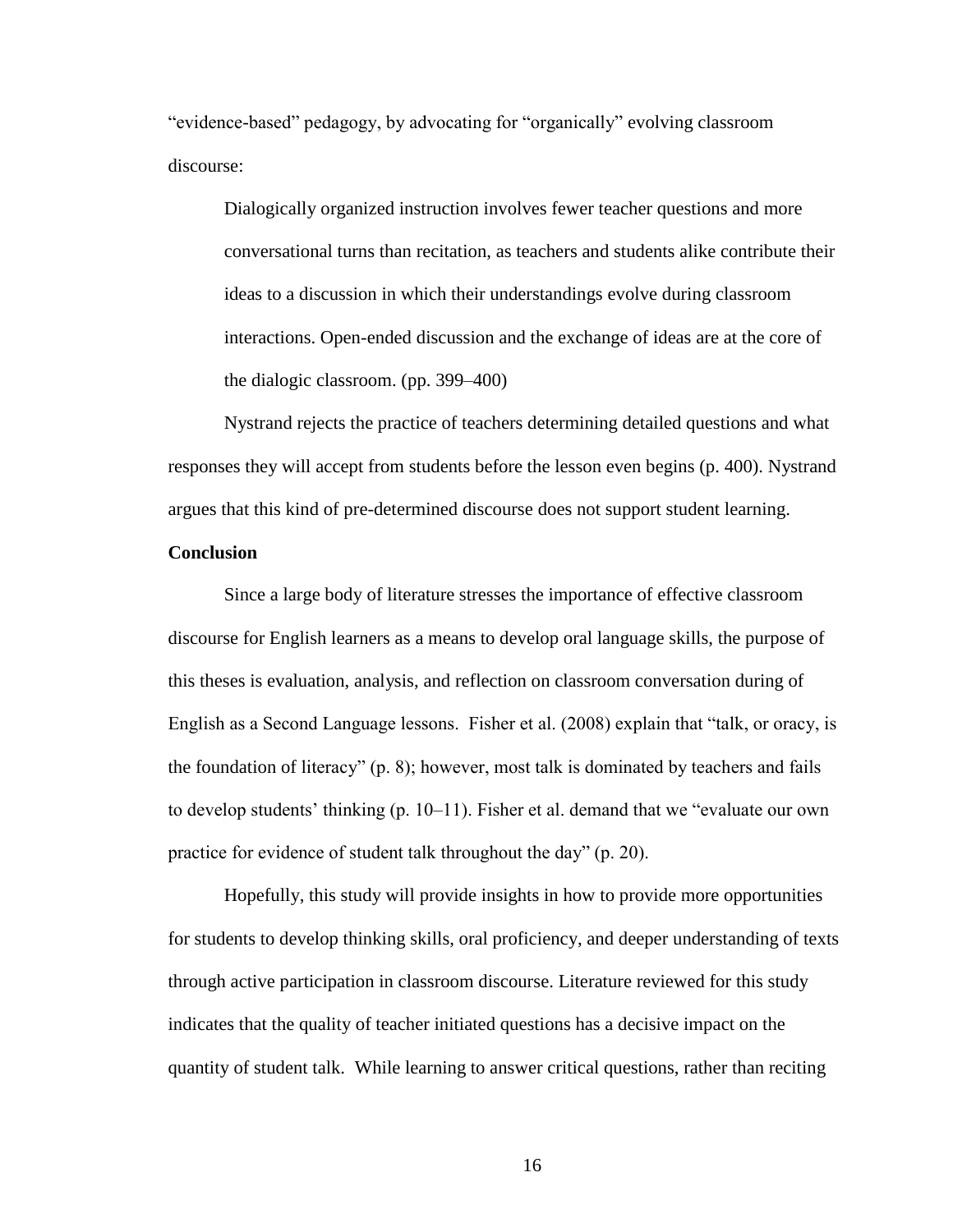text-based facts, students can practice expressing ideas and opinions. As a matter of course, this is a very ambitious goal for a study that will take a mere few weeks, but as Shagoury and Miller Power (2012) explain developing inquiry skills takes "first small, tentative steps" (p. 8).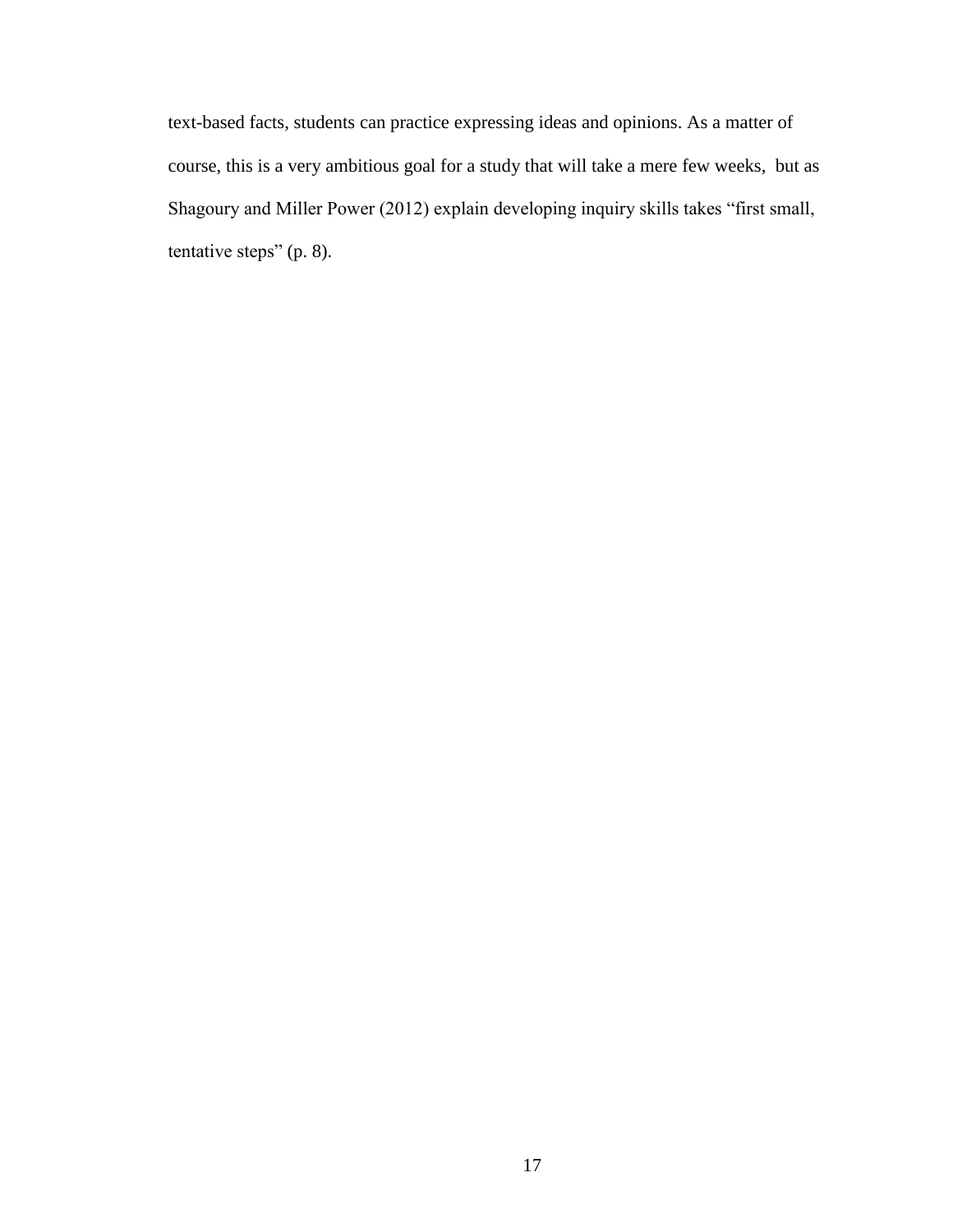#### **Chapter 3**

#### **Research Design/Methodology**

This thesis was the product of "practitioner research," a form of research study which, according to Cochran-Smith & Lytle (2009), allows teachers to reflect on and improve their practices "with the ultimate purpose of enriching students' learning and life chances"(p. viii). I was not observing and collecting data to analyze general trends and provide statistical information about the effectiveness of a practice, approach, or method, as outside researchers in quantitative and qualitative studies usually do. I was instead an active participant of this study. Cochran-Smith and Lytle explain the rationale for teacher research as follows: "The knowledge needed for teachers to teach well and to enhance students' learning opportunities and life chances could not be generated solely by researchers who were centrally positioned outside of schools and classrooms and imported for implementation inside schools" (p. vii).

My study is similar to qualitative research, which is both natural and personal, because the researcher presents findings based on the stance of insiders in narrative reports. However, the qualitative researcher herself is not an active participant reflecting on her own practices, but strives to remain an unbiased observer; whereas, my personal reflections are a vital part of this paper.

Unlike in traditional quantitative and qualitative research, I was not focusing on a specific outcome. I was interested in studying processes, to be more precise: classroom conversations and how the quality of those conversations and the quantity of student talk can be improved by inserting questions into that conversation that ask for more elaborate responses. Cochran-Smith and Lytle (2009) provide a definition for the term "practitioner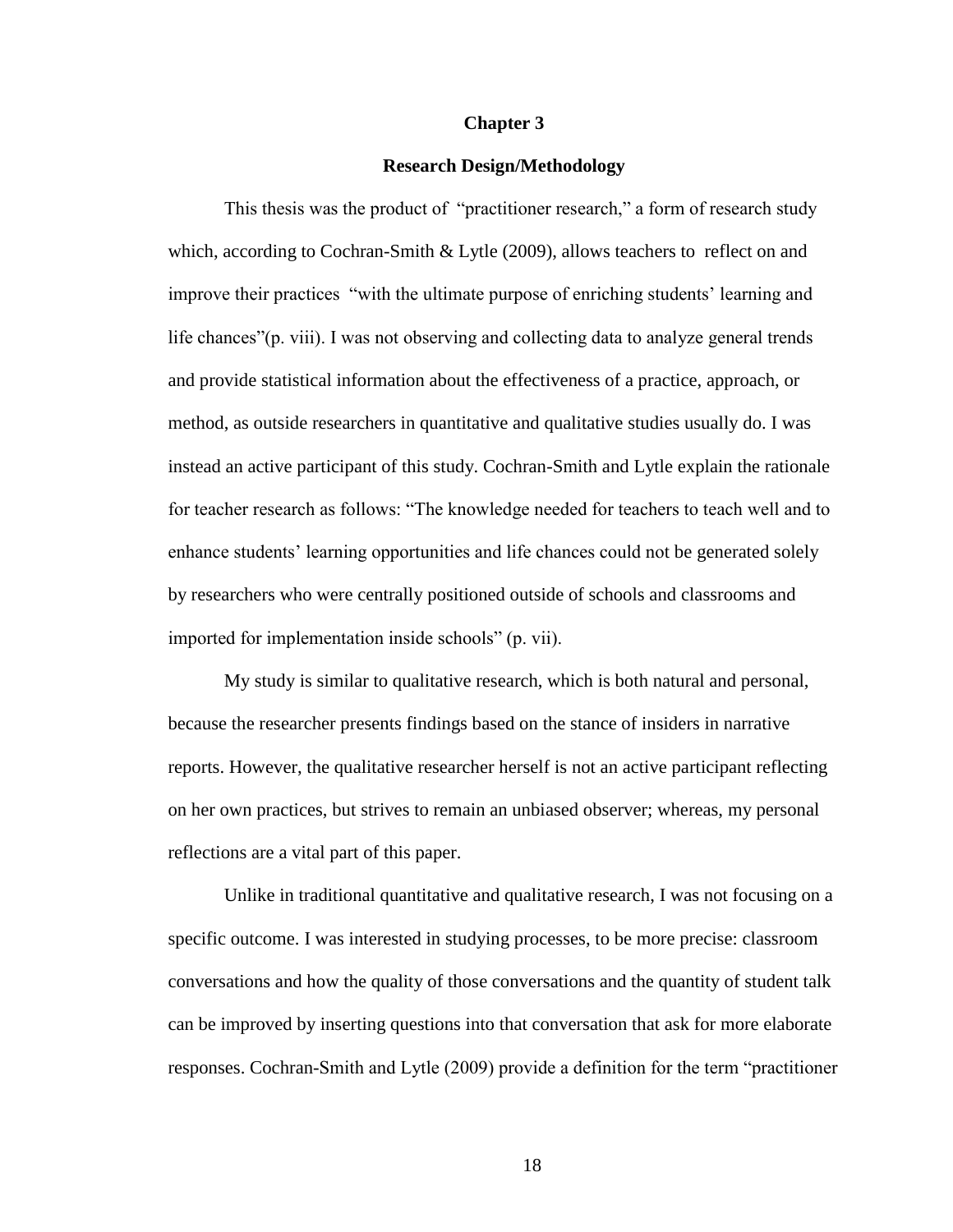research" "where the practitioner is simultaneously a researcher who is continuously engaged in inquiry with the ultimate purpose of enriching students' learning […] (p. viii).

Cochran-Smith and Lytle (2009) stress that improvement of teaching can only occur when practitioners, who, after all, decide on how to facilitate student learning daily, embrace changes that lead to improvement of learning (p. 53). If teachers do not "own" the steps leading to change, classroom practices will remain static. Teachers regularly participate in workshops and other professional development activities that are geared to provide "new research-based" information on how to deliver subject matter in more effective ways. Too often, these teachers return to their classrooms, just to continue practicing what seems relevant and effective to *them,* discarding the suggestions and recommendations they just received during the previous professional development session. Shagoury and Miller Power (2012) echo this notion: "For many years, teachers have criticized education research as not being relevant to their needs, or written in a way that fails to connect with their classroom practice" (p. 2). Despite the best intentions of administrators and presenters of such workshops, teachers tend to stick to what works for them in their classrooms; therefore, efforts to improve practices that originate on the outside of classrooms have only very limited effects on teachers' practices. Yet, if teachers initiate change based on their own research and reflection, the effect on instructional practices can be powerful. Cochran-Smith and Lytle explain: "With practitioner inquiry, the individual does not disappear into the collective […]" (p. 55). This exemplifies the idea that practitioner research enables the individual teacher to stand out as active proponent of change rather than passive receiver. "Teachers are surprised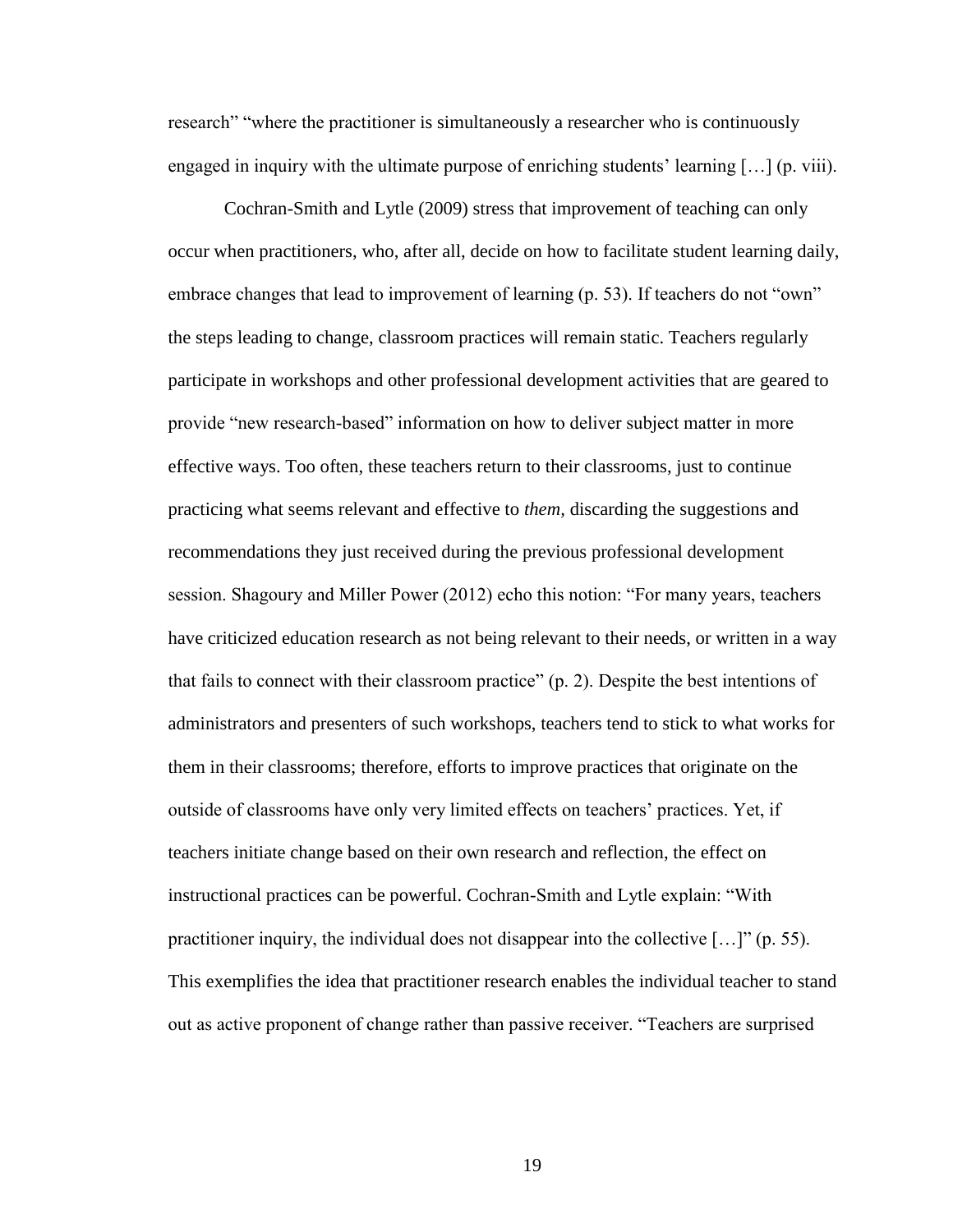and delighted to realize that research can focus on problems they are trying to solve in their own classrooms  $[...]$ " (Shagoury & Miller Power, 2012, p. 3).

#### **Procedure of Study**

As I mentioned before, my goal was to improve the quality of classroom conversations and provide my students' with the opportunity to take on more control of these conversations with the intention to improve the students' oral proficiency. In Chapter II, I discussed what experts and researchers say about the importance of quality discourse and student length of utterances for English learners. In order to assess and study the conversations we had while discussing and analyzing texts we read together, I took field notes, recorded parts of my lessons, and reflected on those notes and recordings while keeping a journal.

At the beginning of the study, I pinpointed the students' oral proficiency levels by analyzing their ACCESS scores in Speaking and Listening from the spring 2014 English test. ACCESS is not an acronym; it is the English proficiency assessment created by the WIDA (World-Class Instructional Design and Assessment) Consortium, a branch of the Wisconsin Center for Education Research. I also gave the participants a brief speaking assessment based on the WIDA ACCESS Placement Test for English Language Learners. The WIDA Consortium created both assessments; the WIDA English Language Development Standards have been adopted by more than 30 states, including New Jersey. I focused my attention during the speaking assessment on the students' word choice, length of responses, as well as complexity of sentences, and the amount of probing I needed to apply to encourage students to express ideas in longer more complex utterances.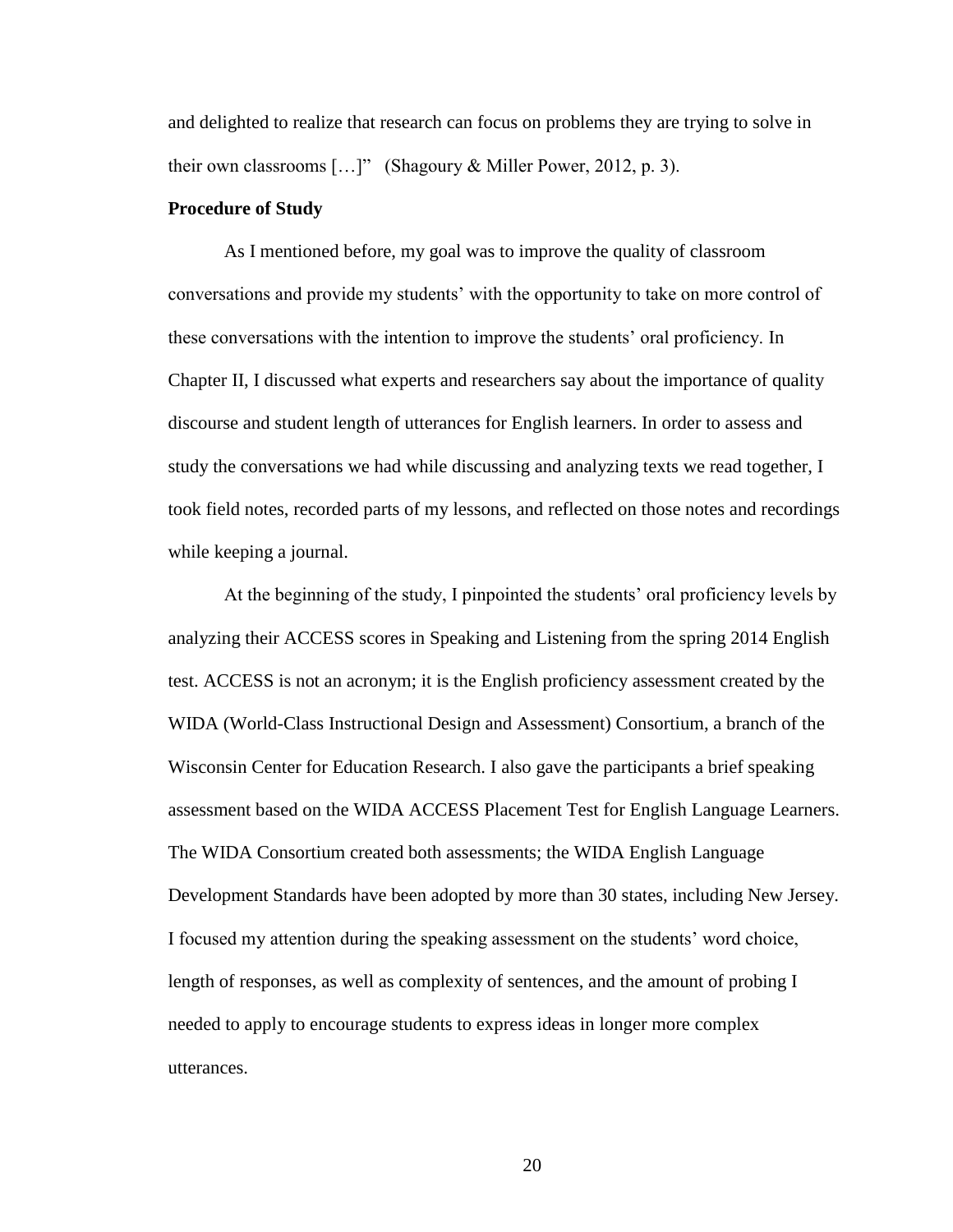I began the study by teaching students the meaning and application of open-ended questions prompting students to elaborate their answers. I also taught the students a practice called reciprocal questioning. This technique requires the students asking the teacher questions after reading a text within their small group. I posted question stems on the wall behind me to remind students of the language they needed to use when asking and answering questions. To reinforce the practice of asking questions and answering them in academic language, I gave students cards with question starters. With those question starters, students helped each other elaborate on their contributions to the discussion of literature by asking their peers questions like "How do you know that?" "What makes you say that?" "What else could happen in the story?" "What part gave you the clue?" "Can you explain that in a different way?" "I do/do not agree with you, because . . . What do you think about my idea?"When the discussion revolved around a story's character, I provided prompts like "What can we learn from this character?" "Are you like this character?" "Can you explain that?" "How does the character feel about . . .?" "How do you know?" "How does the author present the character?" "What in the text tells gives you the answer?" After each lesson, I reflected on the effectiveness of my approach and adjusted my technique for the following lesson.

The lessons were based on literature that I chose, because I had read it with many English learners in the past. The texts do not include too many unknown words, are relatively short, but are very entertaining at the same time. We read the following titles:

Havill, J. (1986). *Jamaica's find.* New York, NY: Houghton Mifflin. Kasza, K. (2006). *The dog who cried wolf.* New York, NY: Scholastic. Krosoczka, J. J. (2002). *Baghead.* New York, NY: Random House.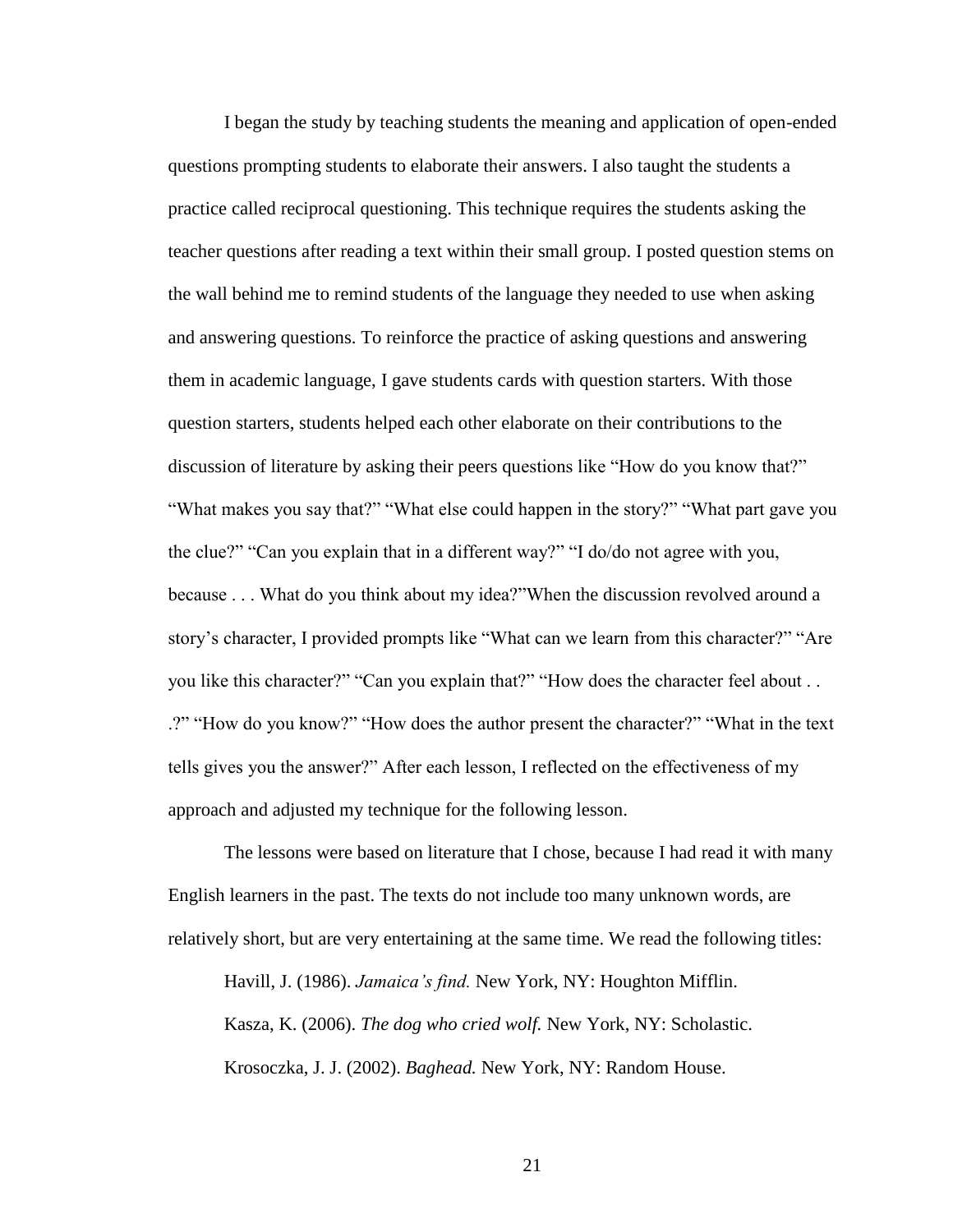Pilkey, D. (1999). *The paperboy.* New York, NY: Scholastic.

Simont, M. (2002). *The stray dog.* New York, NY: HarperCollins.

#### **Data Sources and Analysis**

During our small group instructional sessions I collected data as before mentioned: I read the literature, and recorded the students' responses and questions about the texts. I wrote notes on comprehension and engagement by observing the students' spontaneous remarks and reactions, such as laughter or display of surprise. After the reading, we discussed text-based comprehension problems. Then, I applied the techniques I described above: I asked students inferential and critical questions that required more elaborate responses. I also had students ask me questions during reciprocal questioning activities, and I had students ask peers questions based on question prompts. I record these conversations, listened to the recordings at night, and reflected on both the field notes and voice recordings with help of a journal.

In my analysis I looked for answers to the following questions: How often do students volunteer to participate in the discourse? Who of the six students participates most? Do any of the students initiate a conversation? Are the students who do not participate as frequently distracted, shy, or do they lack speaking or listening skills? Do the techniques I encourage students to participate more frequently? Does the quality of student talk improve with respect to original ideas and opinions, and language proficiency such as word choice, sentence length and complexity? One of the biggest questions arouse in the course of the study: How can I encourage timid students to participate more often and in longer utterances despite the attempt of confident students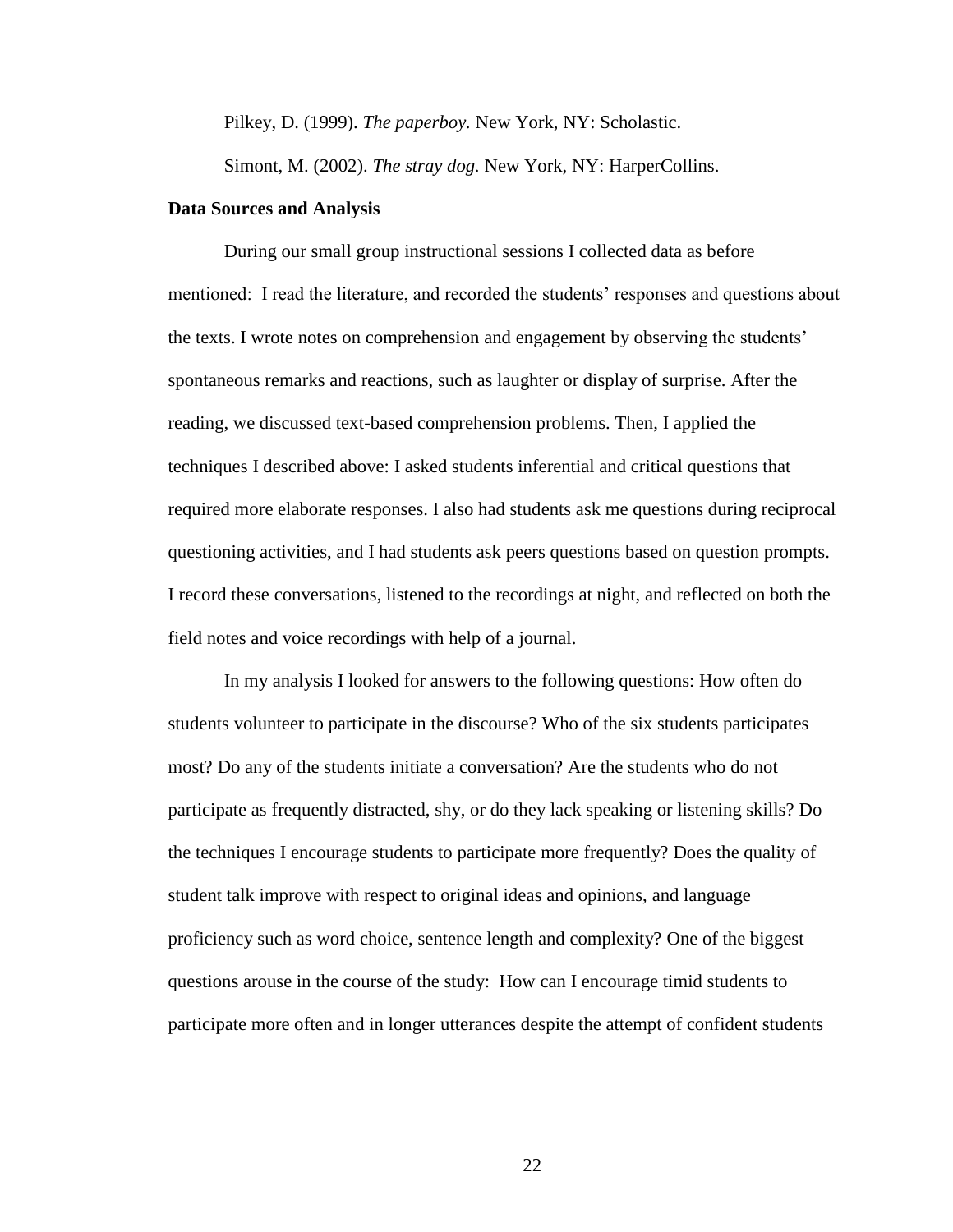to dominate the discussion? I solved this problem by pairing students by personality and having students discuss text passages with an equally timid or outspoken partner.

While listening to the recorded lessons, I focused on my own contributions to the conversation. I made sure to ask as many critical questions as possible. I wanted to get the students' opinions on issues, and I wanted the students explain and defend their ideas when they disagreed with each other? I probed to get students to think more and deeper about a problem. My analysis is a narrative reflection on these questions, as Shagoury and Miller Power (2012) describe: "Findings in teacher research are usually presented as narratives from the classroom, with metaphors a common means of highlighting key findings"  $(p. 2)$ .

#### **Context**

**The community.** I have been assigned to The Neighborhood Community School as English as a Second Language teacher by the Camden City School District since September 2007, when the newly built school opened its doors to some 550 Pre-K through 8<sup>th</sup> grade students. The school is located between Westfield Avenue and Federal Street, two major streets in Dudley a neighborhood in east Camden of about 4000 inhabitants, 20% of which are children and adolescents. The neighborhood is predominantly Hispanic; Mexican changarros (typical Mexican food/convenient store), Dominican bodegas (typical Dominican food/convenient store), Salvadorian pupuserias (restaurant that specializes in pupusas, the Salvadorian version of tacos), and Puerto Rican convenient stores, restaurants, bars, and grocery stores, as well as travel agencies and music stores cater to this Latino population and their needs to keep in touch with their cultural backgrounds.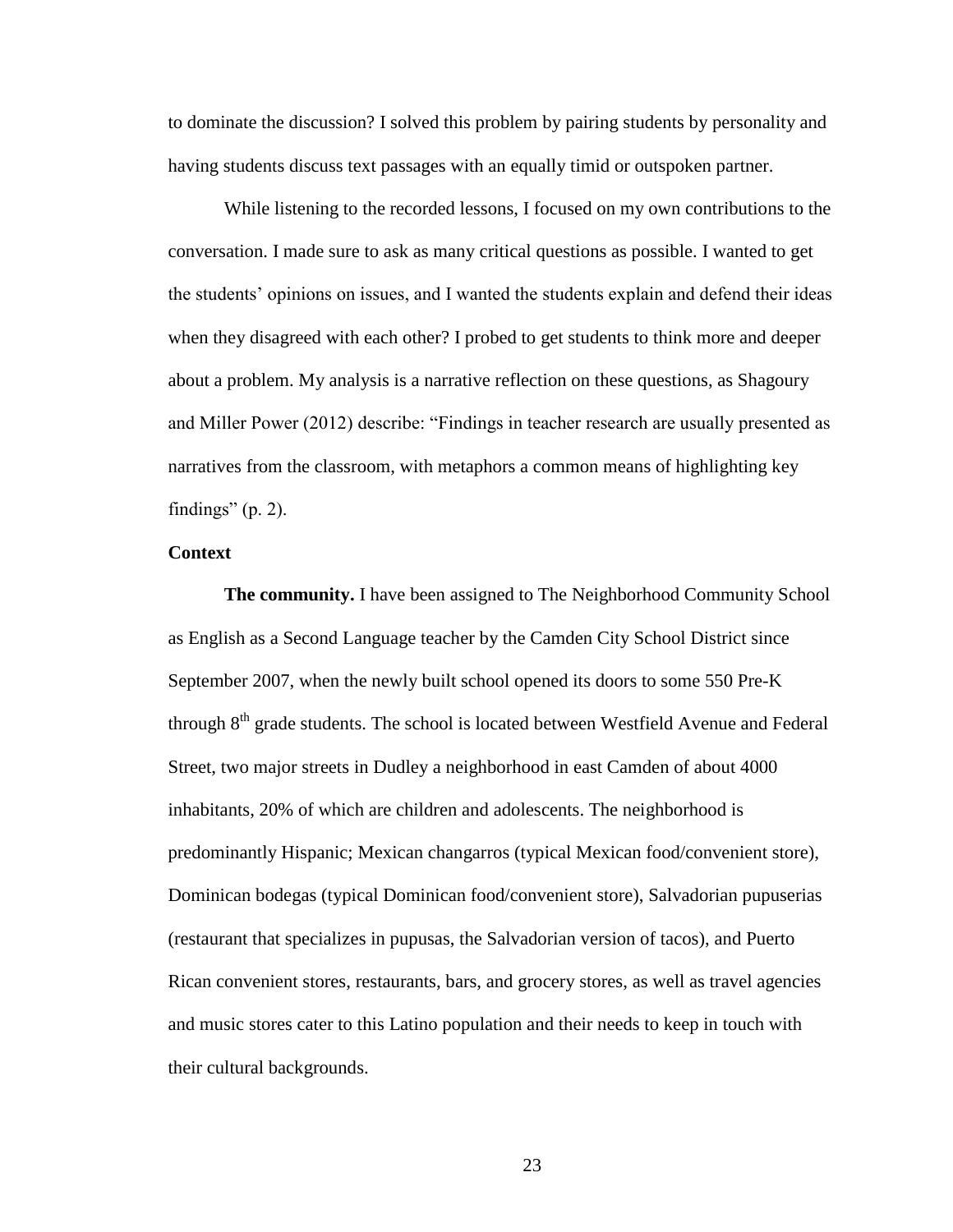**The school.** Neighborhood Community School shares its premises with a Boys and Girls Club, which many of its students attend after school. The school's demographic background is about 74% Hispanic, with equal enrollment of male and female students. Since the median annual household income in Camden is around 130% of the poverty level, most of the students receive free breakfast, lunch, and dinner during afterschool programs.

The school offers bilingual English/Spanish education in grades Kindergarten through  $5<sup>th</sup>$  grade. Bilingual teachers instruct students in Kindergarten through  $2<sup>nd</sup>$  grade mainly in Spanish to ensure that the children learn early literacy and math skills in their native language. From 3<sup>rd</sup> grade on, bilingual teachers provide instruction in English or Spanish depending on proficiency levels as determined by ACCESS or WIDA ACCESS Placement test scores. As I explained above, the ACCESS is an English proficiency assessment created by the WIDA Consortium of the Wisconsin Center of Education Research. Three English as a Second Language teachers service about 130 English learners in daily small group instruction of 30 to 45 minutes to help them acquire English skills in Speaking, Listening, Reading, and Writing.

**The classroom.** Ms. Sanchez's (pseudonym)  $3<sup>rd</sup>$  grade bilingual classroom is bright and spacious. There are 19 students in all. Only three students with low ACCESS or WIDA ACCESS Placement test scores (1-2.5) receive their general instruction in Spanish. Ms. Sanchez teaches content matter to all other students in English. I grouped the students for my instruction according to their English proficiency levels as determined by their spring 2014 ACCESS scores. I named the groups after New Jersey colleges: "Thomas Edison State College," "Kean University," "Rutgers," and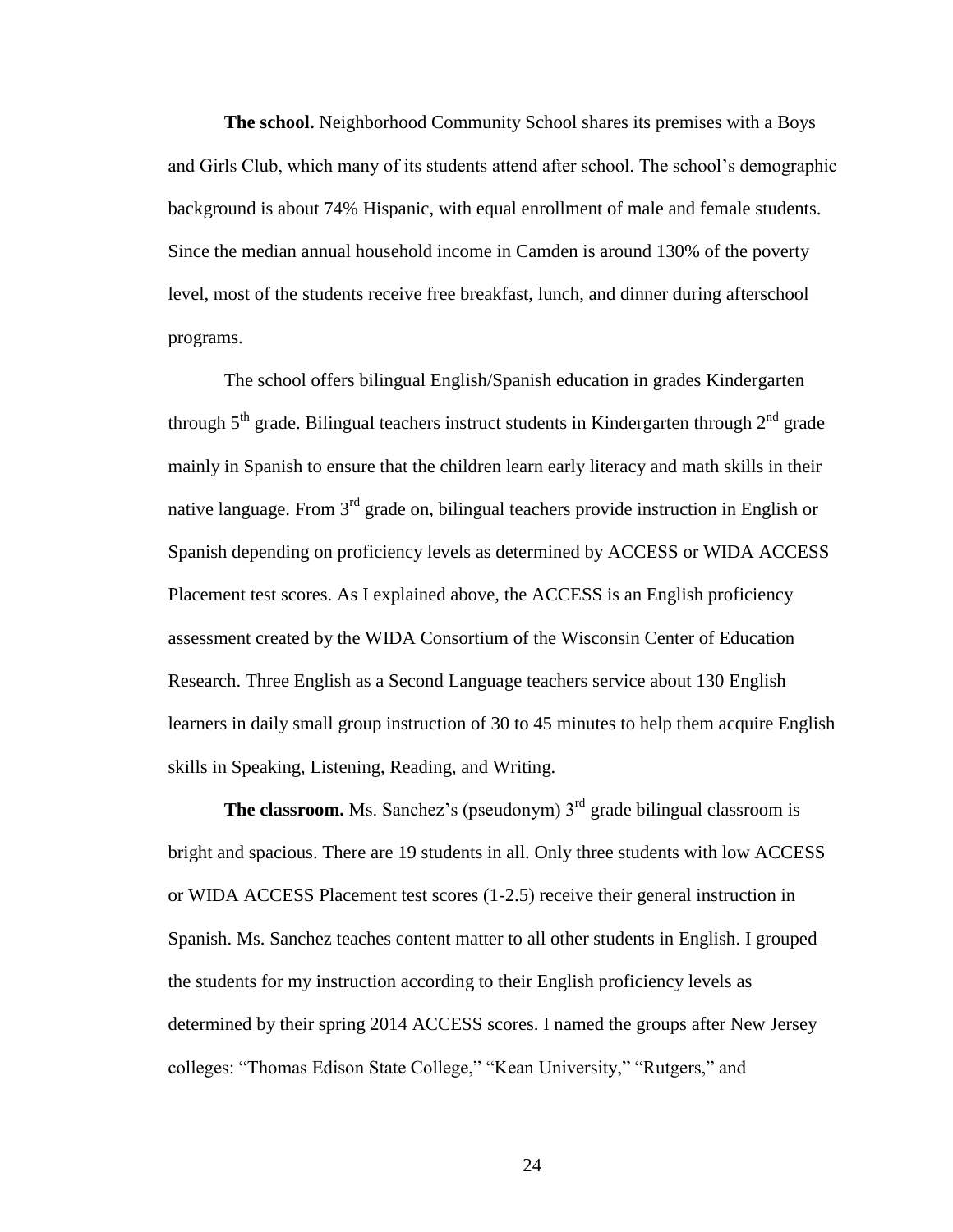"Princeton." I instruct groups Thomas Edison State College and Princeton at a kidney table at the back of the classroom. I pull out students belonging to the other two groups into the ESL Office where they meet their group members from the bilingual  $4<sup>th</sup>$  and  $5<sup>th</sup>$ classrooms. These groups consist of ten to twelve students of similar English proficiency levels.

**The study group.** I decided to ask the students in my "Princeton" group to participate in this study, because it was the group with the highest ACCESS overall scores of  $3.4 - 3.9$ , and, more importantly, because we had established a very good rapport since the beginning of the school year. The students felt at ease sharing their ideas and opinions in our discussions about texts and comprehension strategies. I often found their contributions very interesting.

Another reason why I decided to assign these six students to one group was that while all of the students had very high scores in Listening and Reading Comprehension, 4.0 and above, some showed weakness in expressing themselves in oral and written language. I thought the students with lower scores in Speaking and Writing could benefit from interacting with peers on higher levels of proficiency in these language domains.

At the beginning of the school year, I had assessed the students' reading engagement, fluency, and comprehension skills with help of the Developmental Reading Assessment (DRA). They scored at the beginning  $2<sup>nd</sup>$  grade level, DRA score 18-20, which is below grade level, but completely normal for bilingual students who received most of their instruction in Kindergarten through  $2<sup>nd</sup>$  grade in Spanish. Their ACCESS scores are a strong indication that these students will catch up with native English speaking peers significantly in the course of  $3<sup>rd</sup>$  grade, and might even be eligible to exit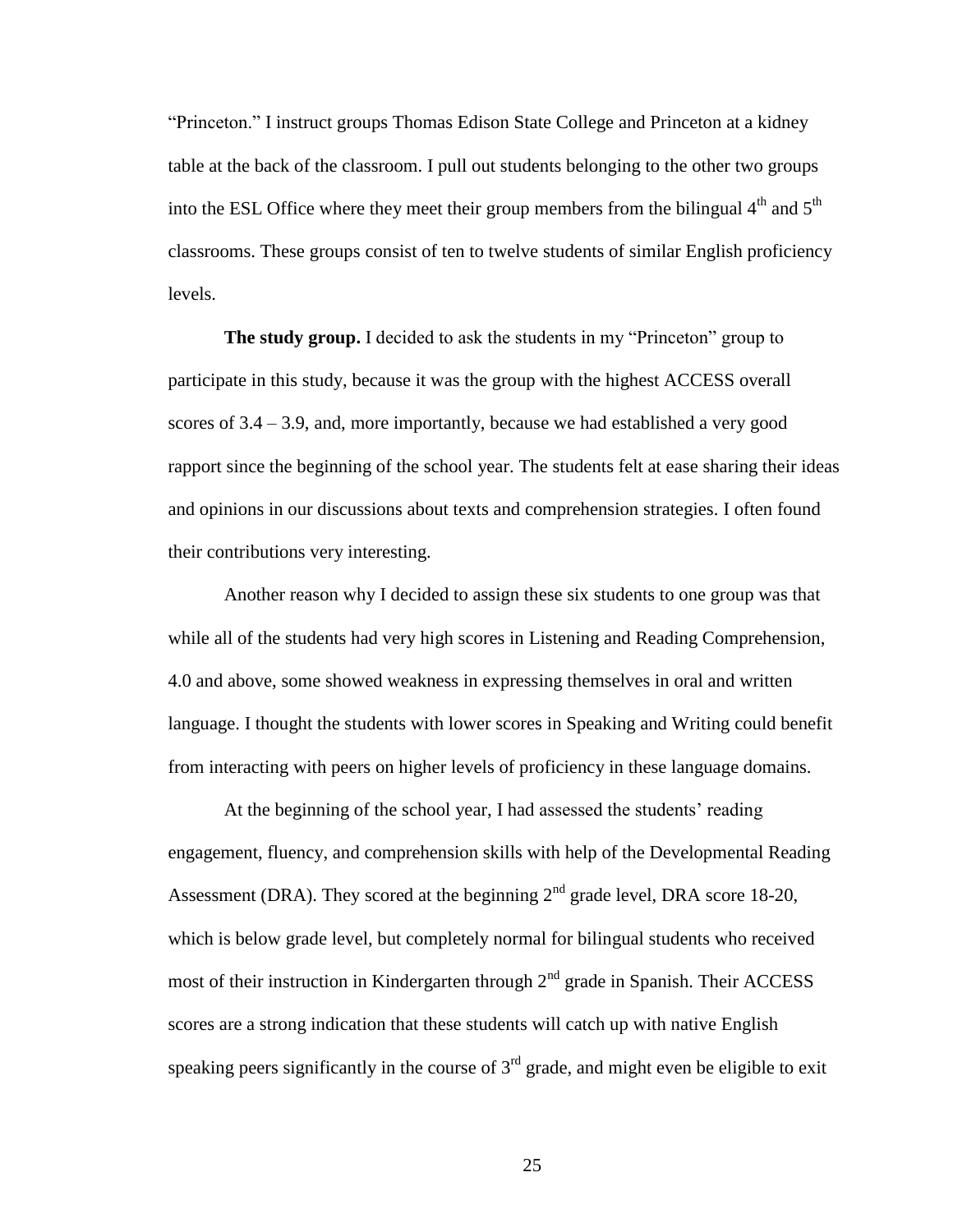the bilingual program by the end of the school year. In accordance with the theory of Zone of Proximal Development, I chose literature for this study that is on or slightly above the students' instructional level (Vygostky, 1978).

**The students.** There were two male and four female students in this group. The gender distribution was completely random, as was the students' cultural background; five students came from Mexican families, one student was born in Puerto Rico. As I stated before, the students were grouped according to their scores on the ACCESS English Language Proficiency Test of spring 2014.

Angela is a very bright, but very quiet eight year old girl. She scored 5.0 on the Listening and Reading Comprehension part on the ACCESS English Language Proficiency test. WIDA explains a score of 5.0 as "bridging" or "Knows and uses social and academic language working with grade level material" (WIDA Consortium, 2014). This shows that her skills in receptive language are far superior than her skills in expressive language, i.e. Speaking and Writing, where she scored "emerging" or " Knows and uses some social and academic language with grade level materials" (Coleman  $\&$ Goldenberg, 2010; WIDA Consortium, 2014).

Angela will definitely benefit from having the opportunity to practice speaking with students that are very strong in expressing themselves orally.

Eva, 8, is every teacher's favorite. She is very intelligent, polite, eager to learn and to please, never calls out, but gets very passionate when asked to take a stance in important issues, like pollution and animal welfare. I hoped she would help modeling expressing ideas and opinions in the course of the study.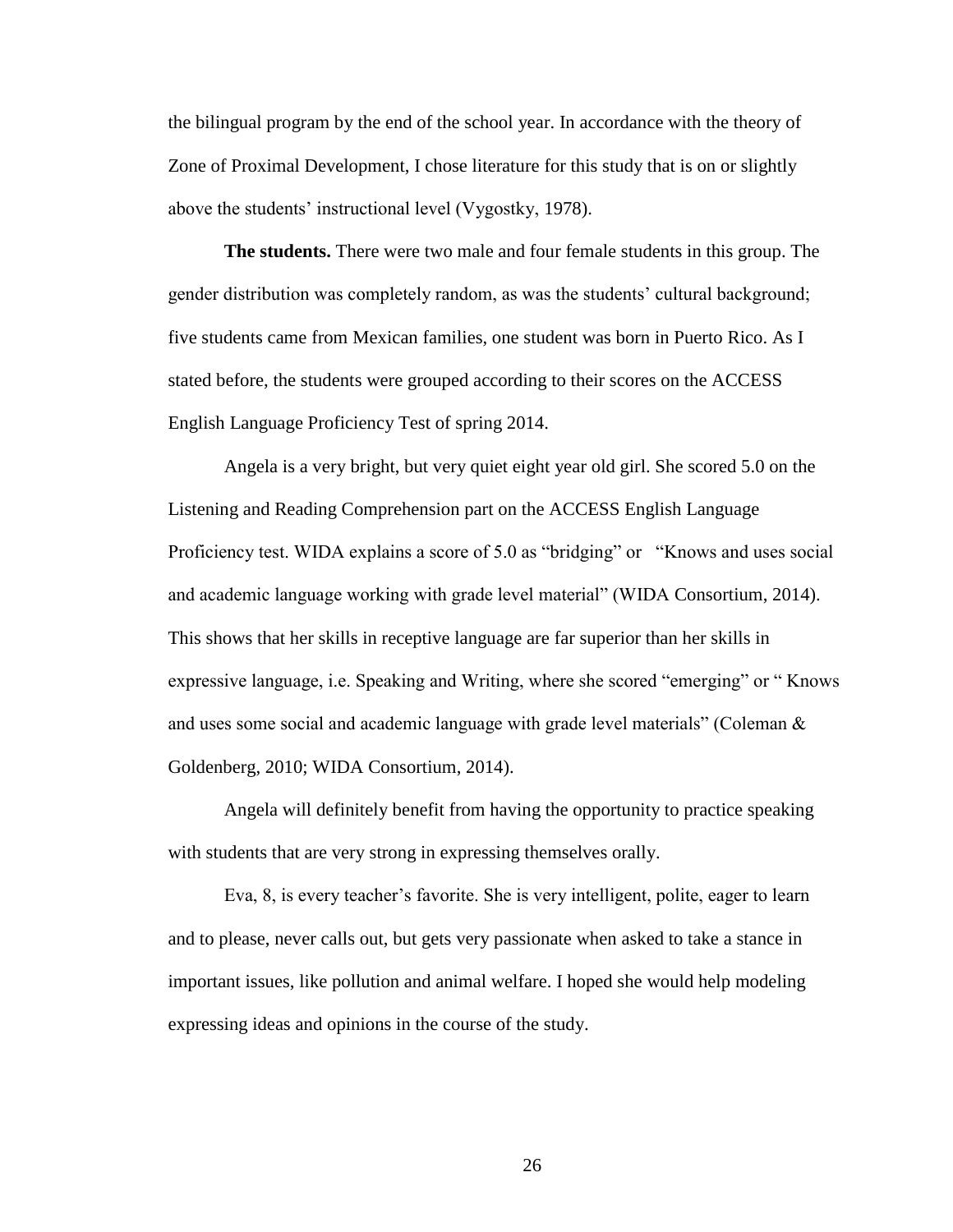Ana, the only Puerto Rican student in the group, is nine years old, very outspoken, full of anecdotes, and a champion in drawing on background knowledge when connecting to texts. Her strongest skill is speaking, her weakness is writing.

Hector is a nine year old boy, who is extremely shy. He tends to clam up when I look at him waiting for a response. He will definitely feel more encouraged to speak once the group has learned to converse with less teacher support.

Miguel, 8, is the only other male student in the group and the complete opposite of Hector, because he is very confident, talkative, very outgoing, and displays a great sense of humor. He is too well behaved to take on the role of a class clown, but his contributions to the discussions are humorous and original.

Maria scored 6.0 in Speaking on the ACCESS in spring, a score that puts her on the level with native English speakers. Like Ana, she readily shares anecdotes whenever a text reminds her of a personal experience. She has problems waiting for her turn and likes to call out. In grammar, vocabulary, tone and demeanor she does resemble a native English speaker, but her responses are more spontaneous and less thought-through than the responses of more serious group members like Eva or Angela.

The differences and character traits, experiences, and demeanor made working with this group very interesting. It challenged me to develop techniques to promote the oral language development of all six students throughout the study.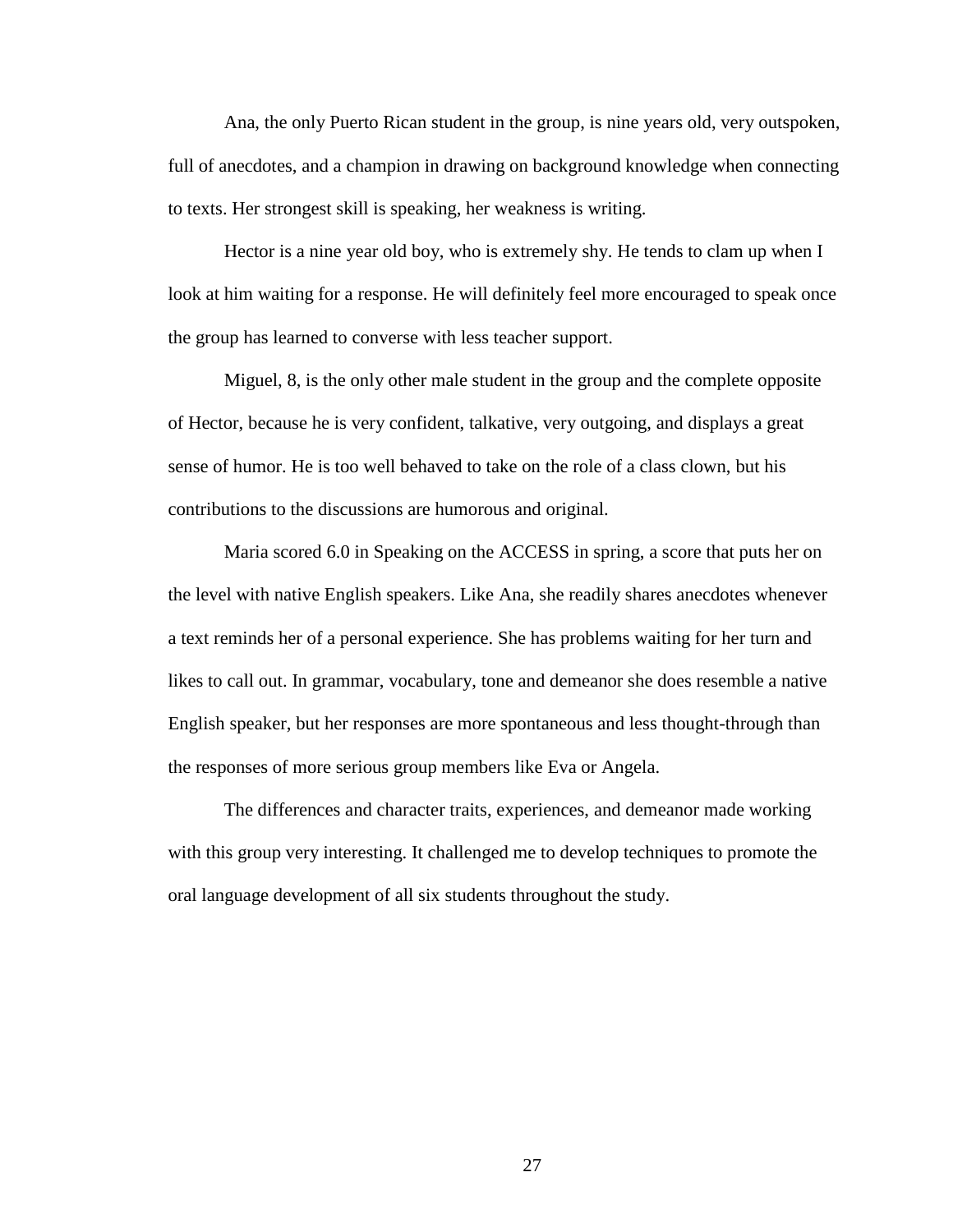#### **Chapter 4**

#### **Data Analysis**

### **Introduction**

This chapter presents the findings of my study which centered on the question how I could implement effective student-teacher talk about texts in my instruction as a means to develop oral language skills and reading comprehension. In other words, this chapter examines what effective student-teacher talk might look like in my English as a Second Language (ESL) lessons with this particular group of students.

Although my goal was not to provide a method or pattern of procedures that would be applicable to a large number of students, I detected general trends in the data I collected. As the data shows, I experienced both partial successes in creating a setting for effective and thoughtful conversations about literature, as well as failure since everyone did not participate with the same level of eagerness and confidence. In my findings, I see that several factors stand out as indicators for a successful discussion of literature that allows students to develop, express, and refine their ideas about texts and issues: Comprehension of text, ability to express ideas and thoughts in oral language, and ability to follow conventions of conversations emerged as significant indicators for types of literacy discussion.

Since I knew the students' independent and instructional reading levels, I had no problem finding engaging stories that they would understand without too many problems. I had also assessed their oral English language proficiency; therefore, I was aware that the students were on different levels of speaking proficiency. In theory, I expected that the weaker students would profit from practicing their speaking with more fluent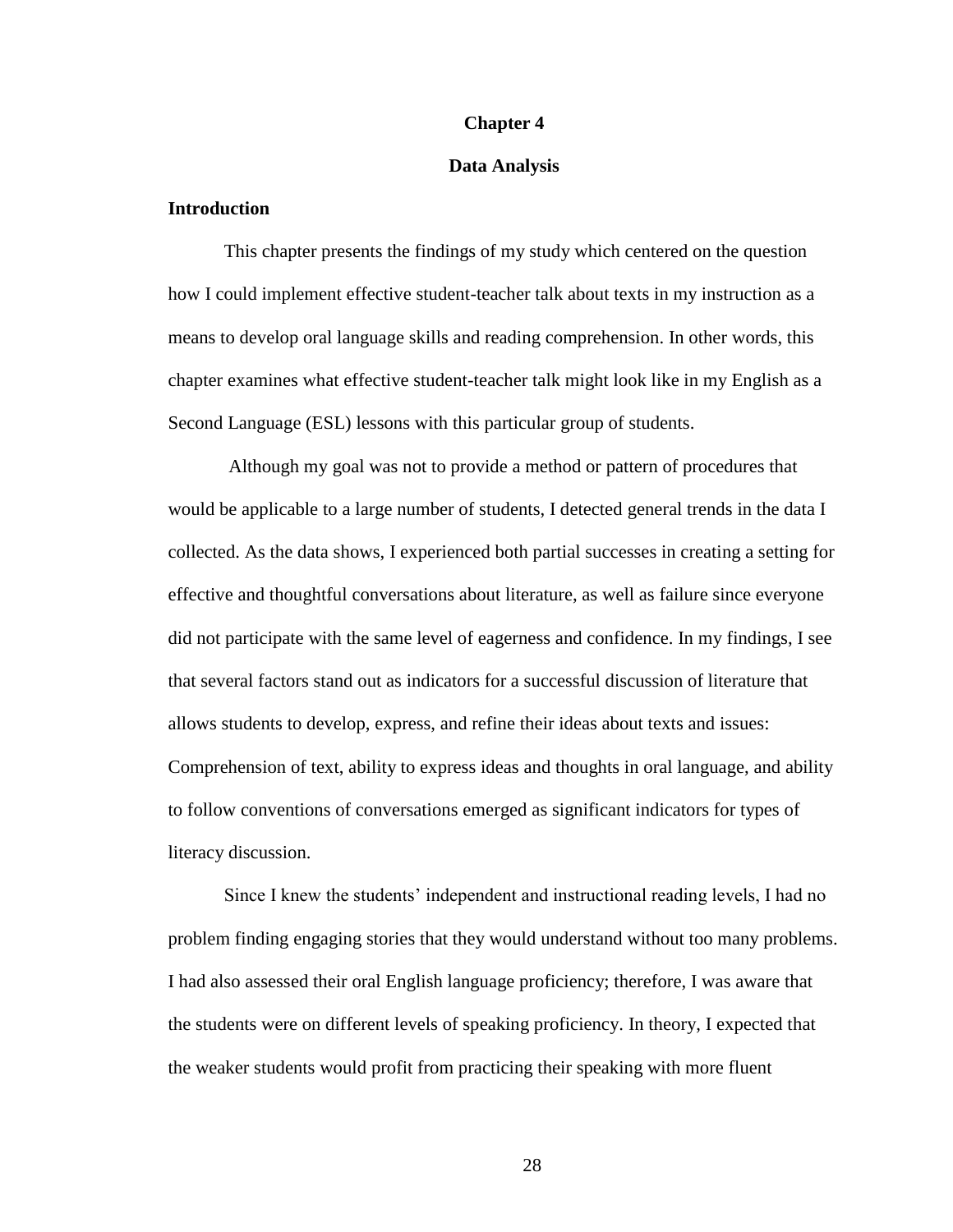students; however, I had not taken into account that due to the ease of expressing themselves, the higher proficient speakers would dominate the discussion most of the time. I actually saw greater need for teaching rules of conversations, like turn-taking, hearing the speaker out before offering opinions, and refraining from calling out, than reminding students to apply comprehension strategies, such as making connections to personal experiences or predicting outcomes.

In chapter three, I explained that my data collection of notes, recordings and journal entries was supposed to help me reflect on my practices. I hoped to find ways to help my students develop academic language while exchanging ideas and opinions about literature we read together. Our conversations took place within the setting of our regular ESL instruction. I took the students' reading levels into account when I chose the texts which I based the lessons on. I had determined the students' reading levels both by studying the scores for reading comprehension on the English proficiency test (ACCESS) of spring 2014, and the scores on the Developmental Reading Assessment (DRA) of October 2014.

Additionally, I took into consideration what I knew about my students' on a personal level, such as their cultural backgrounds and their families, and some of their likes and dislikes.

#### **Learning From Student Talk**

**Results of speaking assessment.** This analysis of the data will be looking closely at the speaking skills of my study group which consisted of six Latino/Latina students who attend a third grade bilingual classroom. I administered one part of the World-Class Instructional Design and Assessment (WIDA) Placement Speaking test individually to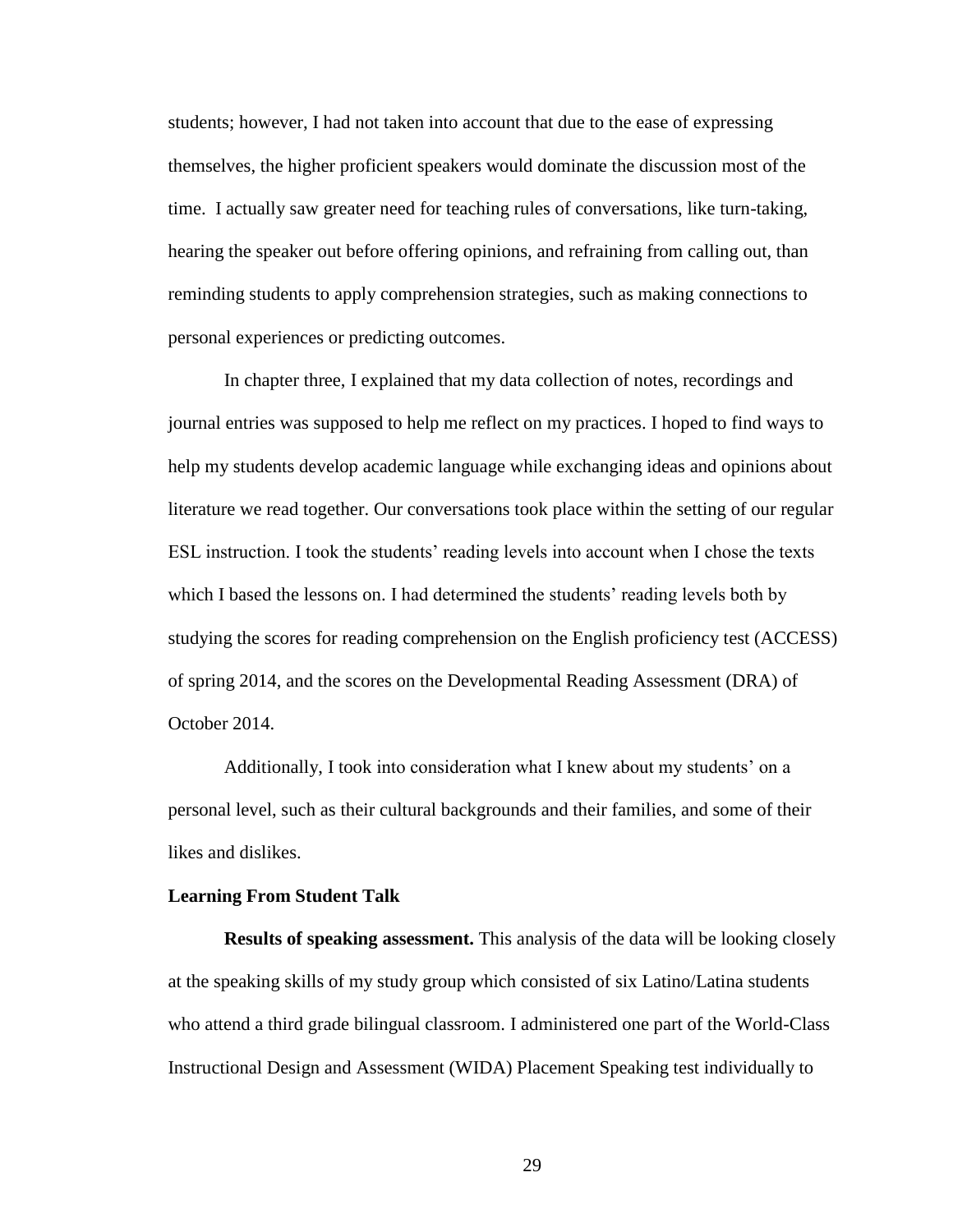each student as a quick screening tool. I did have the students' Assessing Comprehension and Communication in English State-to-State (ACCESS) scores in speaking from spring 2014, and I had evaluated the students during our ESL lessons since the beginning of the school year, but I wanted to give them all the same questions to compare this specific group of students with each other.

The test consists of a wordless picture story accompanied by a script of questions for the test administrator. I asked the students the scripted questions of the placement test. Looking closely at the individual student's responses on the speaking assessment enabled me to understand each student's speaking habits. Furthermore, it gave me the opportunity to assess how comfortable the students felt answering inferential and critical questions. Since the goal of this study was to improve our conversations, the students needed to be able to answer questions that demonstrate understanding of concepts, themes, and characters beyond the fact-based level. I hoped to gain an understanding how much direct teaching and modeling the students needed, before I could expect the students to be able to ask and answer questions that would lead us on this path.

Although Angela spoke in very low voice hesitating and pausing, showing obvious low confidence in her speaking skills, her responses were accurate at the word level; for example, she was the only student who could name the "bench," while the other students called it "seat" or responded with "I don't know that word." She searched for accurate definitions, like "soccer ball," not just "ball." Her retelling showed that Angela knows English well enough to give an oral recount of a story line. Most importantly, her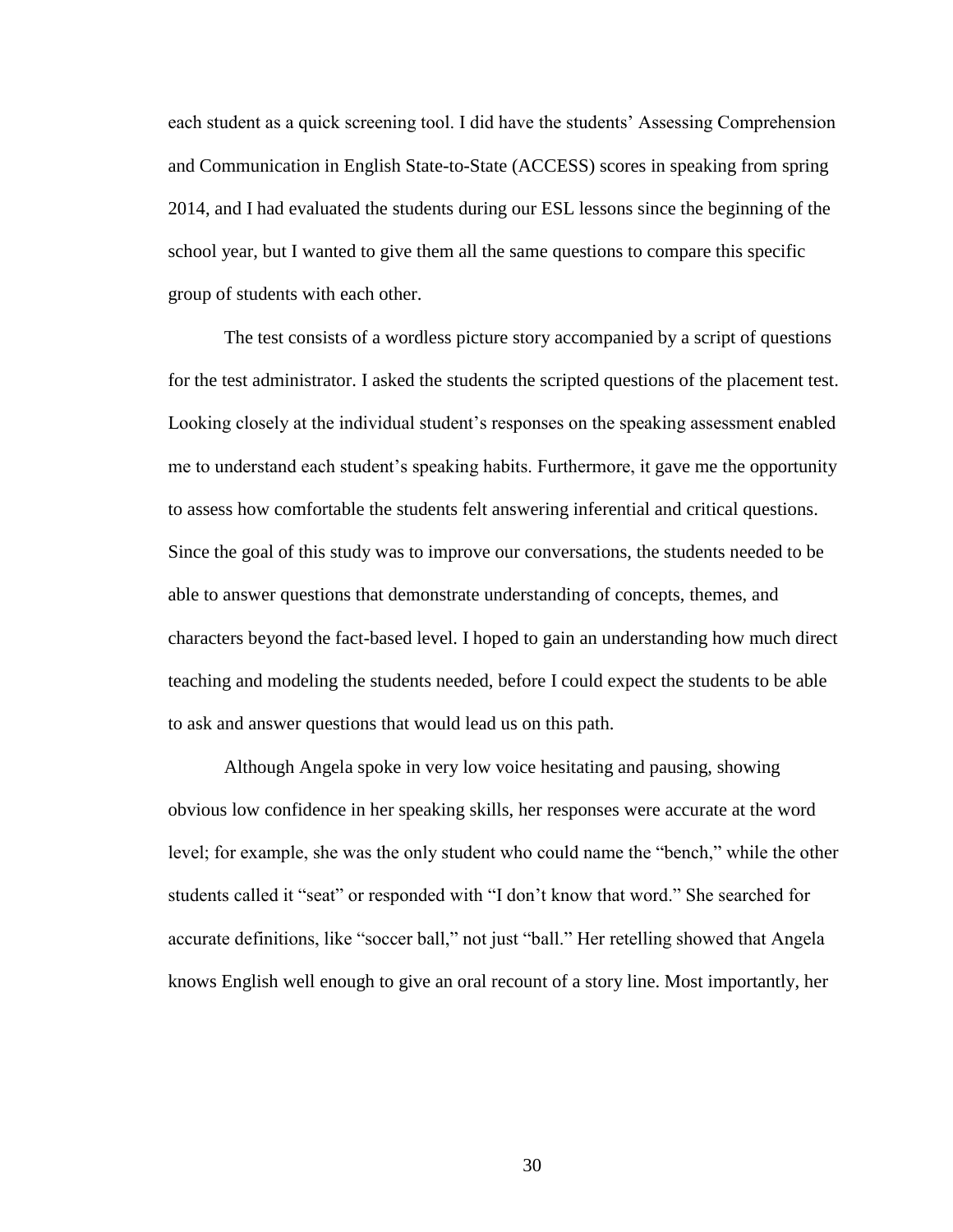## Table 1

# *Questions and Responses*

| Student | <b>Basic</b> | Specific                         | <b>Basic</b><br>Vocabulary Vocabulary Description<br>of Pictures | Elaborate<br>Narration<br>showing<br>Connection               | Fact-<br><b>Based</b><br>Responses                                      | Inferential/<br>Critical<br>Responses                                      |
|---------|--------------|----------------------------------|------------------------------------------------------------------|---------------------------------------------------------------|-------------------------------------------------------------------------|----------------------------------------------------------------------------|
| Angela  | yes          | yes:<br>soccer<br>ball,<br>bench |                                                                  | Good<br>narration of<br>picture<br>story.                     |                                                                         | Good<br>explanation<br>of<br>character's<br>feelings<br>and<br>motivations |
| Hector  | yes          |                                  | yes                                                              |                                                               | yes                                                                     |                                                                            |
| Miguel  | yes          | yes:<br>person                   |                                                                  | Plenty of<br>background<br>knowledge                          | yes                                                                     | Inferential<br>and critical<br>responses.                                  |
| Eva     | yes          | yes                              |                                                                  | Good<br>sentence<br>structure,<br>precise<br>retelling.       |                                                                         | Inferential<br>and critical<br>responses.                                  |
| Maria   | yes          | yes: upset                       |                                                                  | yes                                                           | yes                                                                     |                                                                            |
| Ana     | yes          |                                  |                                                                  | Good<br>narration,<br>accuracy in<br>syntax and<br>semantics. | Leader:<br>The<br>principal<br>of the<br>school;<br>he is in<br>charge. | no: The girl<br>is not a<br>leader; she<br>is not in<br>charge.            |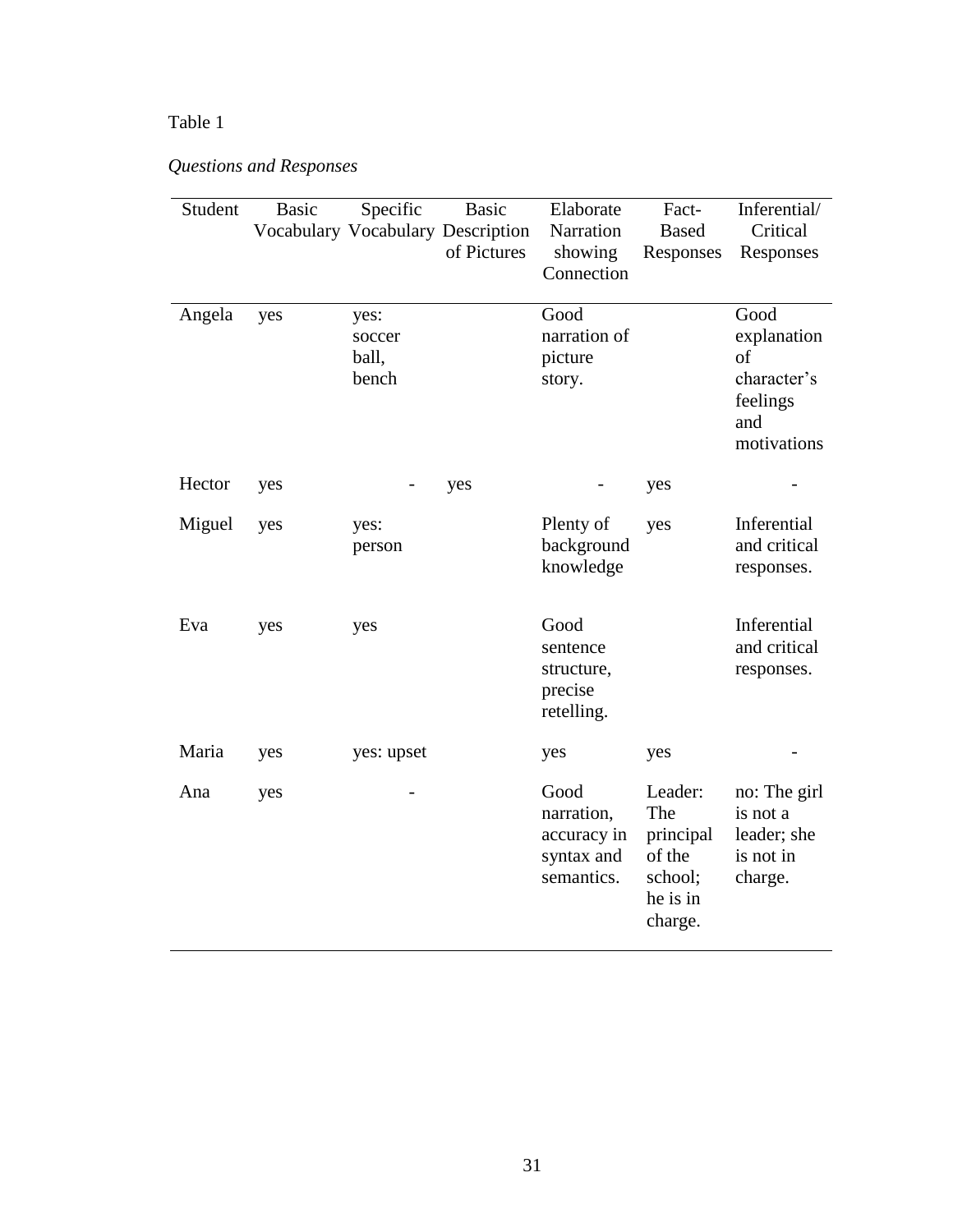responses to inferential and critical questions showed profound insights. She explained her reasoning. For example, she thought a character was feeling "sad," because of his slumped-over posture, and because he was sitting all alone on the sideline of a soccer game. She could also define attributes of leaders and explain how a person could become a leader.

Although Hector consistently scores very high on reading comprehension assessments, which indicates a solid knowledge of English vocabulary and syntax, his timid personality is interfering with his oral proficiency. He remained silent for long periods of time, which made me feel uncomfortable for him. During the screening test, he replied only in one word utterances to fact based questions. He seemed unable to respond to critical questions.

Miguel happily offered his responses and expresses his ideas. He attempted to vary his words while speaking. Instead of calling the character "boy" throughout the conversation, he also called him "the person." Miguel connected to the picture story by explaining that soccer was his favorite sport, and giving an account of his favorite team and all the games he had watched during the World Cup in Brazil.

Eva used complete sentences most of the time when replying to questions. She made meaningful connections to her own life when giving examples to explain concepts like "What is a leader?" Eva could become a great model for the other participants showing how to appropriately respond to questions in our discussions.

Maria, like Eva, responded in complete sentences. She showcased better than basic vocabulary in her replies. For example, she used words like "upset" instead of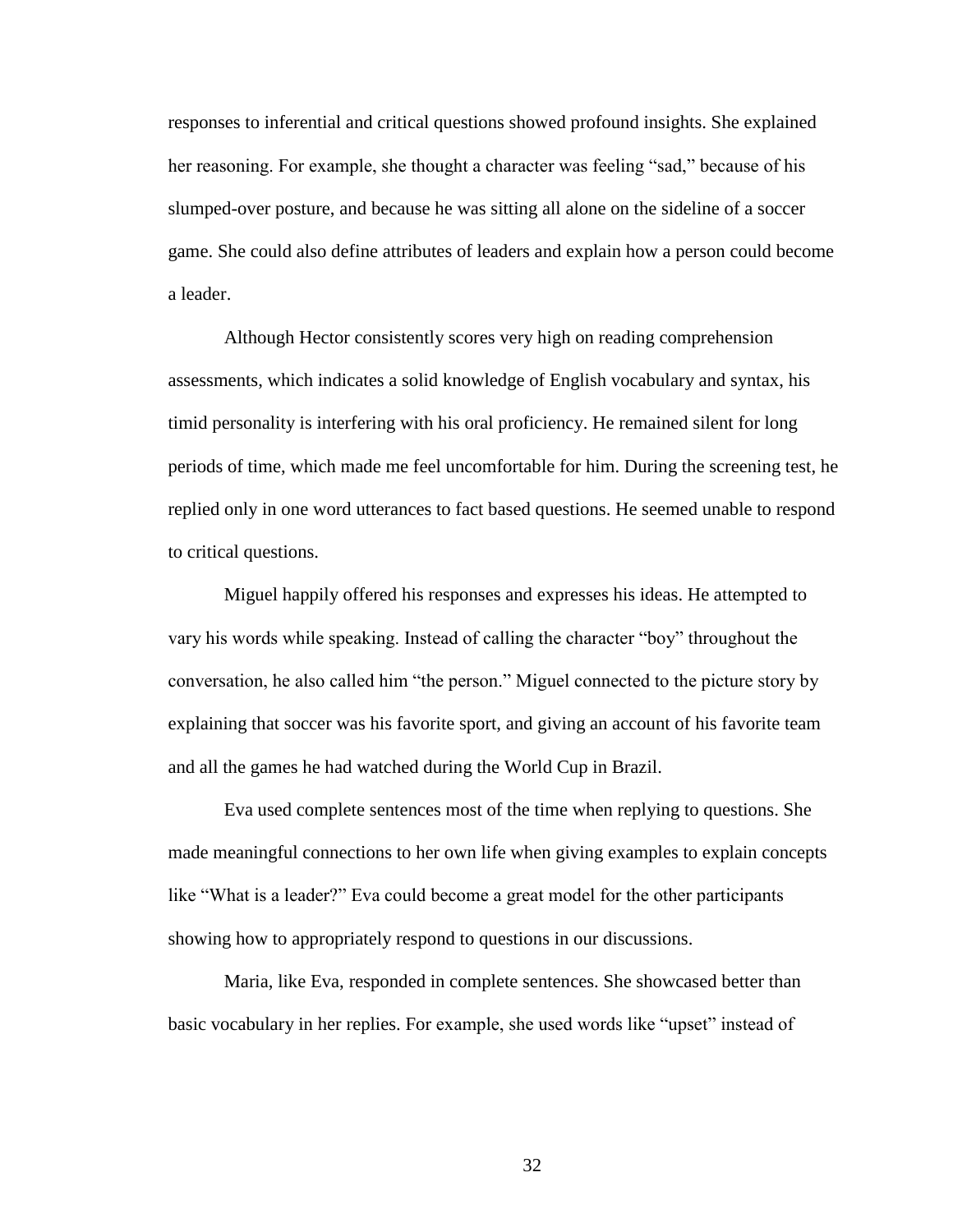"sad." Her weakness was her tendency to get off topic and insert irrelevant anecdotes from her personal life into discussions.

Ana was very proficiently expressing her ideas. Her fluency, word choice, and overall expression were very close to the level of a native speaker. Ana's weakness was responding to critical questions. Her explanations were very fact based throughout the speaking assessment. For example, when I asked her to explain "What makes a person a leader?" she referred to the school's principal as a leader, because of his obvious prominent status, not because of certain characteristics or attributes.

**The importance of probing.** When the students responded only in oneword, short phrases, or with "I don't know" to questions that required more elaborate utterances, I followed up with some probing questions, like "Can you elaborate on that?" "Why do you say that?" or I rephrased the initial question. This way, the short assessment was not only a screening of skills, but an introduction to the language we would use in our lessons for the duration of the study.

Here is an excerpt from the recording of Eva's test:

T: Do you think Mia is a leader?

Eva: Yes!

T: What makes you say that?

Eva: She tells the boy to come and play.

T: How does that make her a leader? Can you explain that?

Eva: A leader is a person who helps others. She is a leader, because she helps the boy.

T: How so?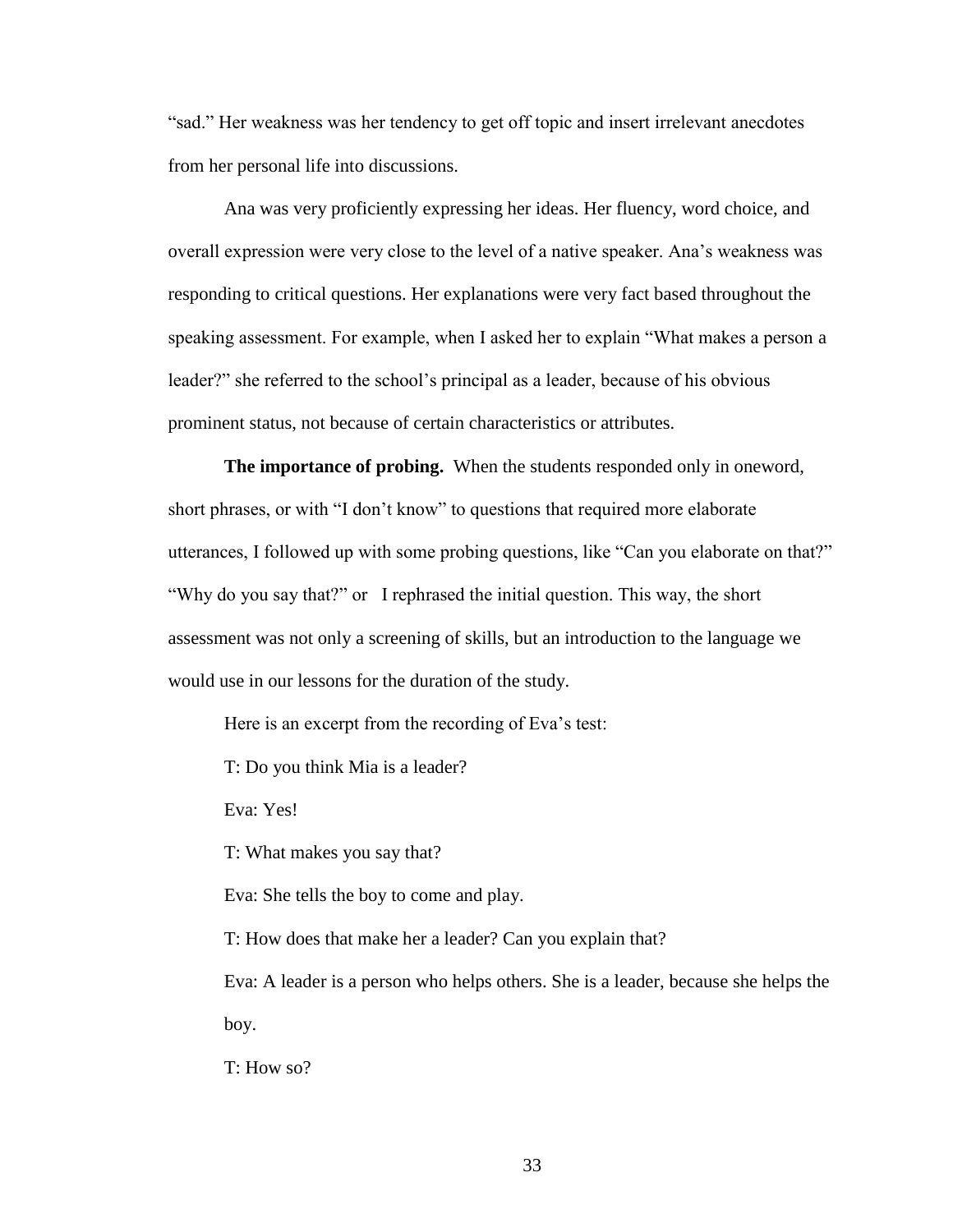Eva: She makes him feel better, because now he is on the team. He is having fun playing.

When I first listened to this recording, I realized what effective student-teacher talk entails: It enables the student to express an opinion and develop arguments to support it. I had evidence that Eva knew enough English to answer my probing questions, but more importantly I had an example of what I needed to do to lead her to express and elaborate on an idea.

This is an excerpt of the recording of Ana's test:

T: What is a leader?

Ana: The principal is a leader, because he is in charge of the school.

T: Why is he a leader?

Ana: He is the leader, because he can punish you. For example, if we are in trouble for not following the rules, we have to go to the office. Then the principal gives us suspension.

Clearly, Ana identified "leader" differently than Eva had before her, but her responses show the same skill. She is able to explain a concept and defend her views with an example.

The recording of Miguel's conversation showed that he could very well relate to the picture story and had a wealth of background knowledge concerning soccer. Yet, the more striking finding was that he was externalizing his thinking when he had problems expressing himself.

This is an excerpt of Miguel's responses to the test:

T: What is a leader?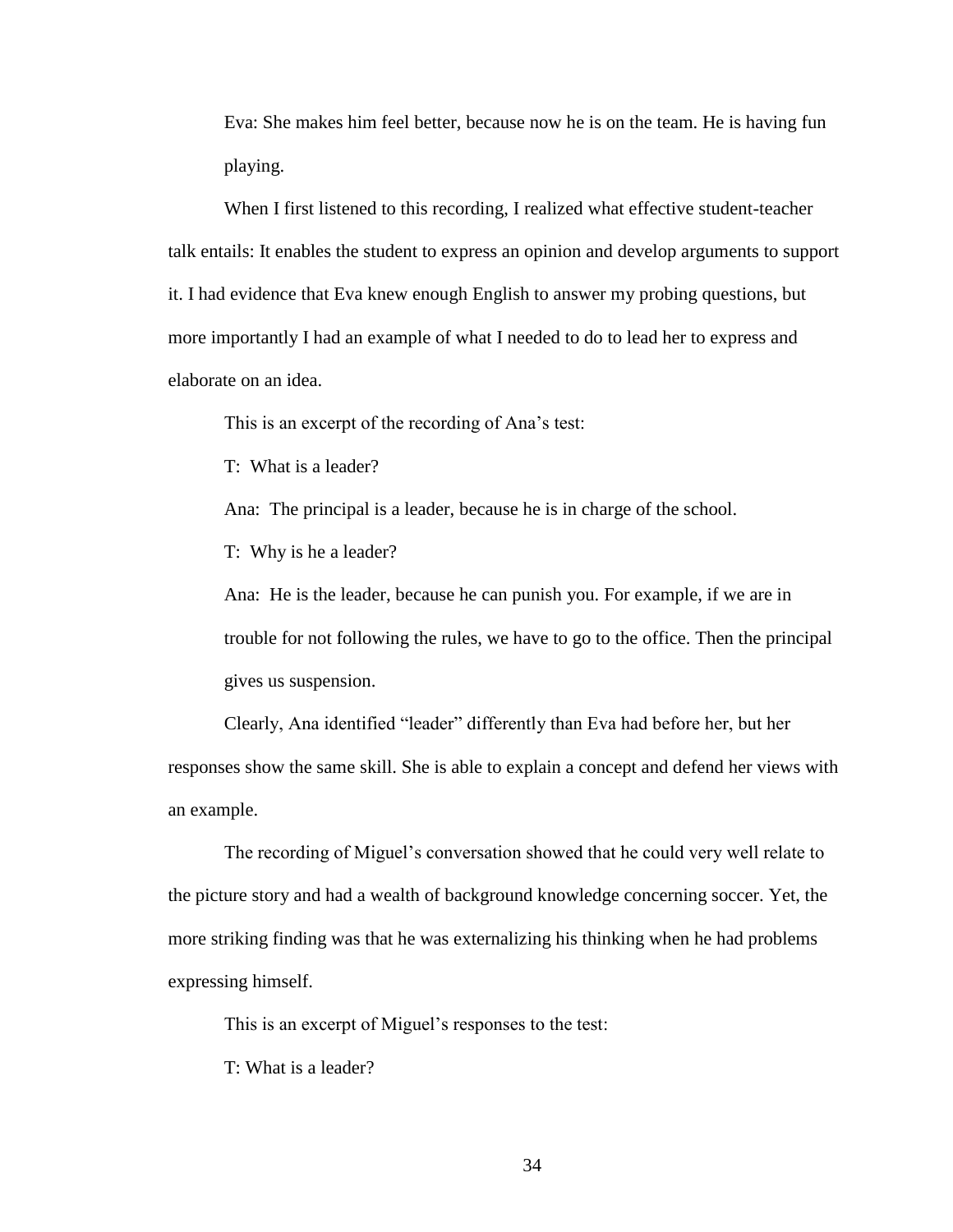Miguel: Someone who tells others what they have to do? T: Okay, can you explain that? Miguel: Mmh. It's hard to think of it. Wait, what was the question again? T: Can you explain what makes a person a leader? Miguel: I think it's because they tell people what to do? T: Why do they do that? Miguel: Oh, wait! Now, I got it! Leaders tell others what to do, because they

know more. They are smart and intelligent.

By pausing, asking for repetition of questions, and explanations of the problem, Miguel shows how he leans on the dialogue to develop a meaningful response to questions. His remark "It's hard to think of it," shows that he is aware of his thought processes, a sign of metacognitive awareness.

**Conclusion of the speaking test.** All six students had shown sufficient ability to use basic vocabulary to recount simple stories based on pictures. The students' levels of confidence differed with regards to expression, word choice, and ability to respond to questions that required more than a mere literal understanding of a concept. I hoped that the students would help each other improve their conversation skills in the upcoming lessons. I saw my task in providing time and opportunity to practice those skills while simultaneously teaching the language necessary to ask and answer questions that would guide them to develop ideas and understanding of concepts while discussing engaging children's literature.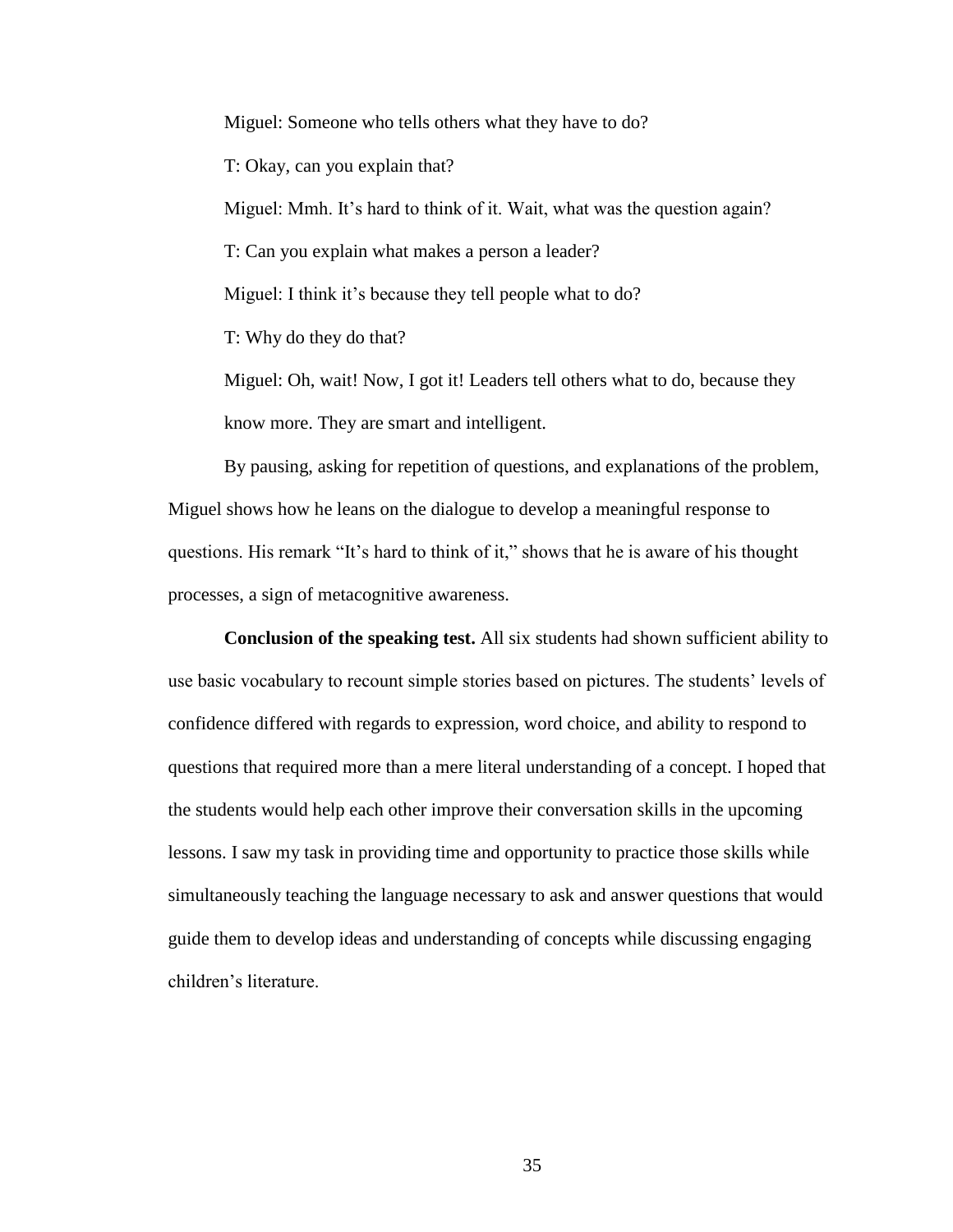#### **Discussion of** *The Stray Dog*

I had decided on the text and my questions. Apart from presenting an enjoyable piece of literature, my goal was guiding the students to discuss real life issues based on the story. I hoped that the students would refine their thinking and develop opinions in the course of the discussion. I wanted them to decide on a solution to the problem of what to do if they found a friendly little stray dog.

With the exception of Hector, all students were able to offer very insightful contributions to the discussion. I sparked the conversation by asking the students to think about whether leaving the friendly little dog behind was a good idea. This initiated a very lively discussion about the issue of stray dogs and what to do when you find one.

Excerpts from the discussion:

T: Should the family have taken the little dog home?

Miguel: Yes, because they have to keep it safe.

Maria: No, you can't just take a dog home.

Eva: But the mother said that it had an owner who would miss it.

Ana: But if he had an owner he wouldn't be in the park alone.

Maria: Maybe someone left the gate open or they did not want him anymore.

T: What do you think Hector?

Hector: Mmh. (No response)

Ana: But if you leave it all alone, it won't have food. They should have taken Willie home.

T: Angela, what do you think?

Angela responds inaudibly.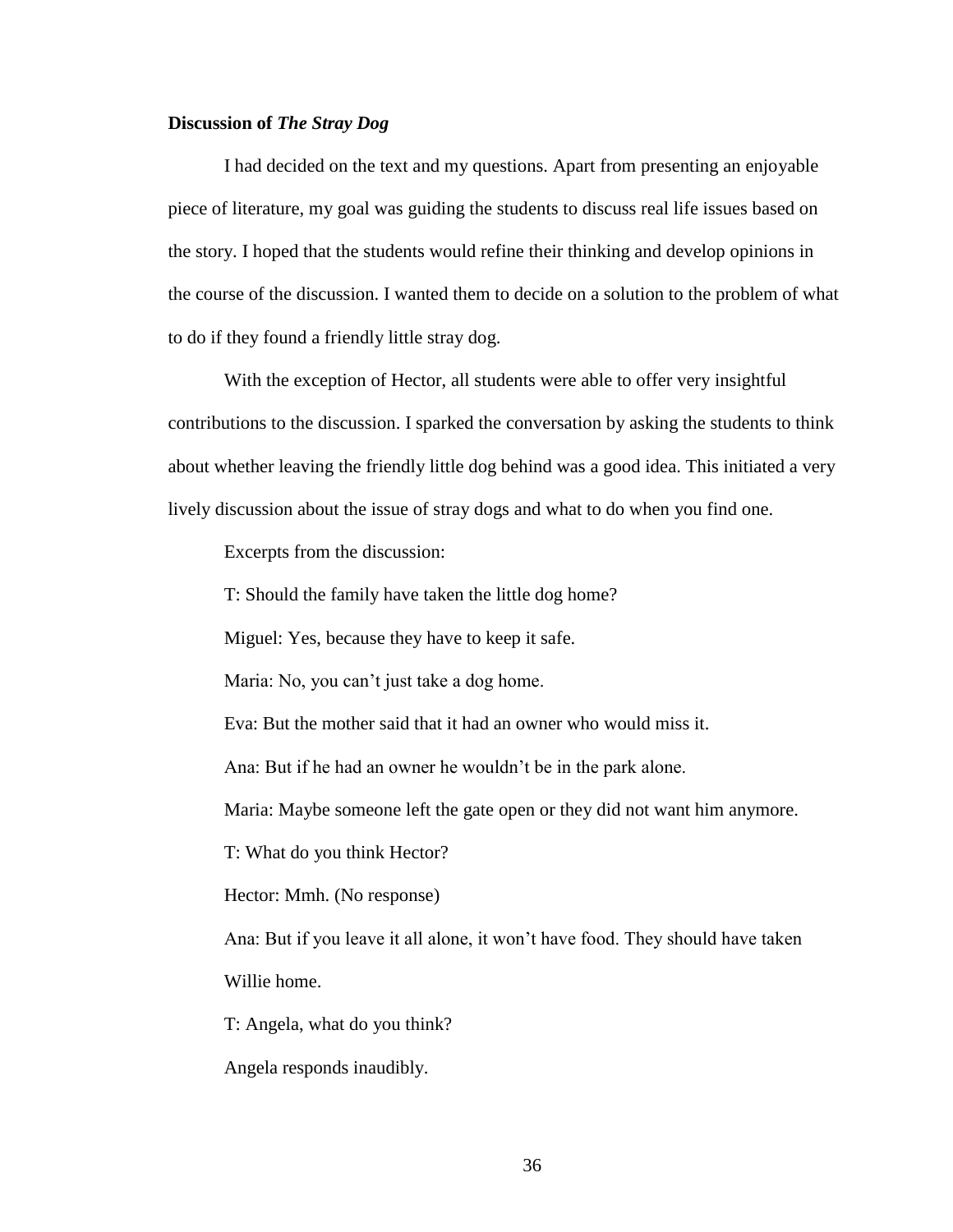Miguel: I can't hear her.

Maria: Speak louder!

T: Okay, let's focus. You are saying, it is dangerous to leave the dog all by

himself. So, what can the family do?

Maria: Take him and make signs that they can hang everywhere with a picture.

T: That's a good idea. They could take him home and post signs hoping to find

the owner. What else could they do?

Maria: I know! Call the police.

Miguel: The dog is not a criminal, why should you call the police?!

Ana: No, call the shelter.

Maria, Miguel simultaneously: Who?!

Ana: Remember the story we read. No, it was not a story. It was about the animal shelter. They take care of lost pets.

Eva: That's a great idea. They should take the dog there and the shelter will find the owner.

Ana: Yes, they look for the thing in the back. What was it called?

T: A micro-chip?

Angela (a little louder): But the kids will miss Willie.

Maria, Miguel simultaneously: Yes!

T: Hector, do you have anything to say? Do you agree with Eva and Ana or with

Angela?

Hector: Mmh.

T: Eva, you raised your hand?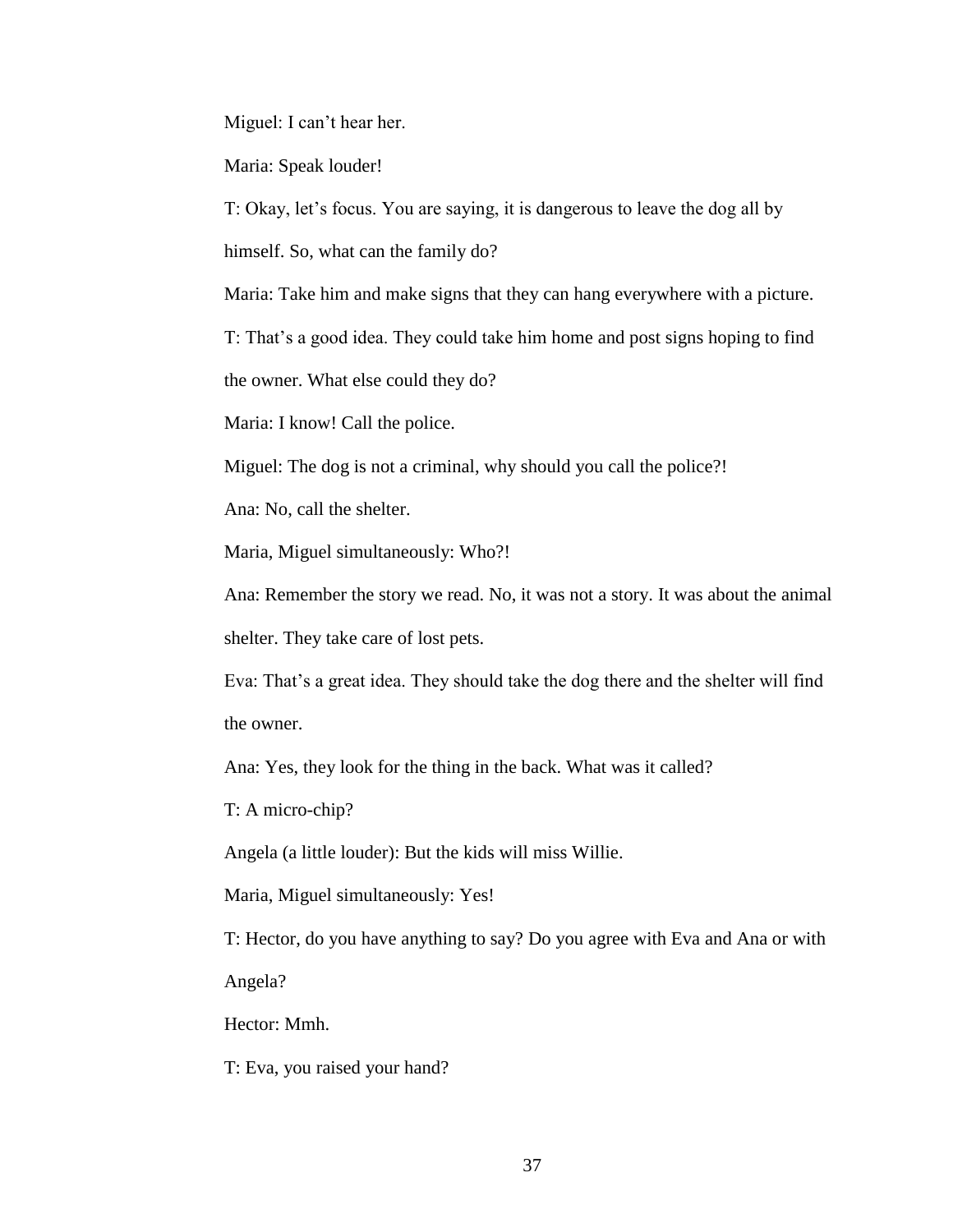Eva: They could take the dog to the shelter and after a week they could come back and ask whether he is still there and then they can adopt him.

T: I love the word "adopt."

Miguel: That's a good idea Eva.

Ana: Yes, because Eva is smart.

Obviously, this discussion showed that the students were able to develop ideas to solve real-life problems while bouncing ideas back and forth. The discussion was very lively, and the group's contributions were often overlapping, but at times, the students listened and responded to each other which definitely improved their ability to hone in on a solution. Arguments for not taking somebody else's pet, arguments for taking the dog to keep him save, and inferences about whether a dog that has an owner would be alone in a park, led to the very thoughtful conclusion that the family should have secured the dog's safety by calling the animal shelter, who would try to find an owner by scanning the dog for microchips or hanging up "dog found" posters in the neighborhood. The students agreed on that the family could check after some days and adopt the dog if no previous owner had come forth to claim him.

Unfortunately, the students lacked the skills necessary to discuss issues in an orderly, organized way. Most of the time, at least two students spoke simultaneously. Maria, Ana, and Miguel could not hold back when an idea popped into their heads; that is why, Eva and Angela did not get the same opportunities to utter original ideas than the other three students.

I am really stunned by this problem. On the one hand, I do not want the students to hold back their ideas, but I want them to appreciate other students'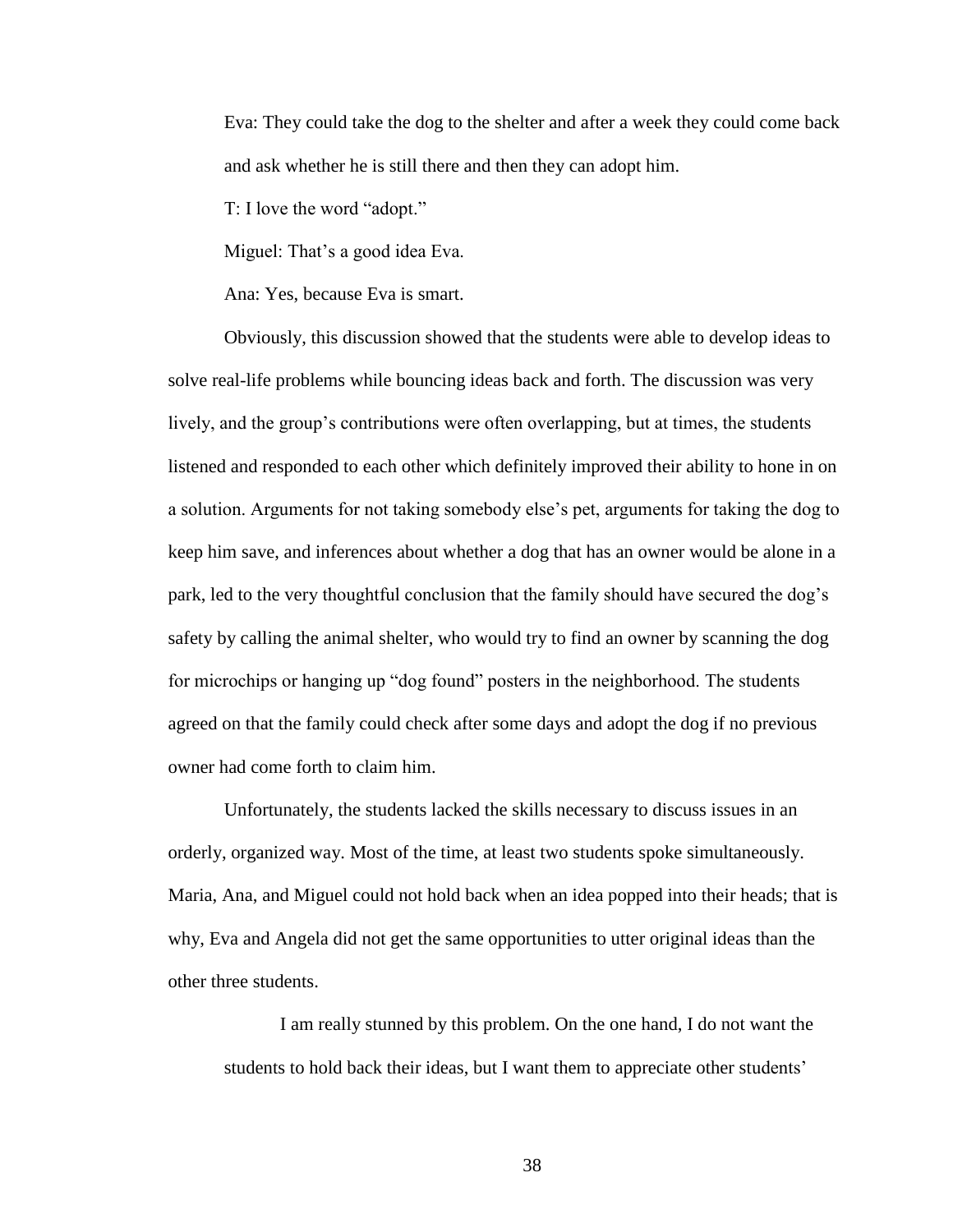contributions and listen to them. Maria remarked very rudely, "But she speaks so low, I can't hear her; it bores me!" when I asked her to listen to Angela arguments in the discussion. When I told Ana to let another student talk, she actually shut down, and did not participate for at least five minutes. How can I support the participation of all students in the discussion?

It's strange. I am grappling more with my students' personalities than their oral language proficiency or their thinking skills. I hope that time and practice will ameliorate this problem. (research journal, November 2014) So far, the data showed me three major tendencies:

- 1. The majority of the students were able to refine ideas and opinions in the course of a discussion.
- 2. Ana, Maria, and Miguel dominated the conversation, while Eva and Angela politely waited their turns to offer their contributions. Hector would or could not participate.
- 3. The group needed to learn to respect each other's right to take a turn while discussing texts.

#### **The "Discussion Rules" Poster**

Instead of sharing another story with the group during the next lesson, I decided to have a brainstorming session about discussion rules. I thought it important that the students felt empowered to develop their own rules as a motivational tool to help them abiding by these rules during our conversations.

The participants shared their opinions in their typically lively and engaged manner. Miguel accused Maria of "always talking and never listening." Maria basically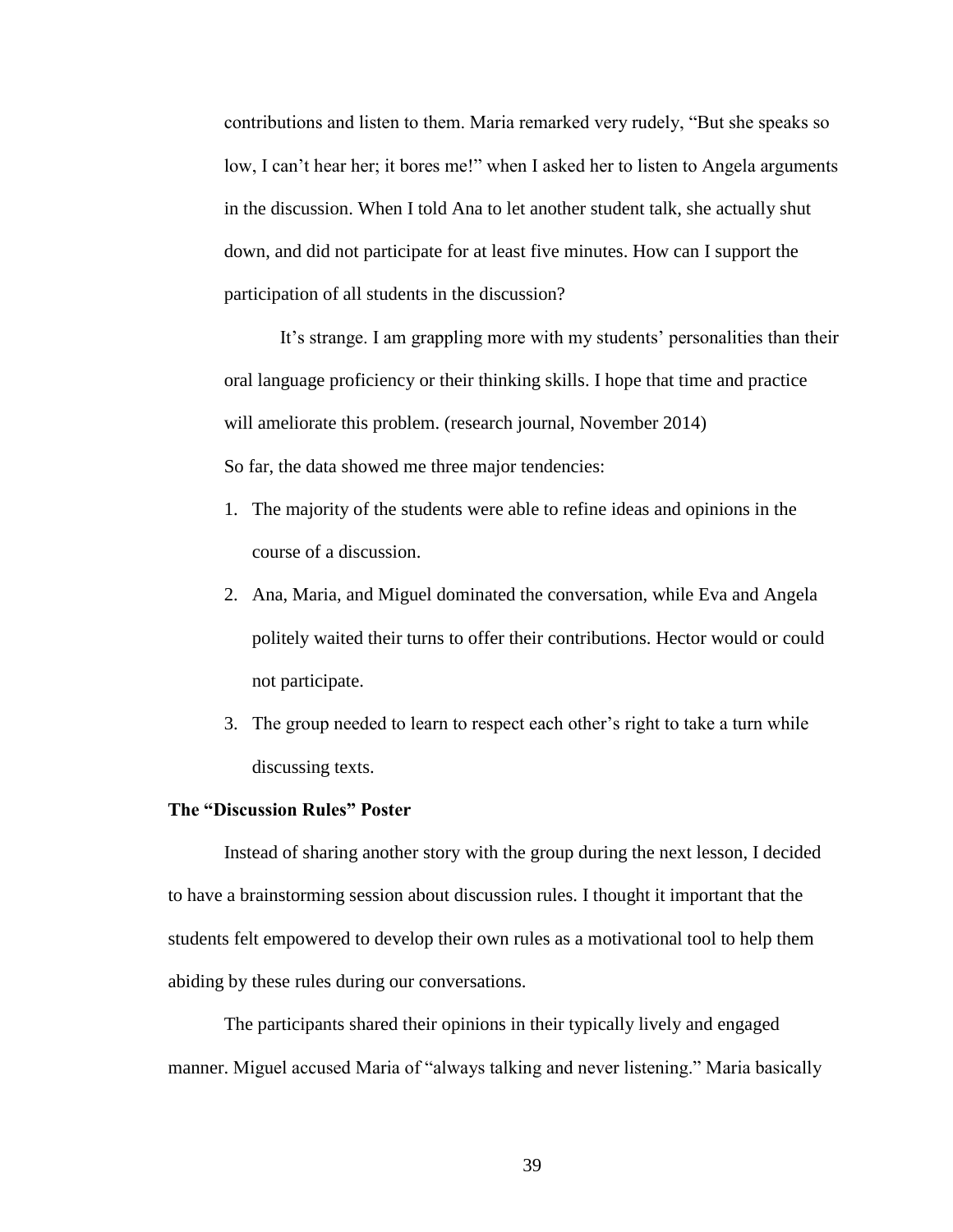said that she did not care what he thought. Eva tried to mitigate by stating the obvious: "We cannot discuss things, if we all talk at the same time."I supported Eva by explaining that we all need to follow rules when we play games; otherwise, we would not be able to enjoy playing with each other. Maria concurred hesitantly.

We then created a poster summarizing our findings. I displayed the poster "Our Discussion Rules" in the ESL corner to remind us all about what we had decided on. The rules were:

Only one person can talk at a time.

We all listen to the one speaking.

We may not interrupt the speaker.

We all get to talk.

We have to wait our turn to speak.

I was curious to find out whether the lesson about discussion rules would improve my students' conduct during our next session. At the same time, I worried that I might scare them to express themselves. The tension between managing student behavior and creating a platform for open discussions seemed to dominate this study more than I had expected. I wrote in my journal:

The literature (Fisher et al., 2008; Zwiers & Crawford, 2011) I reviewed in preparation for my study focuses more on the quality of contributions the students make than management of student behavior. I don't want to scare them not to talk; I just want all of them to get the opportunity to do so, because I know they all have interesting thoughts and ideas. (research journal, November 2014)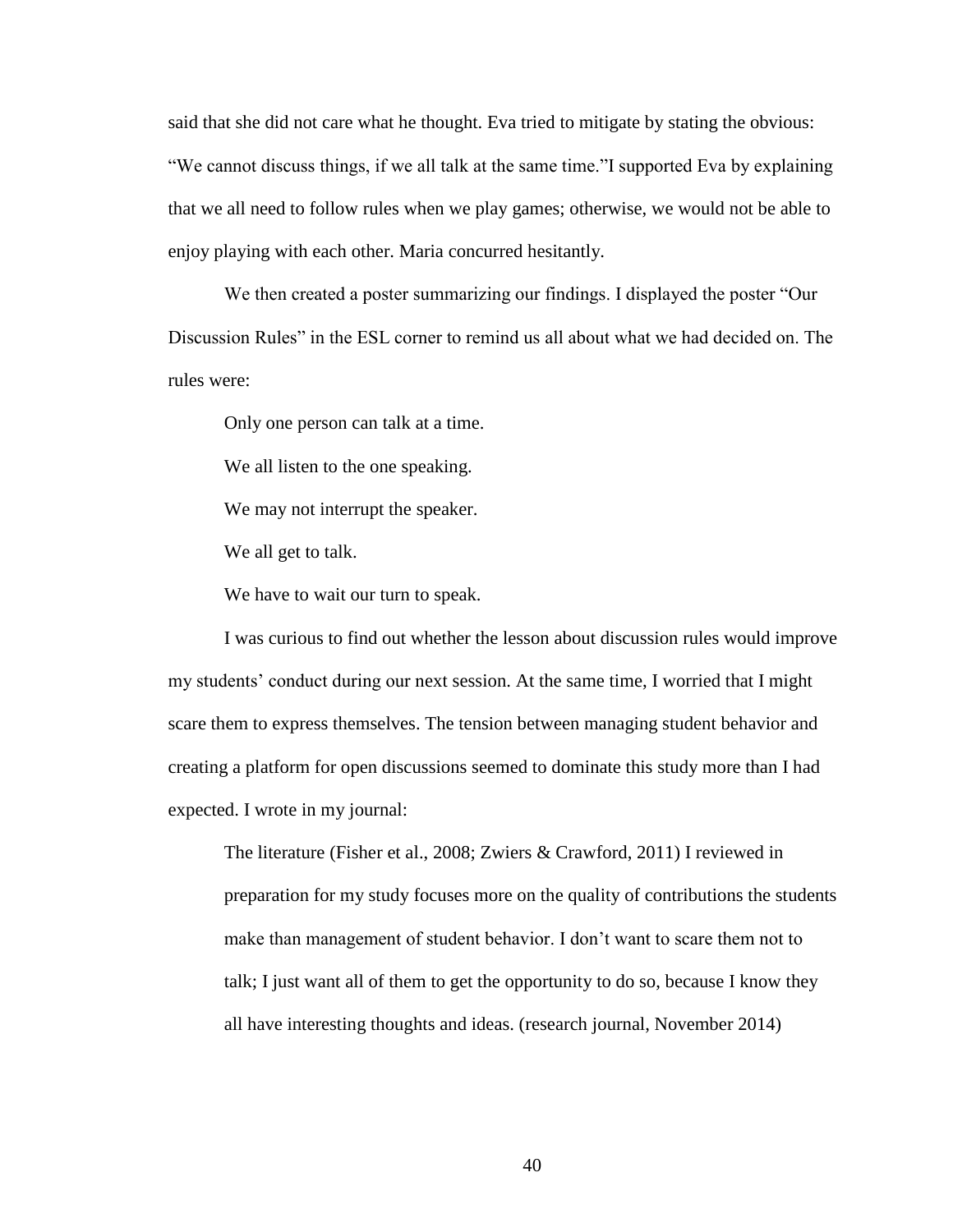The literature I had consulted before beginning this study, had not prepared me for the task of facilitating conversations that allowed all students to express themselves equally. The focus of the publications I discussed in Chapter two is showing that elaborate discussions improve English skills and academic language in diverse language learners. Without conducting this study, I would not have realized how hard the process of managing the conversation would be due to my students' personalities. Although outgoing students, like Ana and Maria, served as excellent models in speaking and arguing during the discussion, they seemed to hinder or frighten more timid students, like Angela and Enrique. At this point, I hoped that both our discussion rule poster and daily practice would help improve the social skills necessary to help all participants develop their conversation skills.

#### **Discussion of** *The Paperboy*

The students had listened to their classroom teacher read the story aloud last week. I did not read the story again, because the students were able to explain the plot. When I asked whether the students liked the story, they all said "yes" or "no," but were unable to give reasons for their opinions. I thought this strange. This group was normally eager to express likes and dislikes. I decided to reread parts and probe to guide students to think about the boy's character traits, such as devoted to his job, diligent, and helpful, because he helps people get the news.

I noticed that the students had problems to discern between factual questions and inferential questions. For example, when I asked them about the relationship between the boy and the dog, they described all the things they do together, but had a hard time to define their relationship as being "best friends."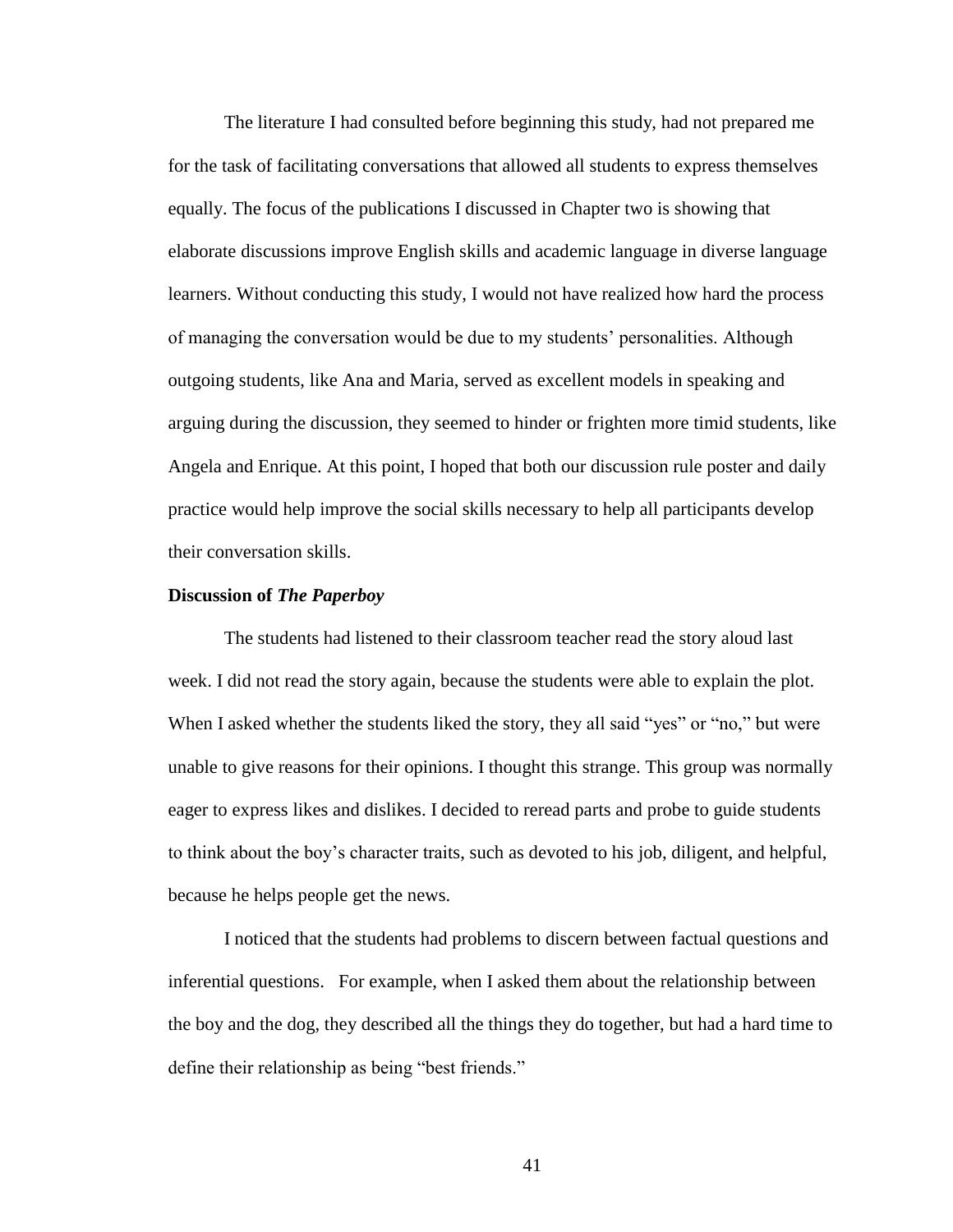Unlike during the discussion of *The Stray Dog*, the discussion was very quiet and orderly. I was worried that I had stifled the students' eagerness to express themselves by insisting on the group abide by the rules. When we revisited a particular part of the book, because Ana had a question about how the newspaper got to the Paperboy's house, the students reacted with great concern. The illustration depicted the boy leaving the garage door open when he left to deliver the paper. All six students thought it too dangerous to leave the door open, because criminals could enter the house and steal or kill the rest of the family. At this moment, the students who live in a poor and high-crime urban environment all made connections to their personal experiences with theft, murders or other unfortunate incidents they had witnessed or heard about.

I brought the discussion's focus back to the book by explaining that the paperboy lived in a small town where everybody knew each other and where it was safe for a boy to ride his bike through the neighborhood during the early morning hours when it was still dark.

Reflecting on the lesson, I drew several conclusions:

I noticed that the students had tried to be more patient with Hector, the timid boy, and Angela, who spoke so low, we could hardly hear what she said. I heard Miguel and Maria address these students with encouraging expressions like, "speak up, Angela" and "you can do it, Hector!"

Secondly, I believe that the students were unable to connect to this particular text on a personal level. Rosenblatt (1978) explained that the individual reader understands and responds to texts in a unique way depending on personal background knowledge and prior experiences. Au (2006) extended this theory to culturally diverse readers and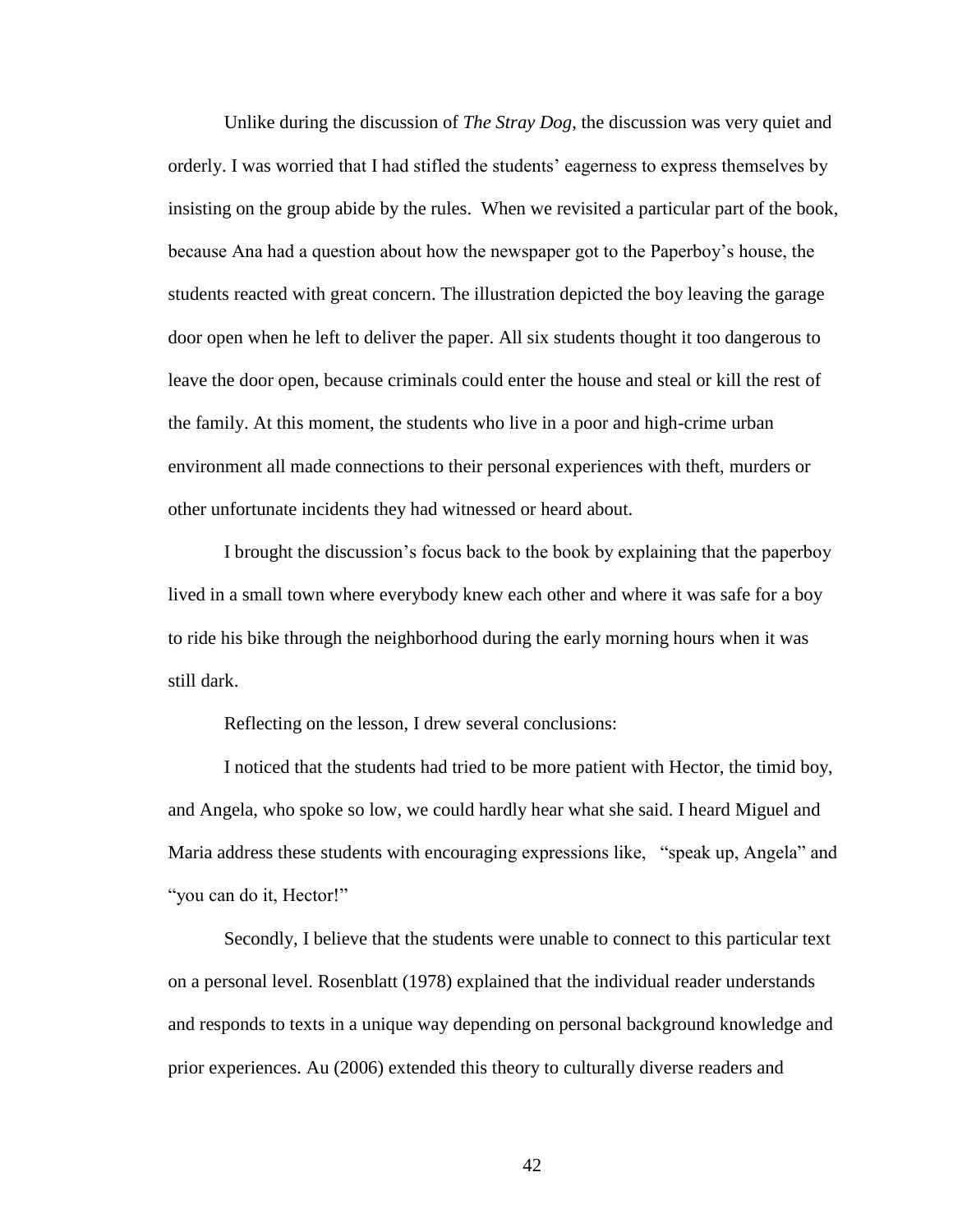concluded that teachers must keep the students' cultural backgrounds in mind to support their comprehension of texts. The discussion of *The Paperboy* exemplified these perceptions in a very palpable way. My urban students could not relate to a story about a child who rides his bike through town in the dark early morning hours; instead, they could not suppress anxiety and concern about leaving doors open and unlocked.

The ultimate goal of our conversations was to arrive at an understanding of texts that went deeper than just the fact-based, "main idea – details" level that they normally experience in literacy instructions. That meant that my students needed to be able to ask and answer clarifying (Can you explain that?) and interpretive questions (How, why?) about the literature they read (Fisher et al., 2008, p. 86). Quite simply, my students had to learn connect to fictional characters and their unique situations on a personal level. The discussion of The Paperboy had shown that students fail to connect to texts if they lack background knowledge or schema.

Lastly, I felt that the students needed more opportunities to control the discussion. So far, it had been me, the teacher, guiding the discussion with questions. I decided to have the students ask questions about the next story. I decided to support the students by providing them with sentence starters on cards that I created for them. I wanted to make sure that the students stayed on topic, asked questions that required inferential and critical thinking, and that they had the necessary support to express themselves in English. Fisher et al. (2008) write: " We find it useful to provide sentences starters related to the different types of thinking necessary in any learning environment" (p. 95).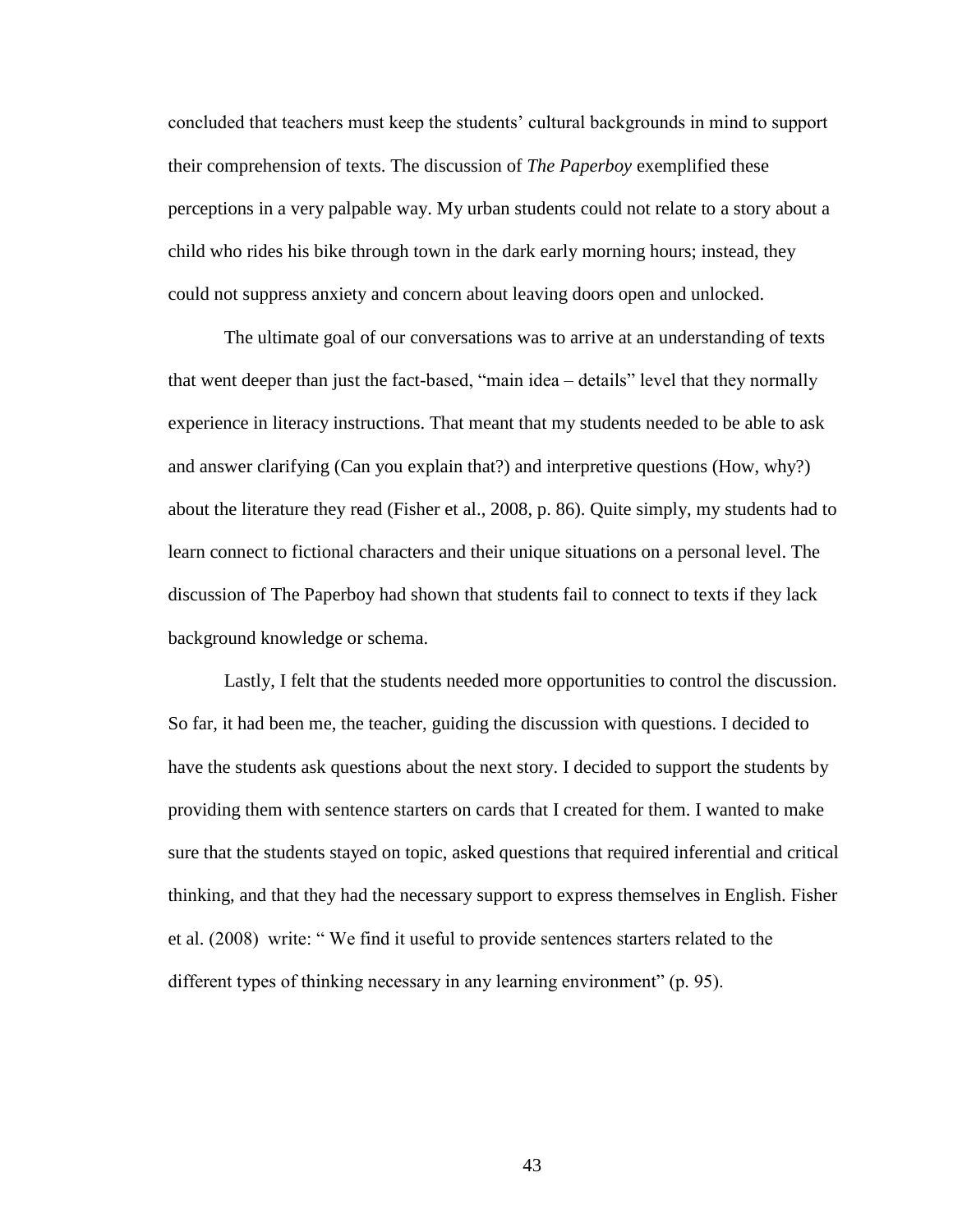#### **Discussion of** *Baghead*

Leaning on Fisher et al. (2008) recommendations, I introduced the lesson by explaining that it was the students' turn to act as the teacher and ask me questions. The students were very excited. I gave them cards with question stems to initiate questions such as "Can you explain that?" "Why do you think so?" "Why did the author write that?" "Why does the character do that?" "Where in the text does it say that?""What kind of person is the main character?""Can you give me another reason why?"

When I showed them the title page, they all started to ask me questions at the same time: "Why is he wearing a bag?" "Is that his real face?" Miguel tried to bring order to the conversation by reminding his peers, "One at a time! One at a time!" He then made a connection to a movie scene where a character cut holes for eyes and mouth into a paper bag.

Eva, following rules as always, had her hand raised and patiently waited to be called on. Then, she read her question confident of the fact that it was surely the most relevant question at that point: "Why does the character do that?" I responded: "I don't know. I have to read the story first, but you gave me a great purpose for reading the story!" Setting purpose for reading a text had been the objective of previous lessons. While we read various texts during the study, I liked to remind students of the strategies good readers use before, during, and after reading. At this point, Ana shouted out her question: "Why did the author write the story?" I repeated my response; I had to read the story first to find out. While I read, Maria made predictions about what will happen next, for example: "The teacher will say that he cannot go to school like that with a bag on his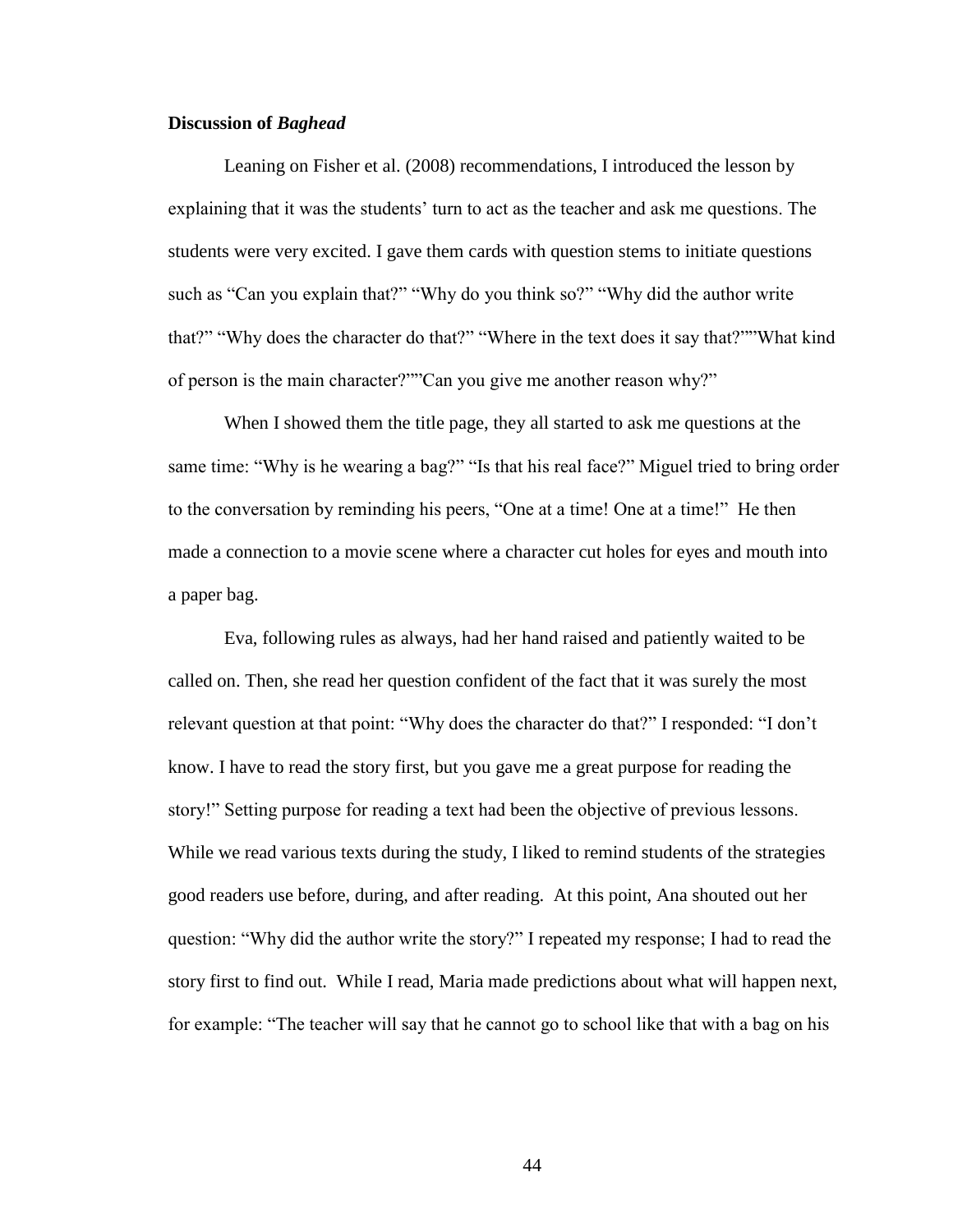head." She also tried to infer why the boy was wearing the bag: "Oh, he put the bag, because he forgot his book report!"

The story had captured all the students' attention. They discussed their guesses, verified predictions and agreed or disagreed with each other's ideas. When I revealed the picture showing the boy without the bag, there was a moment of silence. Eva grasped the opportunity to explain the boy's actions: "He wore a bag, because he had tried to cut his hair, and realized that he looked awful!"Maria, Miguel, and Ana all chimed in with: "Oh, now I get it! Now, I understand!"

I reminded the group that it was their turn now to ask me questions. Ana asked a very obvious one: "Where did he get the idea to cut his own hair?" I responded that he obviously acted on a silly idea. Miguel immediately followed up with "Can you explain that?" Ana repeated her question: "Why did the author write that?" Before I had the chance to respond to her question, Miguel replied: "Because he wanted to write a funny story!" He had obviously understood the entertaining quality of the book.

For the first time, it was the students who led the discussion. When I offered my replies to the students' questions, I frequently asked them whether they agreed with me or disagreed; this way, I extended the amount of time the students were talking and the students had the opportunity to evaluate my responses. I hoped that this practice would eventually lead my students to agree or disagree with each others' contributions.

The discussion was not as orderly as I had wanted it to be, but the students were very engaged while asking relevant inferential and critical questions. Although Angela and Hector did not voice their opinions, I observed that they attentively listened to their peers' utterances throughout the discussion. Fisher et al. (2008) explain: "The academic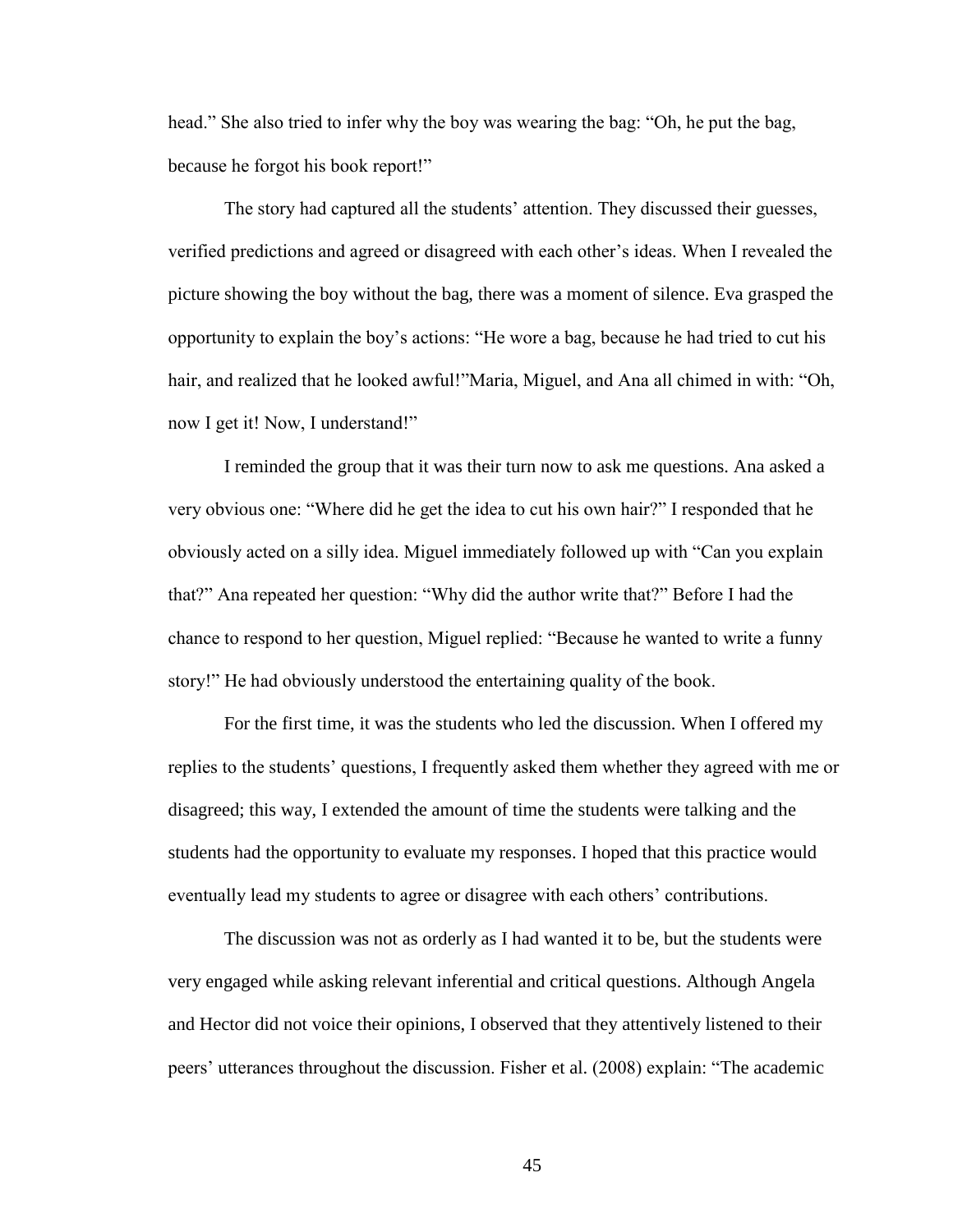language of the speaker is only one side of the equation – the listener also has responsibilities" (p. 97). I realized that although Angela and Hector did not speak much, they definitely listened more than their peers. Hopefully, this would help them develop oral English on their own terms.

#### **Discussion about** *The Dog Who Cried Wolf*

So far, we had practiced several discussion formats: Initially, the students responded to the teacher's questions. With probing, the teacher guided the discussion to help students develop their ideas, elaborate their opinions, and take a stance in the discussion. Next, we had cooperated to find a common ground for rules in our discussions. Then, I had given them the task of asking me questions to give them the opportunity to control the discussion. I answered the questions, but always gave the students the chance to speak more by asking them to agree or disagree with me and explain their reasoning.

The questions I had taught the students required them to take a stance, to express an opinion about a story event, a character's motives, or an author's purpose. These questions helped my students interpret the texts we shared on inferential and critical levels. However, if I wanted them to develop ideas and construct comprehension, the students needed to learn to respond to each others' ideas; therefore, I thought it important to help my students develop the skill to elaborate or explain their answers without too much prompting. Mehan (1979) had explained that the common format of instructional conversations of teacher asks question, student responds, teacher evaluates, and goes on to the next question, the so called Initiation-Response-Evaluation (IRE) model, was an ineffective although widely practiced instructional tool. The conversation would be much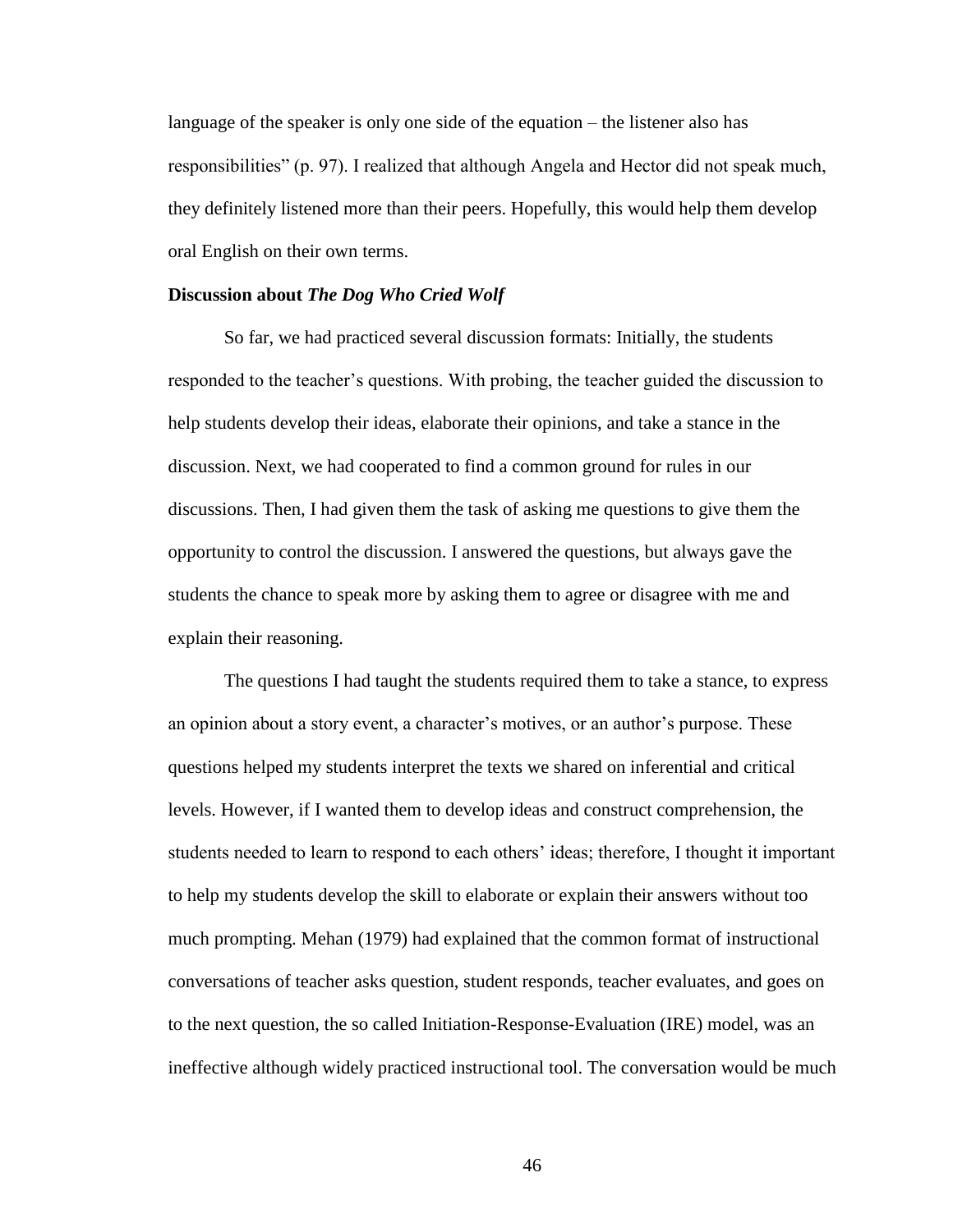more effective if the teacher asked the students to elaborate and explain their answers. What could I do to teach the students to explain their answers automatically?

Before I read the new story, I gave students new cards with the conversation starters: "I think because . . ."or "The character , because . . ."and "I agree with you, because . . ." "I disagree with you, because . . ." I briefly modeled completing these sentence starters with *Baghead*. Then, I asked the participants to use the cards to respond to both my ideas, as well as each others' ideas, and explain their opinions. I thought that providing a conversation stem that automatically led to the student explaining why he or she had come up with an idea would help.

While I read the story to the group, we discussed details the students could explain by referring to the text: "How does the character feel?" Answer: "He feels miserable, because it says so in the text." Or "He is hungry, because he cannot catch animals to eat."The students also made connections to personal experiences while trying to understand the characters' feelings and motivations: "He runs away, because he wants to be free."The students used the "I agree/I disagree" cards to respond to each others' arguments.

Here is an excerpt of the conversation about *The Dog Who Cried Wolf*: T: So, I think Moka does not like to be a pet. Miguel: I agree with you, because he runs away. Maria: I agree with you, because he thinks wolves are awesome. Angela: I agree with you. T: Why do you agree with me, Angela? Angela: Because he likes wolves.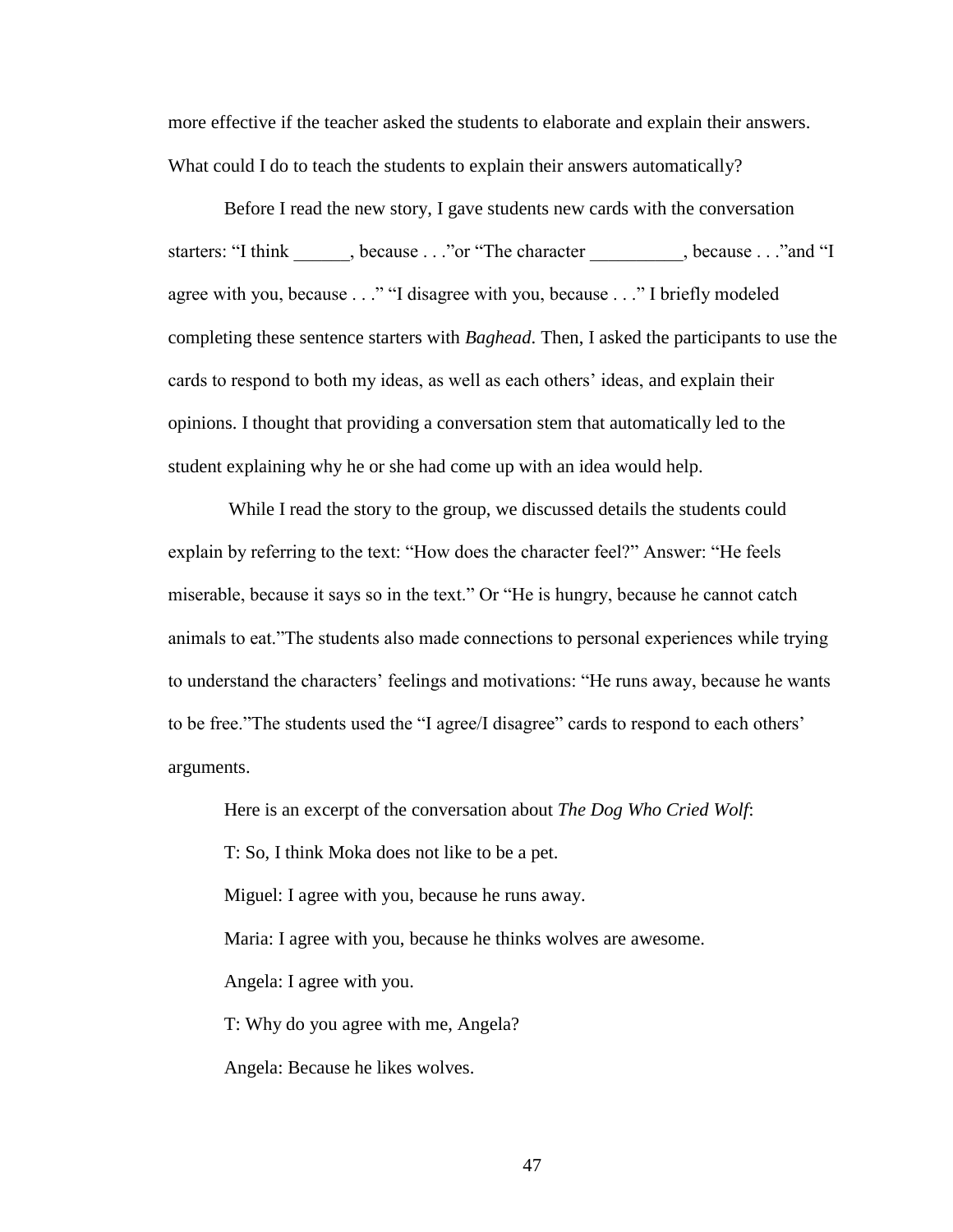T: Yes, he thinks they are fascinating.

Miguel: Why did the author write that?

T: Oh, I love your question! What do you guys think? Can anyone answer

Miguel's question?

Eva: It shows why Moka runs away.

T: Exactly, Eva! It explains why the little dog runs away.

Miguel: Can you explain why he wants to be a wolf?

Maria: Because he thinks they're awesome!

Miguel: Hector wants to ask a question.

T: Okay, Hector, go ahead.

Maria starts to say something, but Miguel shushes her.

Hector: What kind of person is the main character?

T: I think he is like a little boy who wants to do whatever he can think of.

Miguel: Yes! He wants to run around free.

The excerpt shows that the students kept asking clarifying and interpretive questions I had given them the day before, such as "Why did the author write that?""Can you explain why he wants to be a wolf?" "What kind of person is the main character?" Providing a scaffold for the conversation with help of sentence starters had proved to be an excellent tool to help improve the quality of our conversations. In a very short amount of time, all six English learning students had learned to ask and answer inferential and critical questions of their teacher and with limitation of each other; although they did not participate in the discussion with equal level of confidence. The three remaining study participants where actively listening. I hoped that the group was on its way to learn how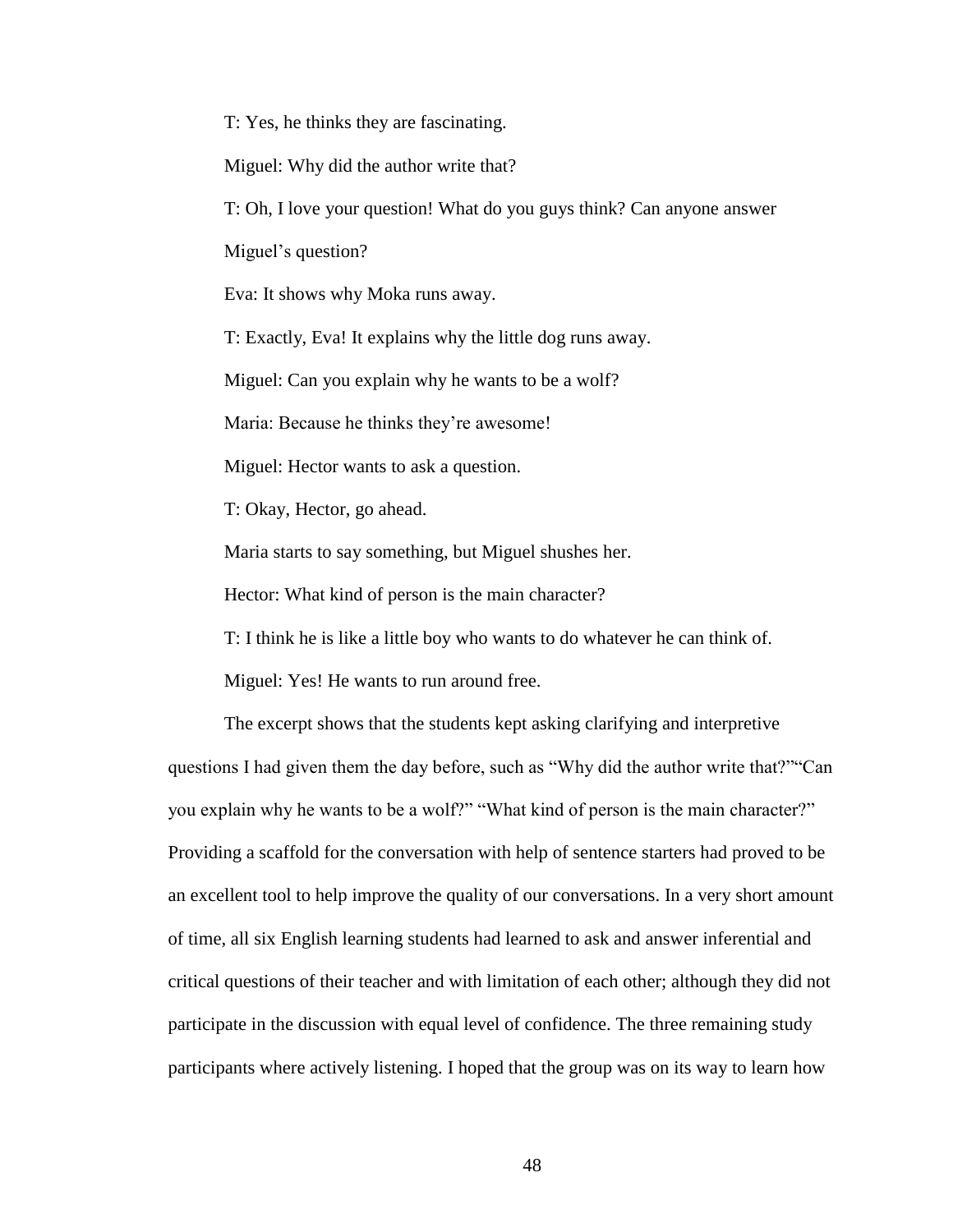to routinely participate in effective student-teacher talk about texts. The following journal entry might indicate further evidence for this desired outcome:

I asked the group to consider what the author was trying to tell us with the story. They all agreed that the author's purpose was "entertaining the reader."Ana surprised me pleasantly by trying to form an opinion about the story's underlying messages. She tried to explain why a person would want to be someone else. In the pre-test as well as during previous discussions, Ana had always been very literal in her contributions. Here she showed that she starts making inferences about texts. (research journal, November 2014)

#### **Discussion of** *Jamaica's Find*

Since the question and conversation starters had been such a successful means to help students ask and answer questions that helped them clarify their comprehension and interpret texts, I decided to write the question and conversation starters on an anchor chart and post it behind me to help remind the students of the language they were supposed to use during discussion time. I also wondered about how to reinforce discussion rules. I could split the group into pairs, but I did not want to do that yet. I wanted to give my students more time to practice bouncing ideas back and forth while discussing them ideas with the entire study group.

During the following lesson, we first discussed the anchor chart with question stems. When I began to explain why we ask these questions, Miguel interjected that we used the question starters to "talk more about something important in the story."I was pleasantly surprised by his comment, because once again I saw evidence for Vygotsky's (1978) theory that learning occurs during social interactions or applications of skill or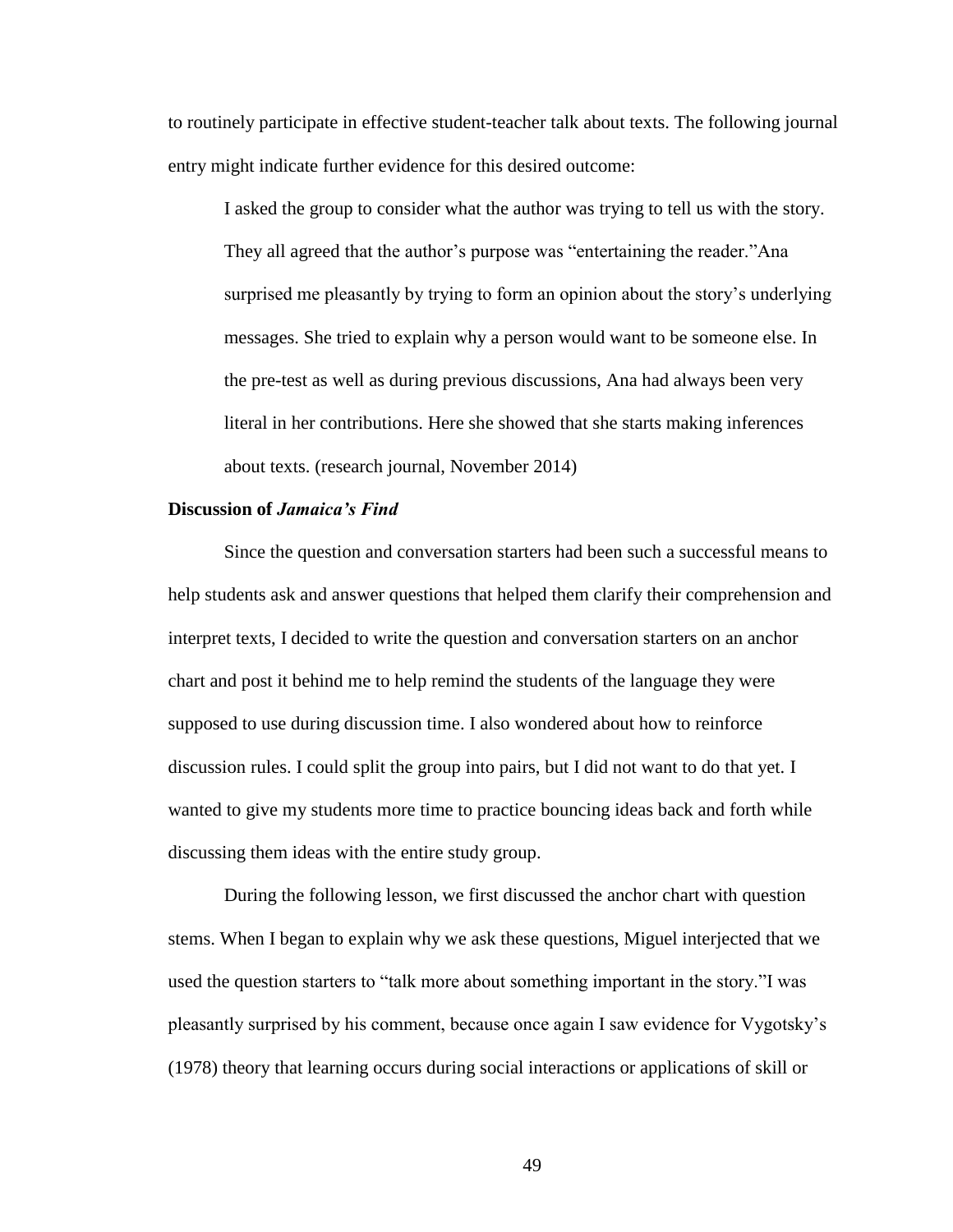concept in social context. I had modeled the questions while I gave the pre-assessment and during our literature discussions. I had then given the students question starters on cards to help them initiate the conversation. I had not explicitly mentioned that the questions' purpose was to initiate more elaborate and thoughtful responses. Miguel had come to this conclusion by himself and was now able to share this knowledge with his peers.

I then reviewed our discussion rules with the group. We concluded that we would try to adhere to the rules to help the more timid students express themselves to a greater extent.

After reading the story *Jamaica' s Find* with the students, I decided to probe less than usual to help students elaborate on their responses. I asked the students what questions they would ask to spark a group discussion. First, the students were trying to agree on the author's purpose for writing the story. Miguel, Ana, and Maria agreed that the author had written the story to teach readers that they have to return items they might find to the rightful owners, even if they liked the items very much. Basically, the students had drawn the conclusion that the story's theme was about doing the right thing.

Then, Hector asked the group "What kind of person is Jamaica?"Responses like "a human girl" or "a little girl" showed that the students needed an explanation that they were asked to identify character traits by making inference about the character's motives and actions. My explanation initiated a discussion about how to best describe the main character. The students offered descriptive adjectives, like "smart, clever, nice" in rapid sequence, but were unable to explain their answers.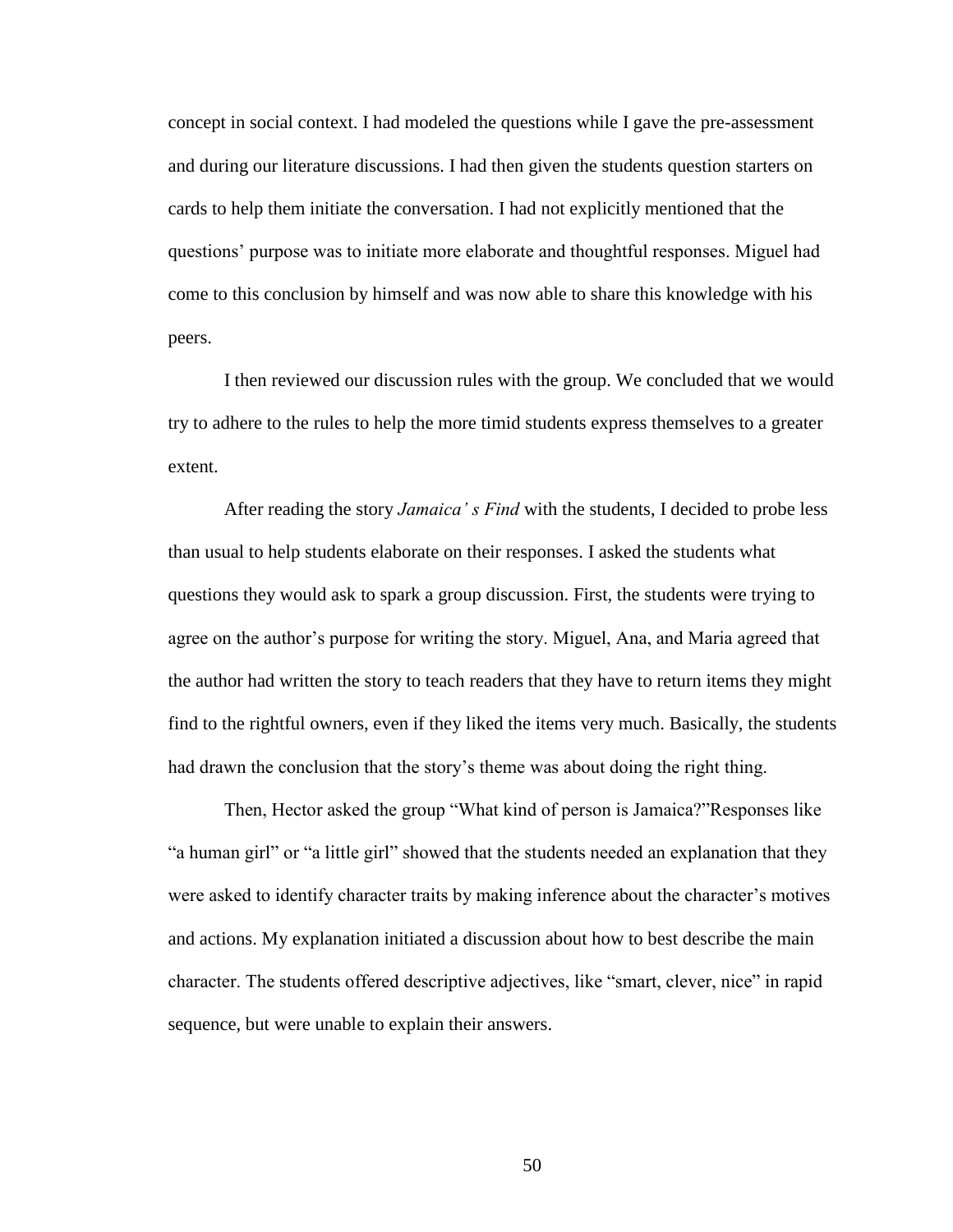I reminded them that there were no right or wrong answers to many issues we discuss, but that we always had to be prepared to explain why we took a stance. At this point, Ana expressed that she thought the main character was a helpful person, because she had brought the dog and its owner back together.

I addressed Hector, the quiet student, asking him whether the main character had always done the right thing in the story. Hector explained that the girl had initially thought of keeping the dog, because she had liked it so much. I actually held my breath while listening to the recording at this point, because I had just listened to the longest utterance Hector had volunteered during the entire study. He was taking small and very safe steps, but the thought that he had finally begun to speak made me confident that he would continue to open up in the course of the year.

Then I asked the group to think about what had changed the character's mind about keeping the dog. "Why do you think she took it to Lost and Found after all?" I was surprised, because Ana, Miguel, and Maria responded almost simultaneously explaining that it was because of a comment the girl overheard her mother make when she first brought the dog home. The students responded so quickly to my question that I thought they had anticipated it from the moment I had addressed Hector with the request to remind us of the girl's initial motives and actions.

So far, I have taught them to ask meaningful questions about texts. I'm glad they know why we are asking so many questions, too. I have also tried to get them to explain their thinking with help of sentence starters, such as "I agree/ disagree with you, because . . ." What would it take to have them practice bouncing questions back and forth to engage in a real discussion? How can I make them ask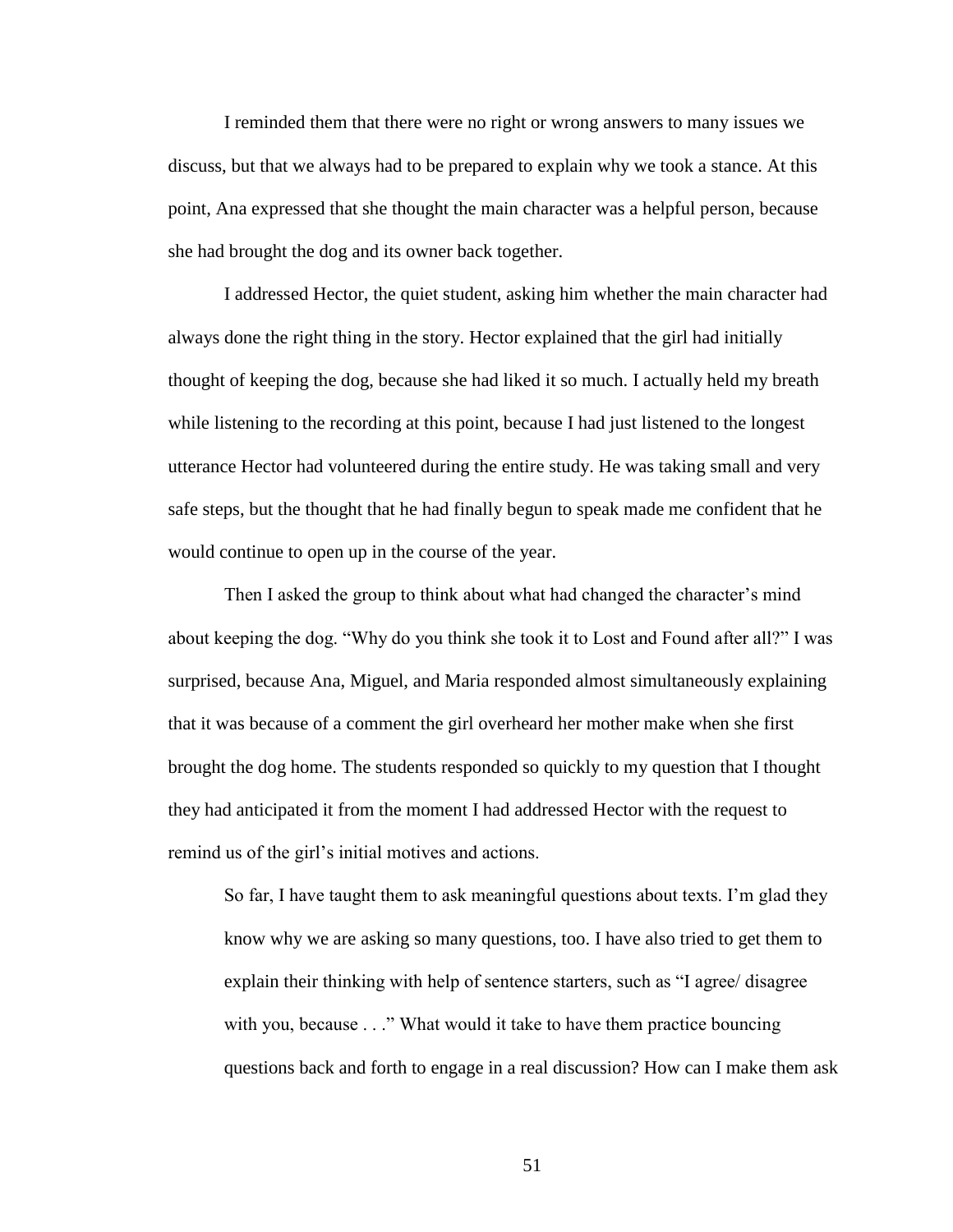questions, explain their ideas and views and thus shape new insights? (research journal, November 2014)

I concluded that it was time to provide all students with more talk time by dividing them into pairs.

#### *Jamaica's Find* **Revisited**

Since Eva had been absent the day prior, I asked the students to read the story to her and to recap the important conclusions we had drawn about the story so far.

I then divided the students into pairs. I paired Angela with Eva, because Angela needed a good model to help her develop speaking skills and confidence. Eva is very fluent, but also very polite. I knew she would give Angela the necessary time and opportunities to talk. I paired Hector with Miguel for similar reasons. Lastly, I thought Ana was strong enough to resist Maria's impulsive nature of always trying to dominate the conversation.

I gave the pairs separate short passages of the story and told them to ask and answer each others' questions with help of the question starters or original questions they might come up with by themselves. Additionally, I gave each pair one key question about their specific passage.

It was difficult for me to keep up with three discussions at the same time, but I managed to observe that all students stayed on topic; even, when the talk occasionally slipped into Spanish. I felt that I had made the right decision to divide the students into pairs for discussion when I listened in on Eva's and Angela's conversation.

Here is an excerpt from the recording:

Eva: Why do you think Jamaica is happy like Kristin when she gives her the dog?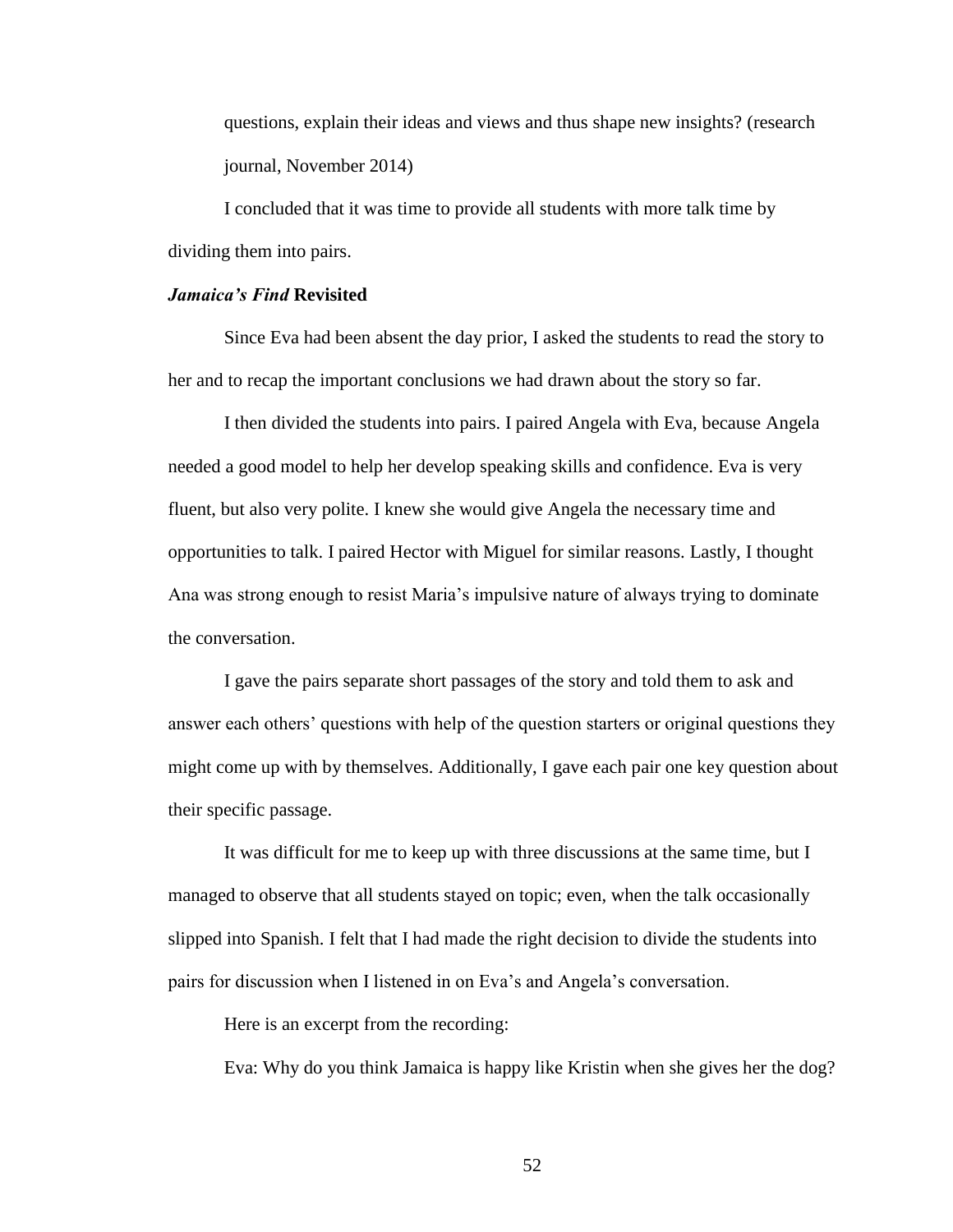Angela: Because she feels happy for Kristin.

Eva: Can you explain that?

Angela: She is happy, because she made the right decision.

Eva: I agree with you, because she makes Kristin happy with her Edgar dog. First, she wanted to keep the dog, but then she made the hard choice. She took it to Lost and Found.

Angela: And then she felt bad for the dog on the shelf. . .

Eva: That's right! Now, she's happy for both.

The script shows that Angela felt much more confident about voicing her ideas in one-on-one conversations with Eva than when asked to discuss with the entire group. It gives her more opportunities to practice speaking and therefore developing an understanding of the text.

Miguel and Hector had a similarly captivating discussion about all the things they had found in their lives and whether they had made the decision to return them or keep them. They switched in and out of Spanish. While listening to the recording I noted in my journal:

Just like Angela, Hector feels more at ease when talking to Miguel alone, instead of the whole group, but he is still very quiet. Miguel speaks more, both in English and Spanish. I guess, Hector is just a reluctant speaker. He might be more inclined to express his ideas in writing, which allows him to develop his ideas in a more private and personal (?) way. In the meantime, Miguel makes great connections to personal experiences. His explanation about better not eating candy when you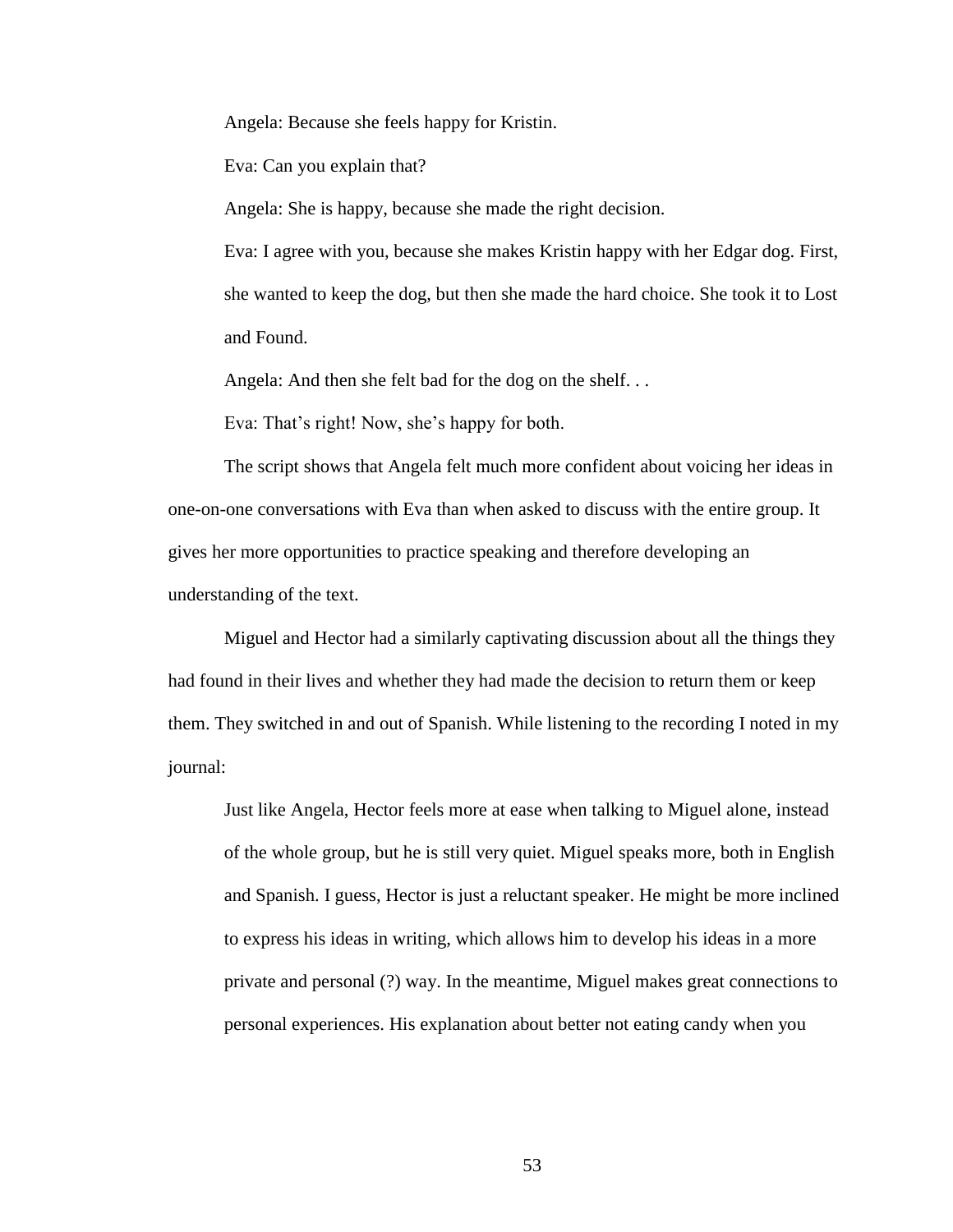find it, because you don't know whether it is safe to eat, is a typical example. (research journal, November 2004)

Maria and Ana had a long discussion about how to approach answering the question I had given them. The character told her mother that she had found a red hat and turned it into the Lost and Found office, because it didn't fit her. I asked them "What does mother mean when she says: "Maybe the dog doesn't fit you either"? (Havill, 1986,

p. 15). They discussed whether there was a literal response to that question:

Maria: What does mother mean when she says: "Maybe the dog doesn't fit you either?"

Ana: I think that the mother says that because Jamaica is too old and the dog is too babyish for her.

Maria: I agree with you, because I think that's the right answer.

T: I don't think that mother said that because of Jamaica's age. Everyone loves stuffed animals, even adults. I don't think that you can ever be too old for a stuffed dog like that.

Maria: So, why does she say it?

Ana: I don't know. What do you think?

Maria: Mmh.

Ana: You were supposed to write number 1, and I do number 2.

Maria: No, we were not writing, we are talking!

Ana: So, mom does not want the dog in the house, maybe because it has germs.

Maria: Yes, I agree!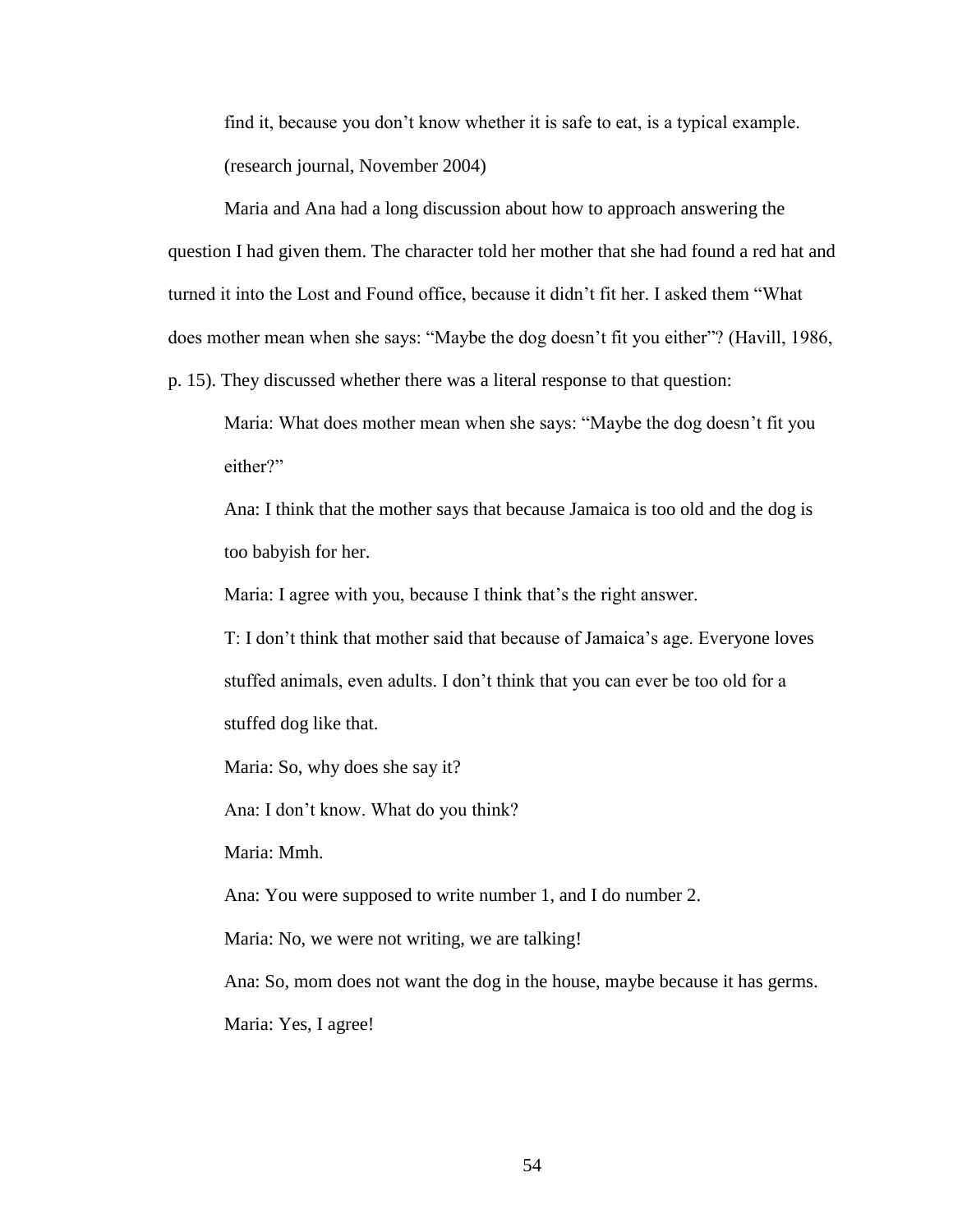Ana: Maybe because her mom wants Jamaica to give the dog to the Lost and Found.

Here, I'll write it now.

Ana successfully inferred what the girl's mother had meant with her comment. Clearly, the students needed guidance to arrive at that point, but I had not given them a clue, only a slight push to keep on thinking.

Although the students were not required to write their responses, Ana took the initiative to answer my question for the discussion in writing.

dog doesn't fit you

*Figure 1*. Ana's response in writing.

### **Summary**

The goal of this study had been to examine how I could facilitate effective conversations about literature in my lesson. The data analysis showed me that modeling asking interpretive and clarifying questions helped students adopt the language necessary to participate in effective conversations. I demonstrated, guided, scaffolded, and released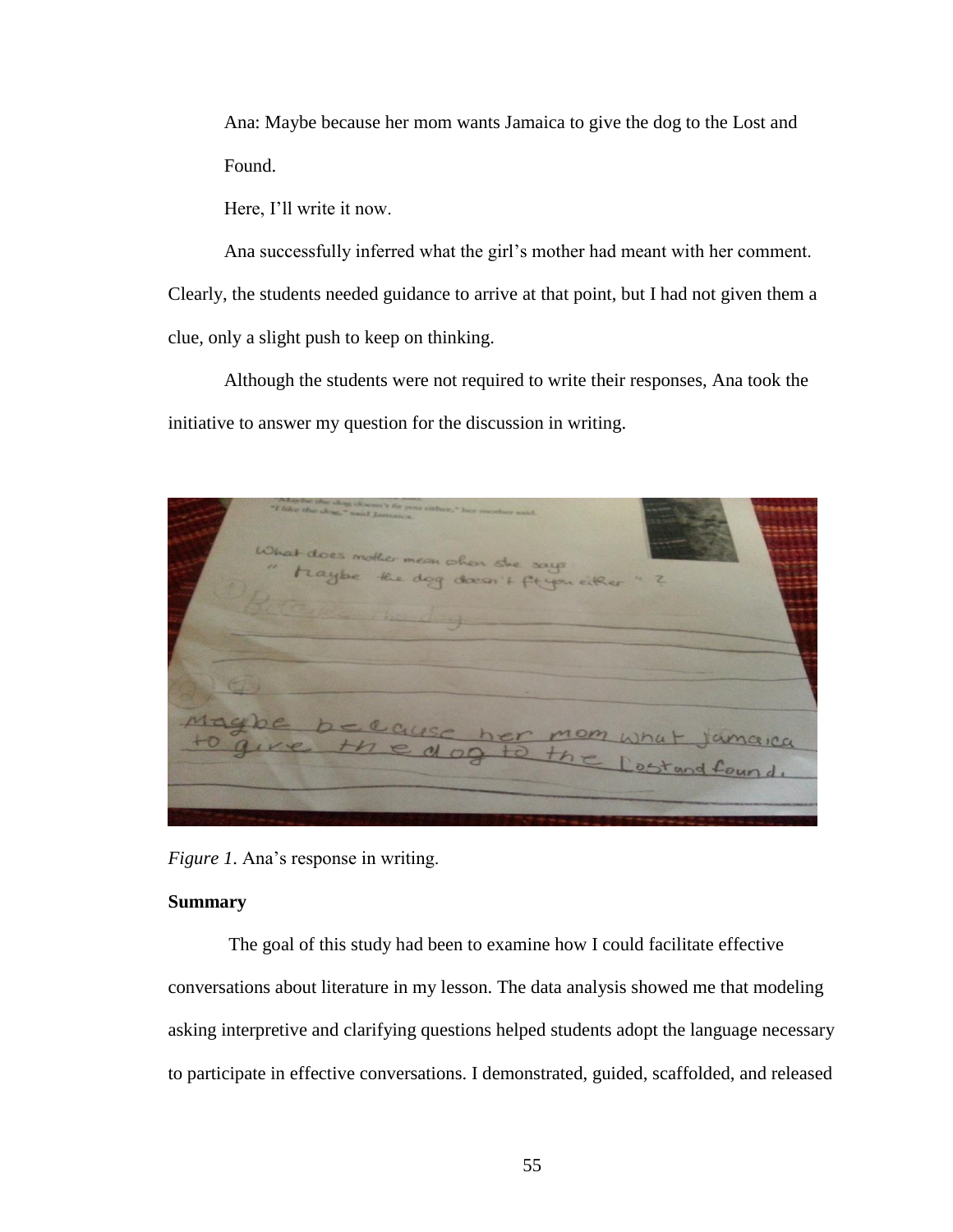responsibility over the discussion gradually to my students, just as I would with any skill that I generally teach.

Once the students were confident in using those clarifying questions such as "Can you explain that?" "Why do you say that?" and interpretive questions such as "Why does the character, or the author, do that?"I started teaching them to explain their views. Ultimately, I wanted the students to arrive at a deeper understanding of the literature we were sharing by refining their ideas by means of conversations. Supporting their efforts with tools like question stems and conversation starters, proved to be a successful way of leading them into the right direction.

The data showed me that all six students could form an opinion and develop ideas through conversations with the teacher and peers. The data also showed that the students constructed very profound comprehension about various fictional characters' motives and actions. They applied skills such as predicting, inferencing, and drawing conclusions. The students were able to refine and change their initial ideas in the course of discussions.

The data also shone light on some problem areas. Successful conversations require the participants to abide by certain rules such as waiting for turns, refraining from interrupting others, willingness to express ones ideas, and ability to listen to others. Based on their personalities, five out of six students had problems with at least one of these aspects of effective discussion. Outgoing students disregarded the quiet students' rights to take turns; timid students proved to be better listeners, but withheld their own contributions. Only when I divided the group into pairs, the students' contributions were more balanced in length and depth, as well as speaking and listening. Going forward, I will most likely give my students plenty of practice in forming, defending, and refining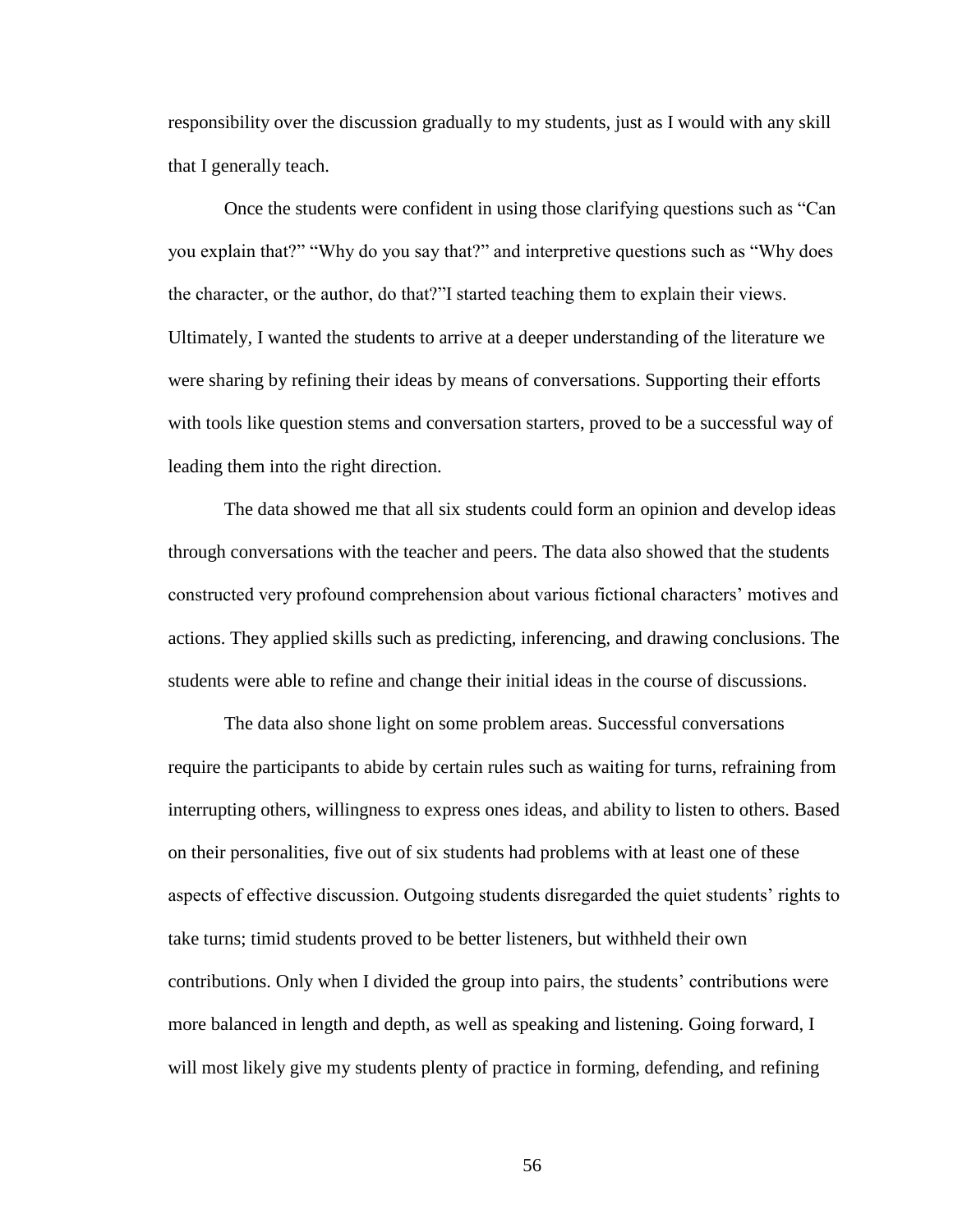their ideas while speaking and listening to a partner in pairs before expecting them to succeed in group discussions.

Although this study has ended, my endeavor to improve my instructional conversations has not. I found that teaching the students the skill of asking and answering authentic questions that required inferential and critical thinking was not as hard as I had expected. I will continue practicing implementation of meaningful talk about fiction and non-fiction with all my diverse language learners. I have seen that with help of scaffolding tools, such as sentence starters, students quickly learn the language necessary to participate in interpretations and analysis of texts. Lower proficient students might be successful with more direct instruction. I am confident that the participants of this study group will master many of the conversation skills I briefly introduced in the course of this study.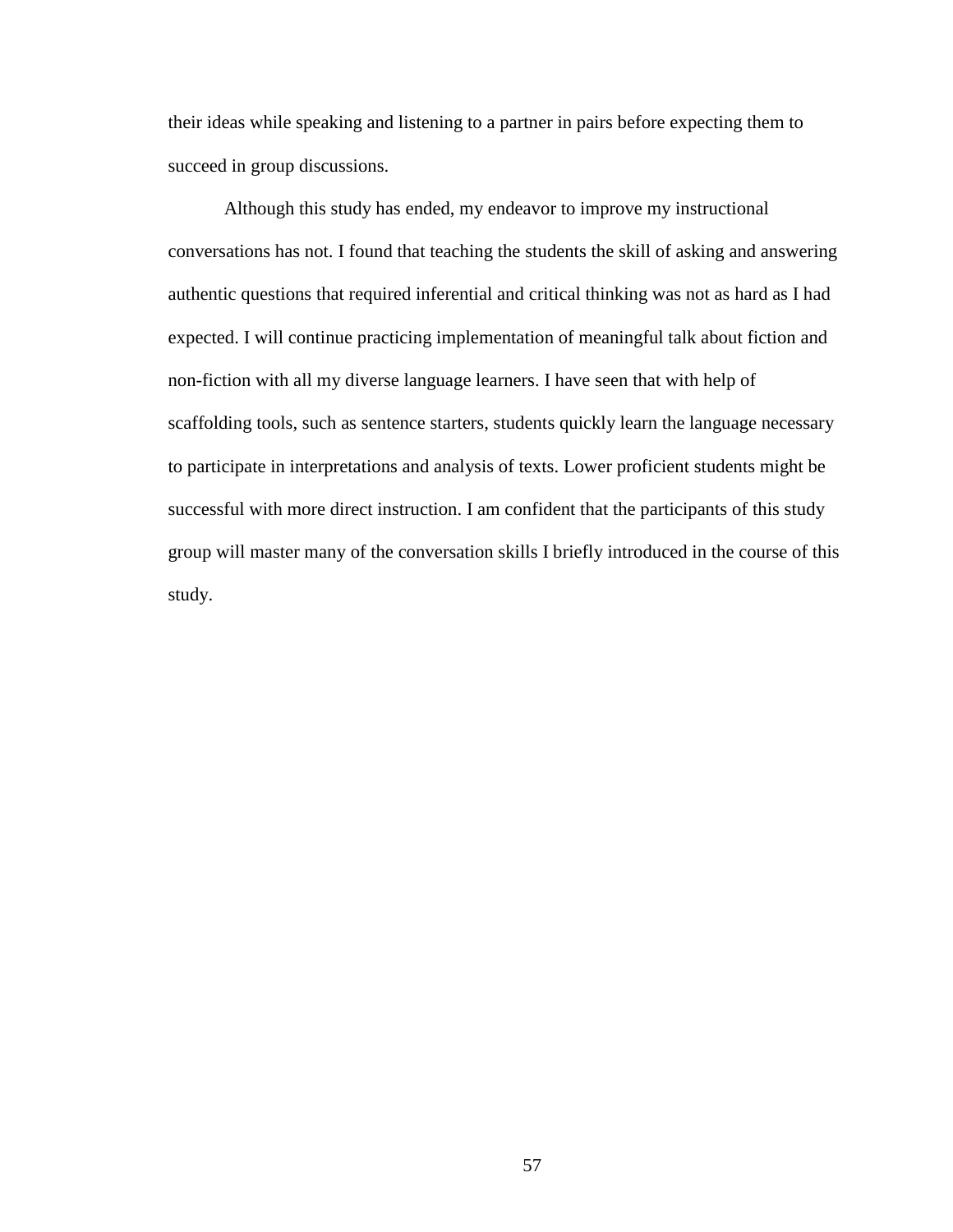#### **Chapter 5**

# **Summary, Conclusions, Limitations and Implications for the Field Summary**

Fisher et al. (2008) explain that talk "is the representation of thinking." (p. 5). Therefore, "classrooms should be filled with talk" (p. 5). The goal of this study was to examine how I could implement effective talk about literature driven by inferential and critical, clarifying and interpreting questions in my small group English as a Second Language (ESL) instruction. The analysis of the data showed that the six bilingual third grade students who participated in this study were able to have very insightful conversations about the texts we shared provided I offered appropriate support and guidance. For the duration of the study, my task was to facilitate meaningful conversations that helped the students to express their thoughts, develop ideas, and defend the opinions they had formed.

I chose literature that would match the students' reading levels which I had determined with help of the Developmental Reading Assessment (DRA) and the reading comprehension scores from spring 2014 on the Assessing Communication and Comprehension in English from State-to-State (ACCESS).

Before I began discussing *The Stray Dog, The Paperboy, Baghead, The Dog Who Cried Wolf,* and *Jamaica's Find,* I gave the participants a quick speaking assessment with the World-Class Instructional Design (WIDA) Placement test. I compared the students' ability to use basic or specific vocabulary, give simple description of pictures or narrate a more complex story line, and answer inferential or critical questions. I collected the findings in Table 1.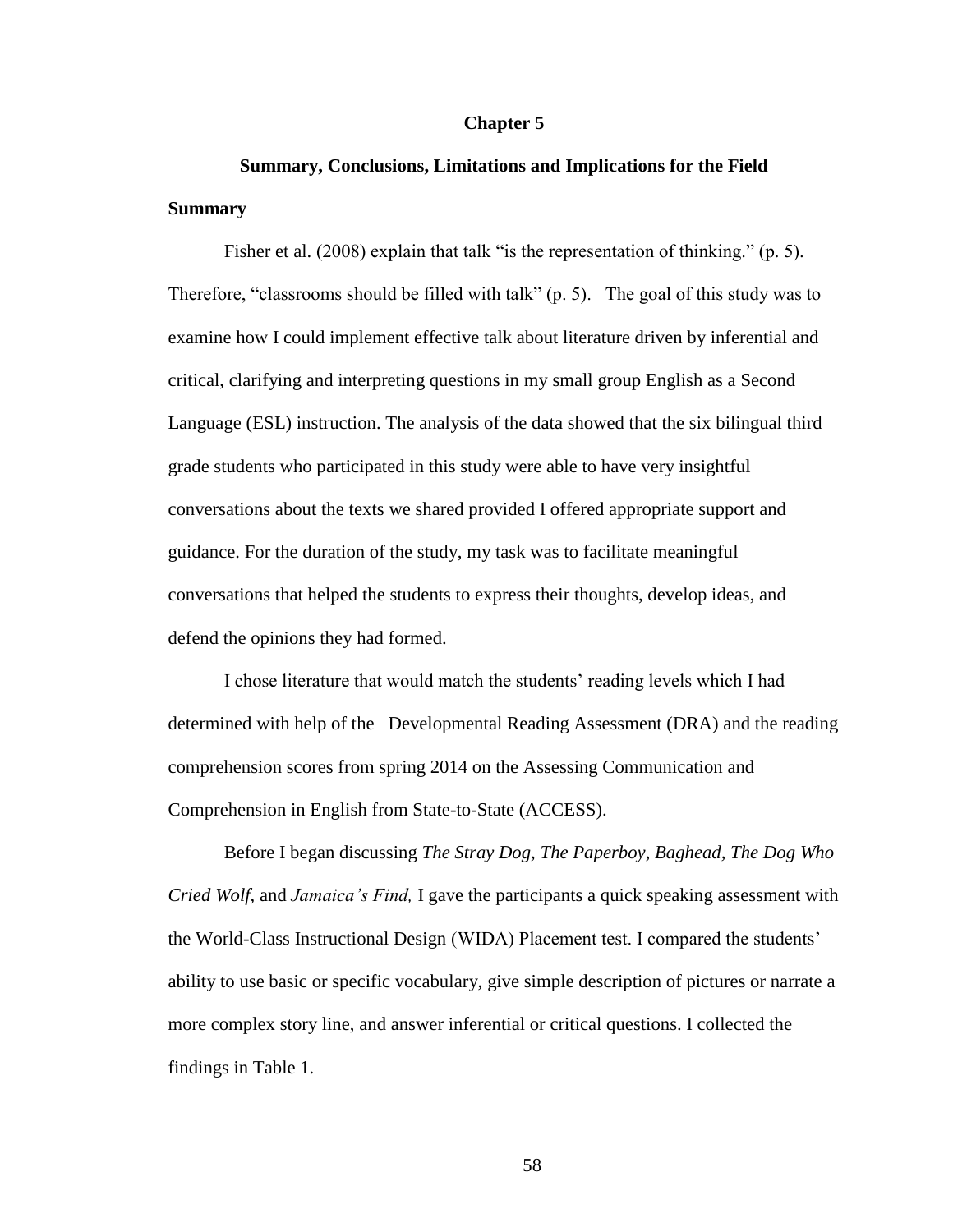At the beginning of the study, I asked questions that required the students to develop ideas about issues or motives and actions of fictional characters. My students showed great mastery in making connection to their own lives, to previously learned concepts, and their own feelings. Next, I taught them how to ask me and their peers' questions that would lead to elaboration or refinement of ideas. I provided them with question stems such as "What makes you say that?" "Can you give another example?" "What kind of person is . . .?" "Why did the author write . . . ?"I then used the same strategy of giving them sentence starters to help my students respond to a statement with "I agree with you, because . . ." or "I disagree with you, because . . ." I always explained that there were no right or wrong answers; the importance was that the students could explain their point of view. Finally, I gave them the opportunity to take on control over the discussion by pairing them with a partner that would complement their personalities while talking to one another.

With help of my recordings and my reflections I gathered in a journal, I saw trends and made adjustments to the following day's instruction. For example, my students' personalities made it difficult to have an orderly discussion during which all participants had equal opportunities to take turns and express opinions. Three students tried to dominate the discussion and could not hold back when an idea popped into their minds; two students were so timid and quiet, they would not speak up even when I stepped in and forced the more outgoing students to suppress their urges to utter their views. Only one student, Eva, waited her turn, and stunned the group with her profound insights. Due to this problem, I dedicated a whole lesson to creating a discussion rule poster. The brainstorming activity showed that all students understood that turn-taking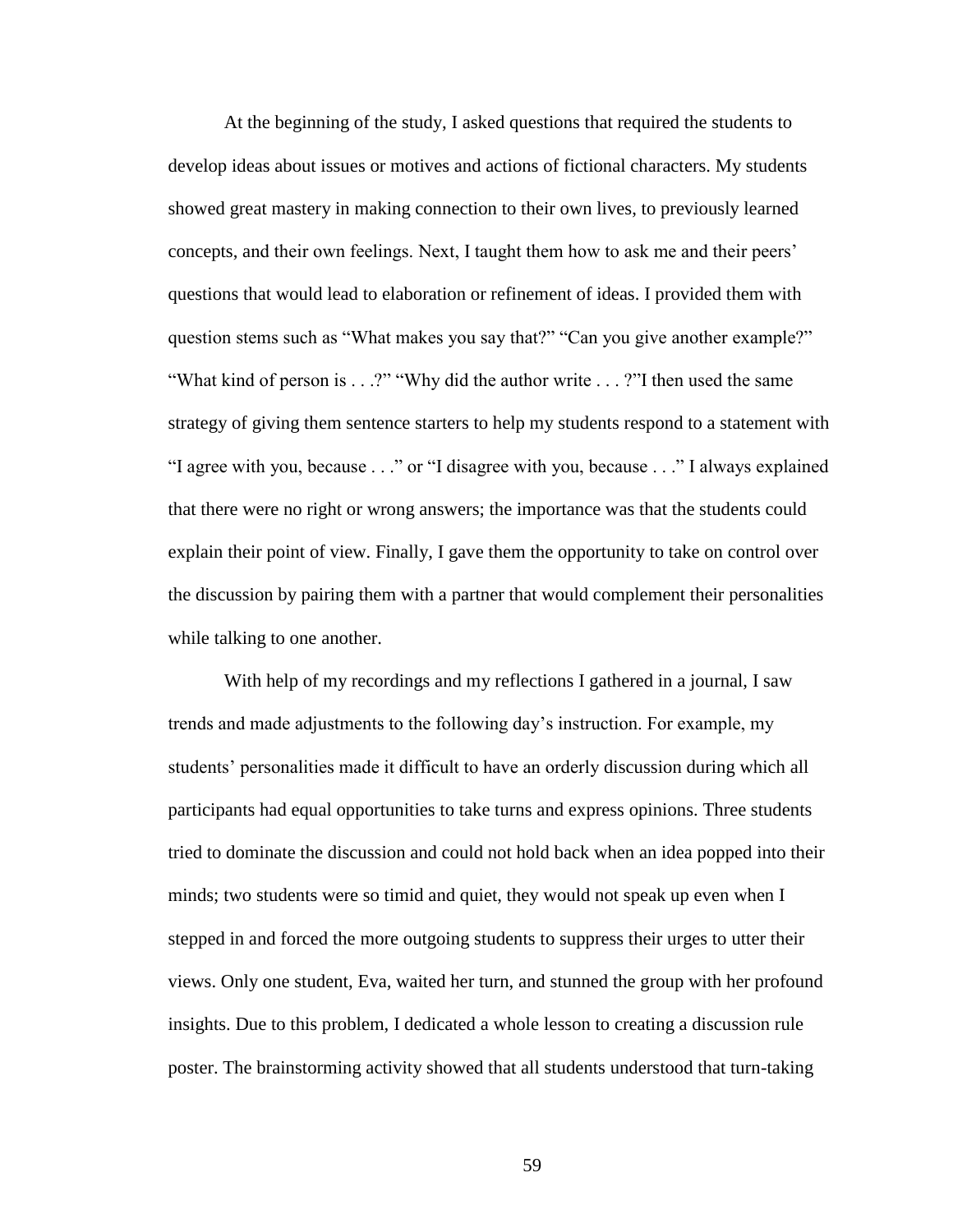was essential for a successful discussion, but abiding by the rules proved still a very difficult practice.

When I paired confident with timid speakers, and the two most outgoing students with each other, I could observe the best balance in quantity and quality of contributions. It showed me that the students had learned to express their thoughts and elaborate on them while exchanging ideas about texts. With little probing, the students derived at a comprehension of texts that would penetrate the mere fact-based level.

#### **Conclusions**

The study showed that with appropriate support English learners can develop academic language, in this case the language of inferential, critical, clarifying, and interpreting questions and responses, while simultaneously reaching a better understanding of texts. Naturally, the students needed to understand the stories well, as far as vocabulary and plot were concerned, before trying to interpret them on a deeper level. That is why, I took the students' reading levels into consideration when I chose the books. In the course of the study, I realized that the key to helping students learn the skills of asking and answering more complex questions about texts was to model, provide opportunities for student practice, and gradually release responsibility over the learning process to the students (Pearson & Gallagher, 1983). Scaffolding while students practiced with me or their peers, in form of providing cards and later a poster with sentence and question starters, proved very helpful.

Major obstacles for students participating in effective conversations during which they would develop and elaborate their views seemed to lie with the individual students' personalities. Some students were very outspoken and had difficulties refraining from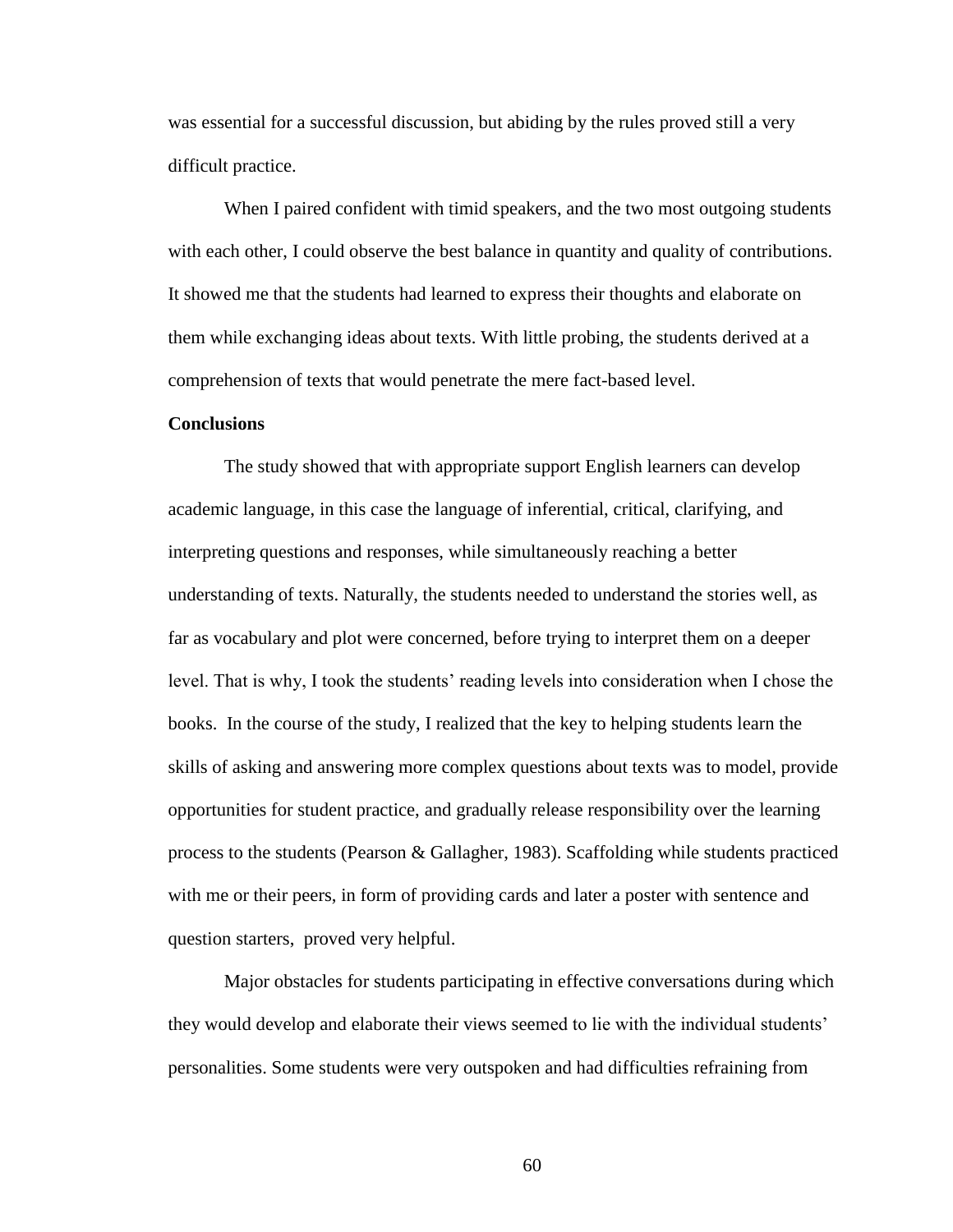calling out, or interrupting others; other students were too timid to express their ideas. Since I experienced a slight improvement of both tendencies in the course of the study, I assume that the social skills necessary to participate in effective conversations can be improved through plenty of practice.

When I asked the students to discuss *The Paperboy,* I observed my students' apparent difficulties in relating to texts that showed circumstances they could not experience in their own lives. *The Paperboy* depicts a young boy delivering the newspaper on his bike in the dark early hours of the day. My students were both very concerned about the boy cycling in the dark by himself and by the fact that the boy left the garage door open when he left on his delivery route. Since my students' experiences are based on growing up in a high crime and low income environment, the only lively discussion we had based on this book was about crime and safety, not about the *Paperboys* work ethic or friendship with his dog. I was reminded of Au's (2001) theories on culturally responsive instruction.

#### **Limitations**

The length of this study was very limited. As I mentioned before, providing students with plenty of opportunities and time to practice the skills seems to be the key to implementing effective conversations in an instructional setting. I will continue to provide time and place for discussions about texts throughout the remainder of the school year.

Another limitation was the number of students participating in the study. Observing a greater number of students might lead to different findings. I am aware that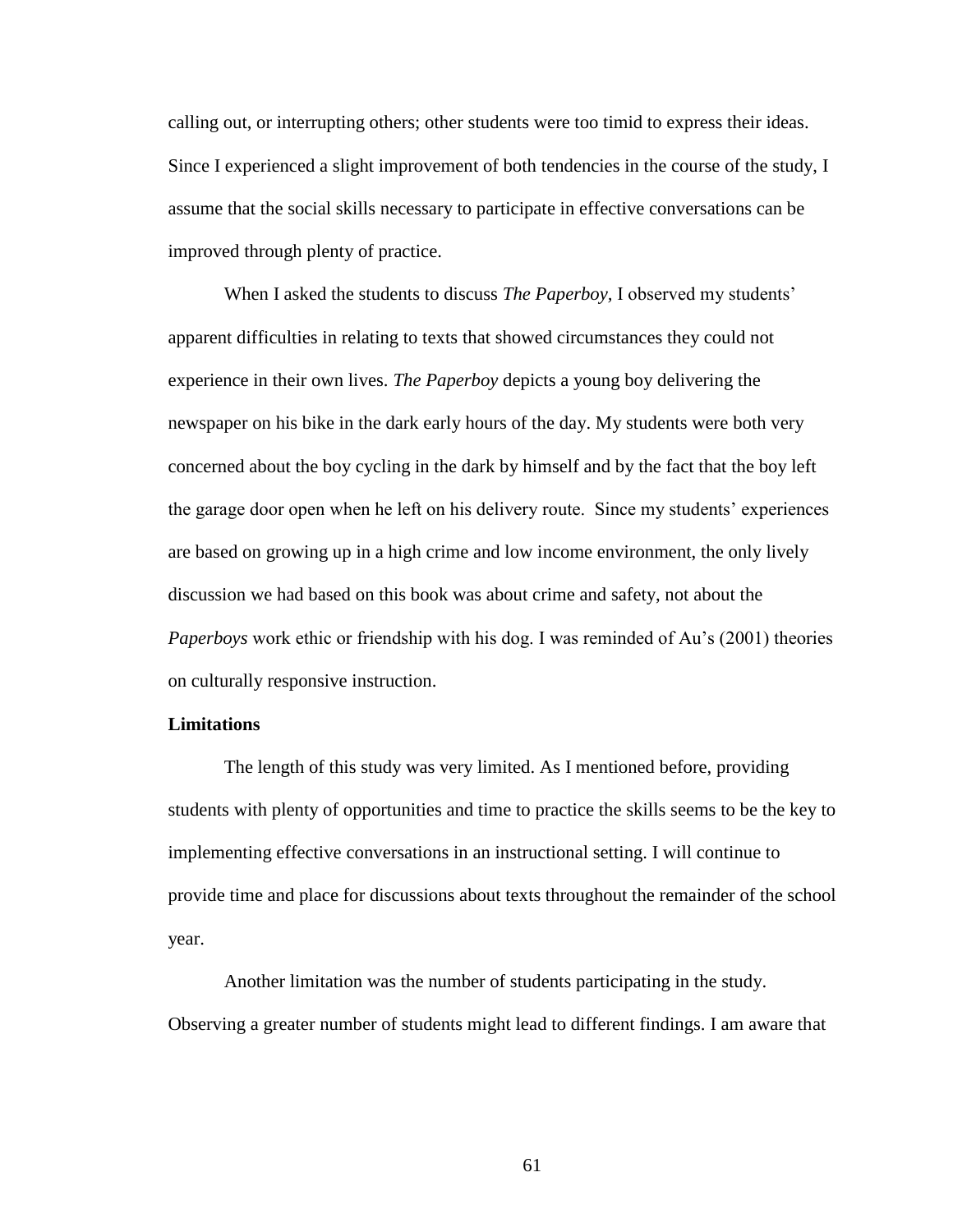my findings rely very much on the interactions between my small group of participants and myself.

I chose my participants because their English comprehension was fairly high. Lower proficient English learners would certainly face much more problems trying to express their opinions about texts due to limited skills in oral language.

Lastly, I limited the study by providing a set amount of texts without giving the students the opportunity to choose what they wanted to read and discuss. I chose texts I like to read with children. Had I given the group the opportunity to decide on their own reading list, our conversations might have gone in completely different directions.

#### **Implications for the Field**

After completing my data analysis, I realized that facilitating effective studentteacher talk in ESL instruction could be investigated on a much larger scale. For example, future studies could collect data from a much larger group of participants. It would also be interesting to establish what effect this conversational teaching style might have on students overall academic progress over the duration of several years.

Additionally, future studies could also investigate different grade levels. The elementary students in this study were engaged and eager to participate. How would middle grade or higher grade English learners fair when asked to express their ideas or take a stance interpreting literature? Would data collected from English learners from diverse backgrounds show different trends and findings?

Another aspect that could be further investigated is how effective conversations can deepen the understanding of non-fiction texts in science, social studies, or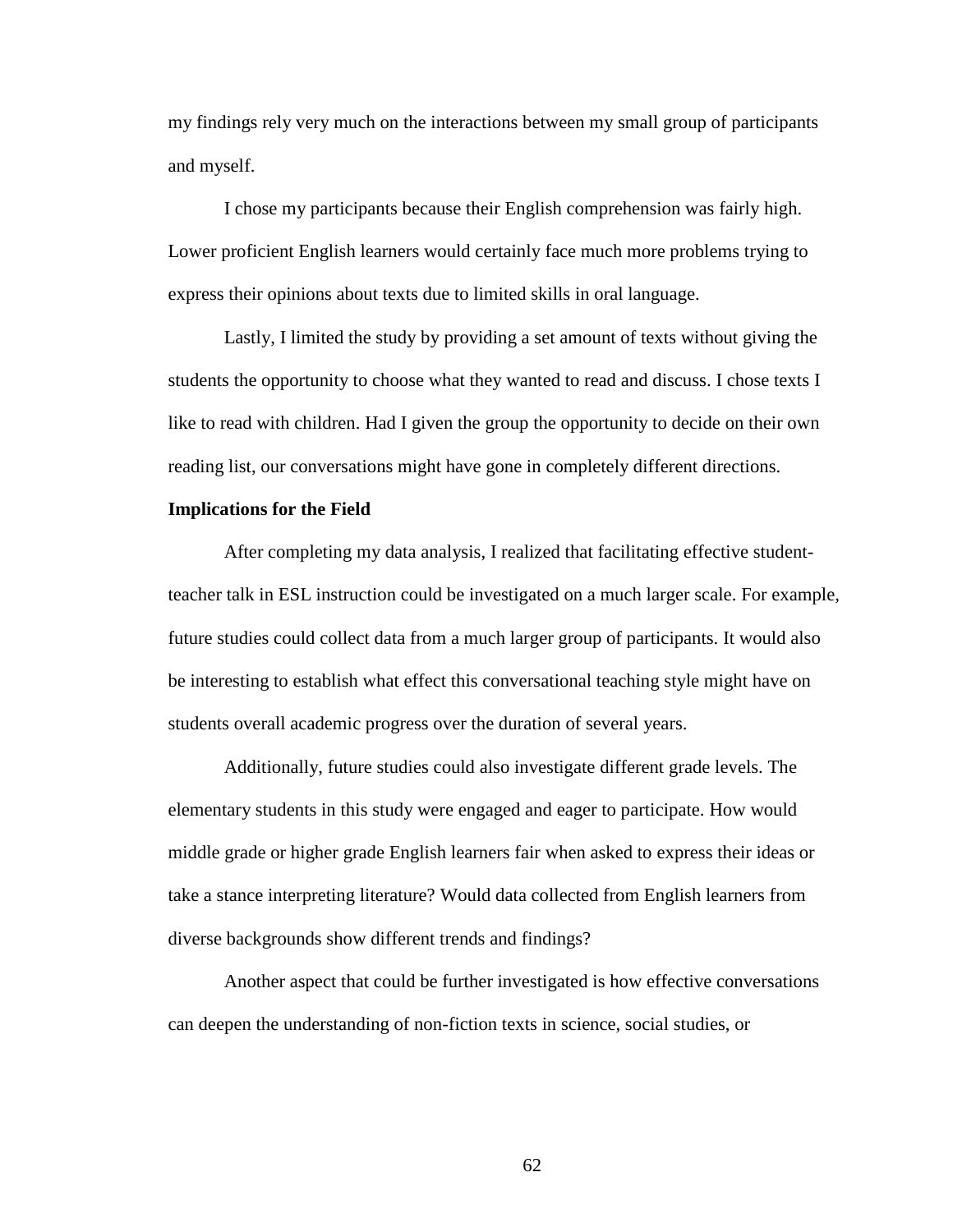mathematics. If students learn to take a critical stance when reading fiction, they might be able to apply this skill when reading content area literature, as well.

Although this study was so limited in scope and scale, the participating students benefited by learning to express and elaborate on ideas about texts. Hopefully, researchers will continue to investigate the effectiveness of instructional talk for diverse language learners to extend the benefits to a larger group of ESL students.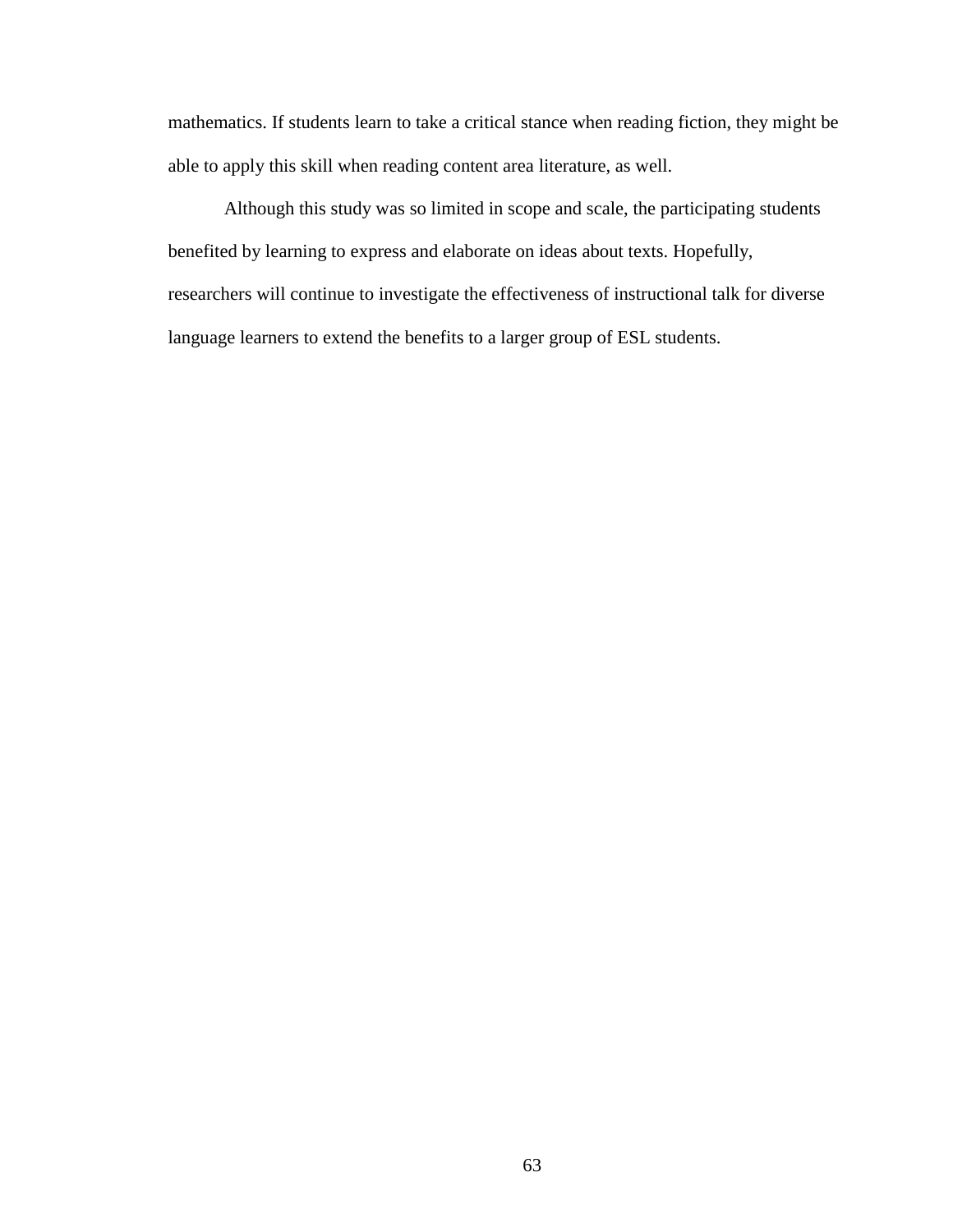## **References**

- Andrews, H. (2010). *A case study of Hispanic middle school students in an ESL classroom: Discourses in academic reading instruction.* University of North Carolina, Charlotte, NC.
- Au, K. H. (2001). Culturally responsive instruction as a dimension of new literacies. *Reading Online, 5*(1). Retrieved from http://www.readingonline.org/newliteracies/lit\_index.asp?
- Au, K. H. (2006). *Multicultural issues and literacy achievement.* Mahwah, NJ: Lawrence Erlbaum Associates.
- August, D., & Shanahan, T. (2006). *Developing literacy in second-language learners: Report of the National Literacy Panel on Language-Minority Children and Youth.* Mahwah, NJ: Lawrence Erlbaum Associates.
- Bloom, B. S. (1956). Taxonomy of *educational objectives:* Handbook I*: The cognitive domain.* New York, NY: David McKay.
- Boyd, M. P. (2000). *Classroom discourse conditions for engendering elaborated talk in elementary ESOL instruction* [Doctoral dissertation]*.* University of Georgia, Athens, GA.
- Boyd, M. P. (2012). Planning and realigning a lesson in response to student contributions: Intentions and decision making. *The Elementary School Journal, 113*(1), 25–51. Retrieved from http://www.jstor.org/stable/10.1086/665817
- Cochran-Smith, M., & Lytle, S. L. (2009). *Inquiry as stance. Practitioner research for the next generation.* New York, NY*:* Teacher College Press.
- Coleman, R., & Goldenberg, C. (2009). What does research say about effective practices for English language learners: Part I: Oral language proficiency. *Kappa Delta Pi Record, 46*(1), 10–16.
- Coleman, R., & Goldenberg, C. (2010, Winter). What does research say about effective practices for English language learners: Part II: Academic language proficiency. *Kappa Delta Pi Record,* 60–65.
- Coleman, R., & Goldenberg, C. (2012, February). The Common Core challenge for ELLs. *Principal Leadership*, 46–51. Retrieved from http://www.nassp.org/Content/158/pl\_feb12\_goldenberg.pdf
- Collier, V. P. (1995) *Promoting academic success for ESL students.* Jersey City, NJ: New Jersey Teachers of English to Speakers of Other Languages/Bilingual Educators.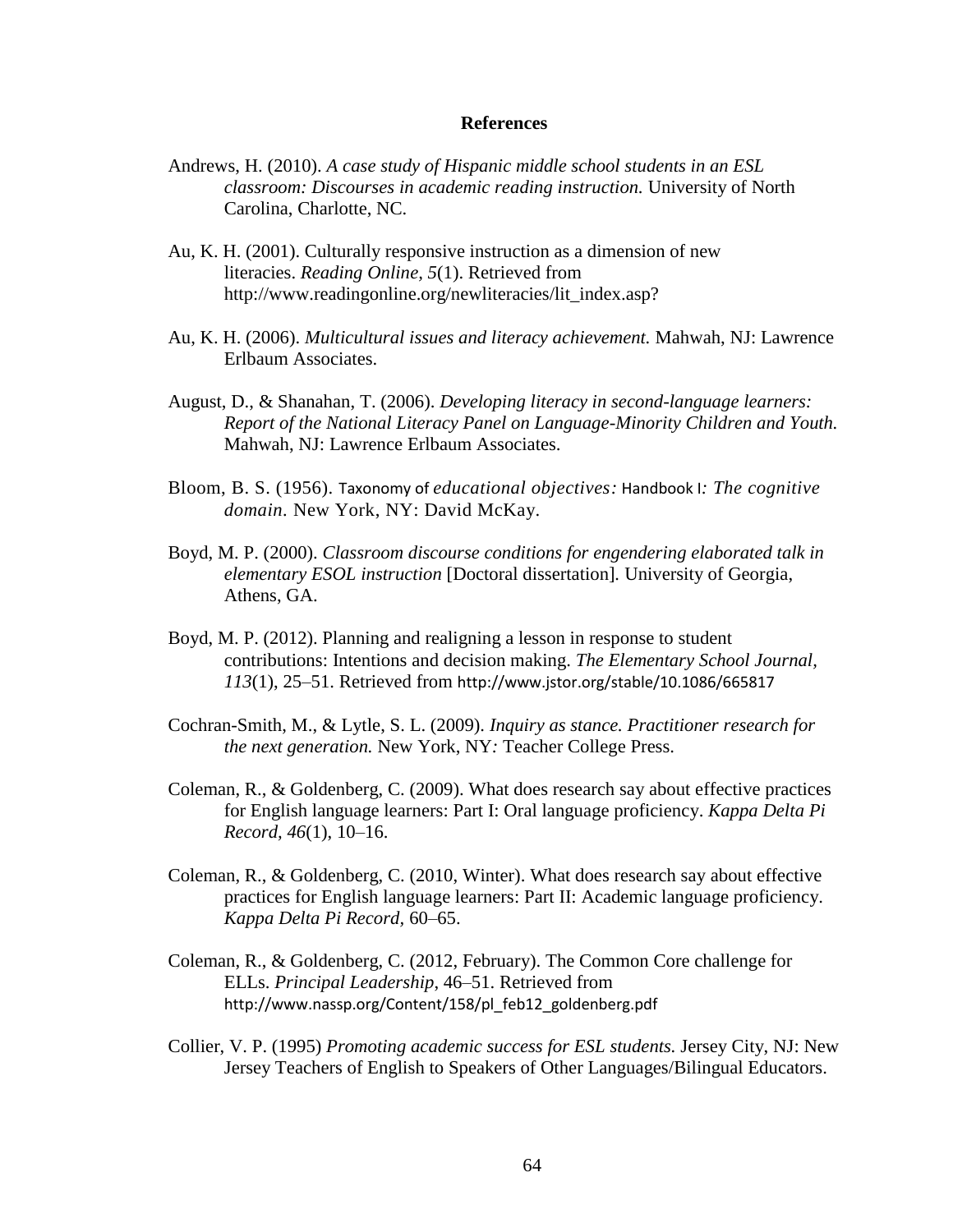- Cummins, J. (2005, September). *Teaching for cross-language transfer in dual language education: Possibilities and pitfalls.* Paper presented at the TESOL Symposium on Dual Language Education: Teaching and Learning Two Languages in the EFL Setting, Bogazici University, Istanbul, Turkey. Retrieved from http://wakeedpartnership.org/wp-content/uploads/2014/04/tesol.turkey.pdf
- Doherty, R. W., Hilberg, R. S., Pinal, A., & Tharp, R. G. (2003). Five standards and student achievement. *NABE Journal, 7*(1), 1–24.
- Echevarria, J. (1995). Interactive reading instruction: A comparison of proximal and distal effects of instructional conversations. *Exceptional Children, 61*(6), 536– 552.
- Fisher, D., Frey, N., & Rothenberg, C. (2008). *Content-area conversations: How to plan discussion-based lessons for diverse language leaners.* Alexandria, VA: Association for Supervision and Curriculum Development.
- Gee, J. P. (2001). A sociocultural perspective on early literacy development. In S. Neuman & D. Dickinson (Eds.), *Handbook of early literacy research* (pp. 30–42). New York, NY: Guilford.
- Goldenberg, C. (1991). *Instructional conversations and their classroom application.* Santa Cruz, CA: National Center for Research on Cultural Diversity and Second Language Learning.
- Goldenberg, C. (1992). Instructional conversations: Promoting comprehension through discussion. *The Reading Teacher, 46*(4), 316–326.
- Havill, J. (1986). *Jamaica's find.* New York, NY: Houghton Mifflin.
- Kasza, K. (2006). *The dog who cried wolf.* New York, NY: Scholastic.
- Krosoczka, J. J. (2002). *Baghead.* New York, NY: Random House.
- Mays, L. (2008). The cultural divide of discourse: Understanding how English language learners' primary discourse influences acquisition of literacy. *The Reading Teacher, 61*(5), 415–418. doi:10.1598/RT.61.5.6.
- Mehan, H. (1979). "What time is it Denise?": Asking known information questions in the classroom discourse. *Theory into Practice, 28*(4), 285–294.
- Nystrand, M. (2006). Research on the role of classroom discourse as it affects reading comprehension. *Research in the Teaching of English, 40*(4), 392–412.
- Pearson, P. D., & Gallagher, M. (1983). The instruction of reading comprehension. *Contemporary Education Psychology, 8*, 317–344.